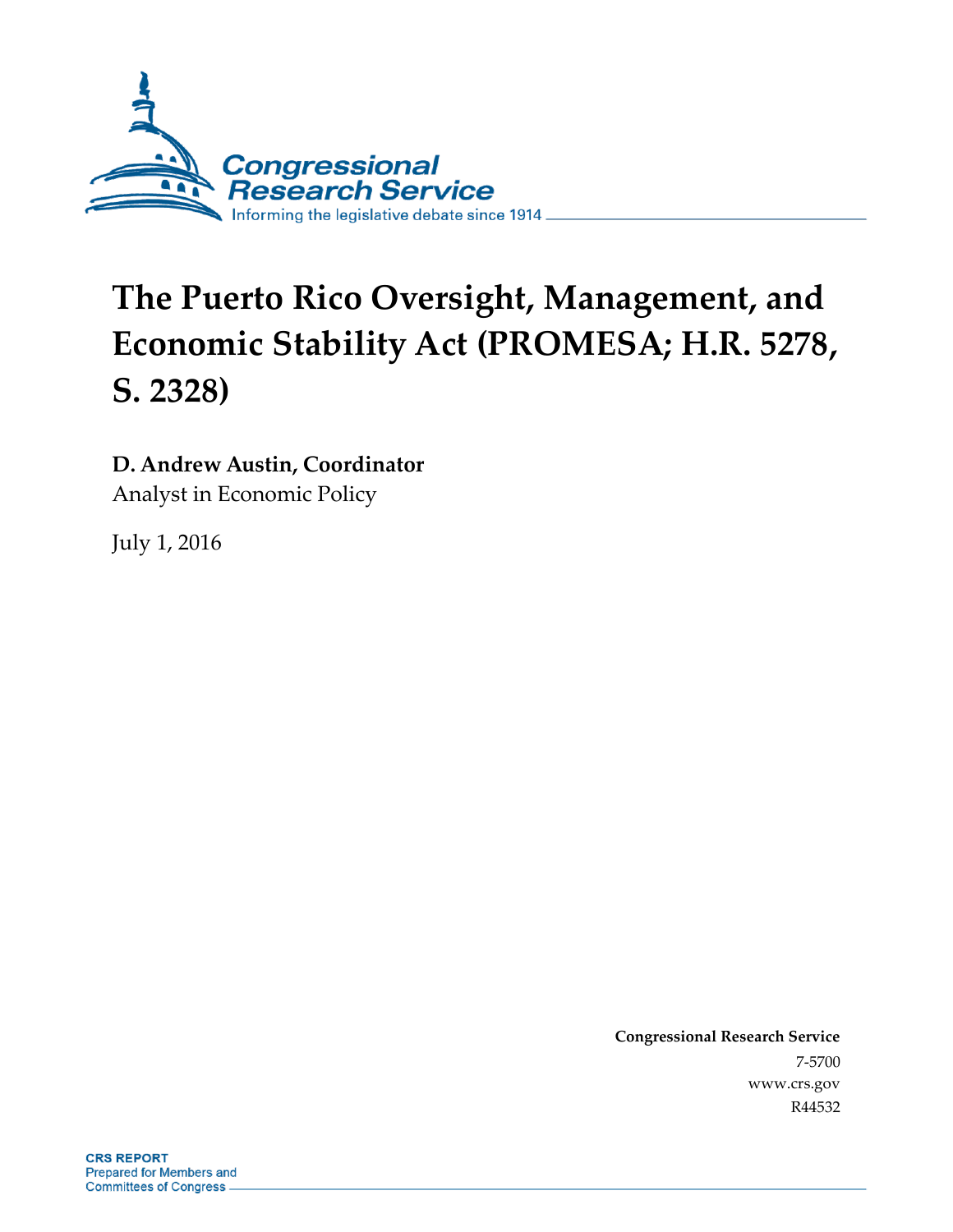## **Summary**

Representative Duffy introduced H.R. 5278, the Puerto Rico Oversight, Management, and Economic Stability Act (PROMESA), on May 18, 2016. This bill is a revised version of H.R. 4900, introduced by Representative Duffy on April 12, 2016. The House Committee on Natural Resources marked up H.R. 5278 on May 25, 2016. Amendments include technical corrections and extensions of certain studies on the Puerto Rico government and economy. The major provisions of the bill were unaffected. The House passed an amended version of H.R. 5278, which is organized into seven titles, on June 9, 2016, (297-127). The Senate approved the measure (S. 2328) on June 29, 2016 (68-30). On June 30, 2016, President Obama signed the bill into law.

The Puerto Rico Oversight, Management, and Economic Stability Act (PROMESA; H.R. 5278) would create a structure for exercising federal oversight over the fiscal affairs of territories. PROMESA would establish an Oversight Board with broad powers of budgetary and financial control over Puerto Rico. PROMESA also would create procedures for adjusting debts accumulated by the Puerto Rico government and its instrumentalities and potentially for debts of other territories. Finally, PROMESA would expedite approvals of key energy projects and other "critical projects" in Puerto Rico.

The current version of PROMESA (H.R. 5278) differs from the previous version (H.R. 4900) in several ways, although most sections are similar or identical. Many changes clarified or modified existing provisions, although some provisions were added or altered and others were dropped. For instance, H.R. 4900 would have allowed other territories, through normal political processes, to request setup of an Oversight Board.

The structure and appointment process for the board was modified to allow the President to select one board member at his sole discretion. The process by which congressional leaders would submit lists of potential board members was specified in more detail. H.R. 5278 also specifies that the board could only begin to establish bylaws and take other major actions once all members were appointed. In H.R. 4900, by contrast, the board could act in certain ways, such as setting a schedule for formulation of Fiscal Plans, once four members were appointed. The powers of the board were also modified in some ways and the independence of the board was strengthened.

Other changes include a new provision that empowers the Chief Justice of the U.S. Supreme Court to appoint a presiding judge for Title III debt adjustment cases in which the territory is a party, while the chief judge of the applicable Court of Appeals would appoint the presiding judge for cases involving only the instrumentalities of the territory. The relationship between Title VI collective action procedures to reach debt modification agreements and the Title III debt adjustment process was also modified. A provision to allow a transfer of certain federally controlled parts of Vieques Island to Commonwealth control was dropped. The time period that the Puerto Rico governor could propose, subject to board approval, to set a training wage below the usual federal minimum wage but above a \$4.25/hour floor was shortened from five to four years, or when the Oversight Board terminates, if sooner. A public comment period provision was added to the Title V expedited approval process. Mandates for reports from a congressional task force and the Government Accountability Office (GAO) were also added.

The report presents a brief description of Puerto Rico, its relationship with the federal government, and its fiscal challenges. A short overview of the bill, along with a comparison with previous legislation involving control boards, follows. The body of the report provides a sectionby-section description of H.R. 5278. **[Appendix A](#page-32-0)** gives a background on Puerto Rico's fiscal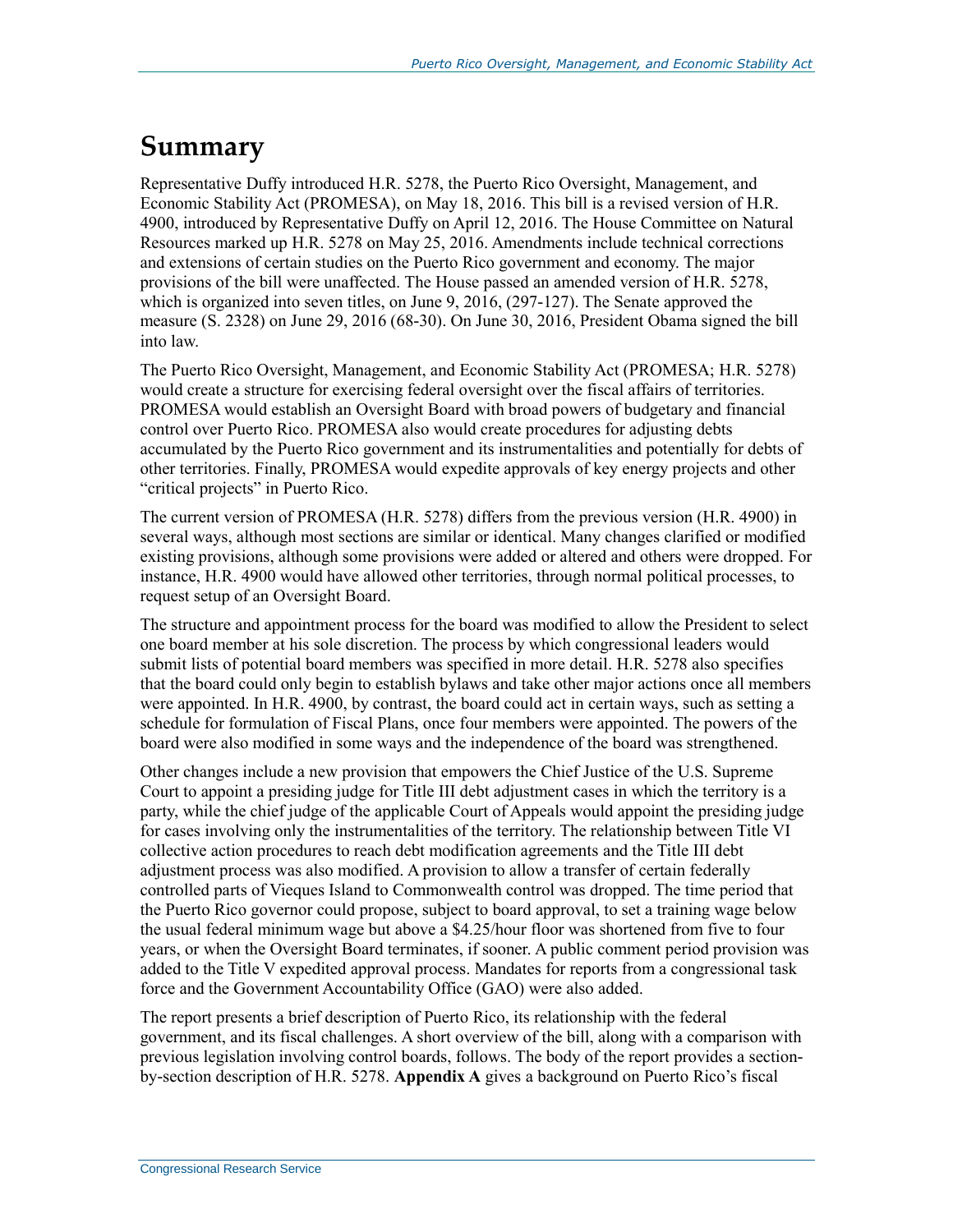situation and aspects relevant to H.R. 4900. **[Appendix B](#page-40-0)** contains a summary of provisions of the federal Bankruptcy Code cited in H.R. 5278.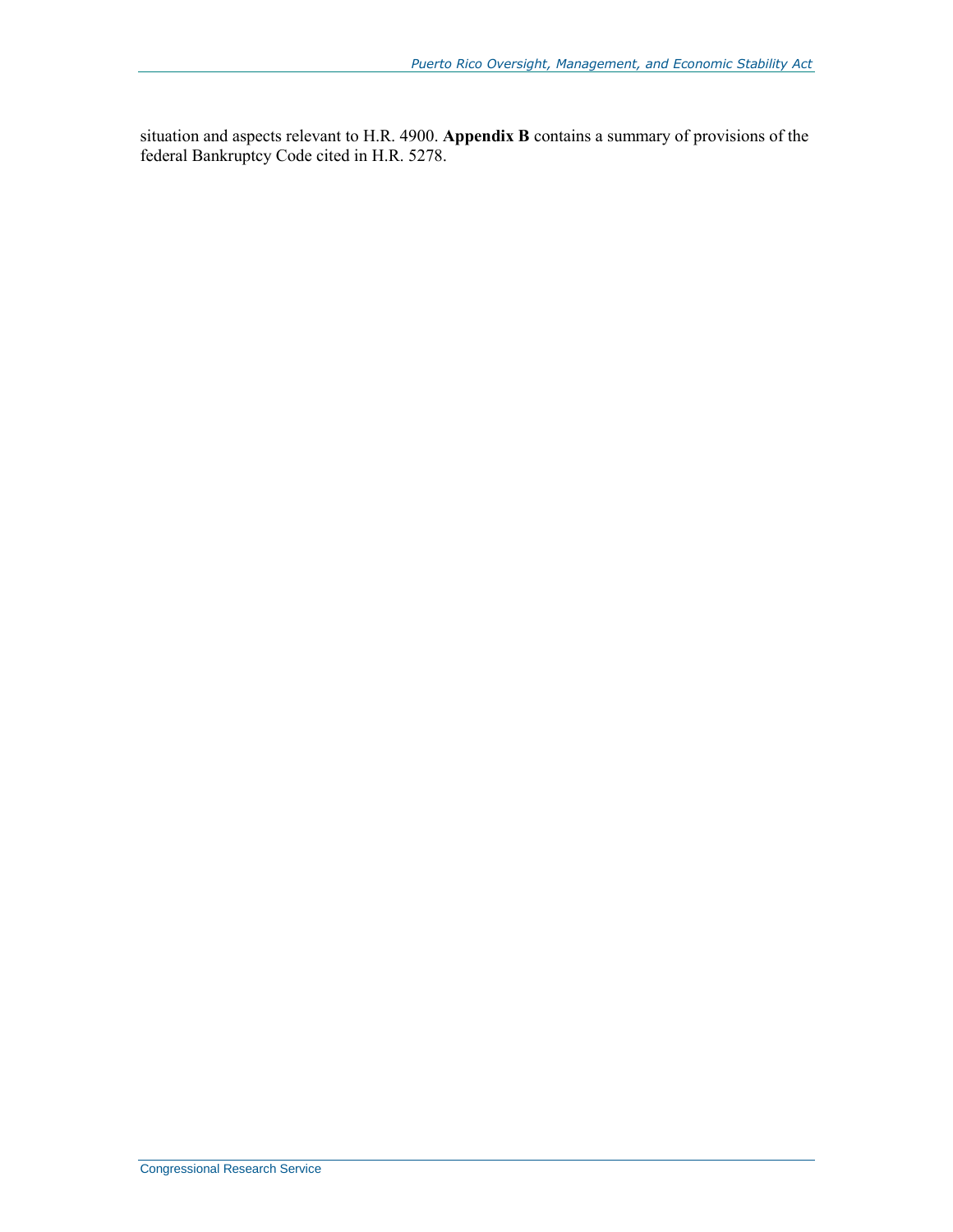## **Contents**

| Section 204: Review of Activities to Ensure Compliance with Fiscal Plans 13        |  |
|------------------------------------------------------------------------------------|--|
| Section 205: Recommendations on Financial Stability and Management                 |  |
|                                                                                    |  |
| Section 206: Oversight Board Responsibilities Related to Restructuring  13         |  |
|                                                                                    |  |
|                                                                                    |  |
|                                                                                    |  |
|                                                                                    |  |
|                                                                                    |  |
|                                                                                    |  |
|                                                                                    |  |
|                                                                                    |  |
|                                                                                    |  |
| Section 303: Reservation of Territorial Power to Control Territory and Territorial |  |
|                                                                                    |  |
|                                                                                    |  |
|                                                                                    |  |
|                                                                                    |  |
|                                                                                    |  |
|                                                                                    |  |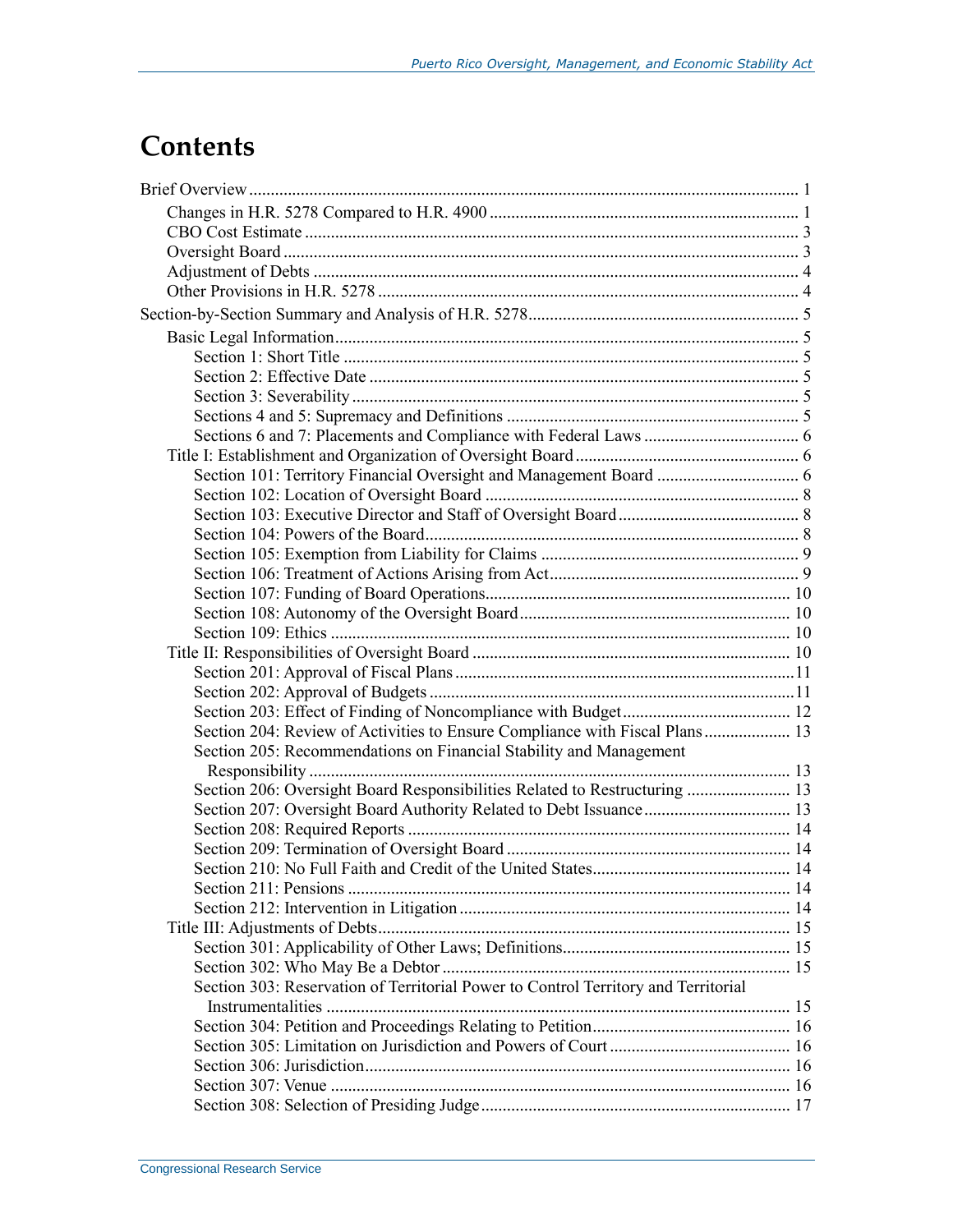| Section 402: Right of Puerto Rico to Determine Its Future Political Status 18   |  |
|---------------------------------------------------------------------------------|--|
|                                                                                 |  |
|                                                                                 |  |
|                                                                                 |  |
|                                                                                 |  |
|                                                                                 |  |
| Section 408: GAO Report on Small Business Administration Programs in Puerto     |  |
|                                                                                 |  |
| Section 409: Congressional Task Force on Economic Growth in Puerto Rico 22      |  |
|                                                                                 |  |
|                                                                                 |  |
|                                                                                 |  |
|                                                                                 |  |
|                                                                                 |  |
|                                                                                 |  |
|                                                                                 |  |
|                                                                                 |  |
|                                                                                 |  |
|                                                                                 |  |
|                                                                                 |  |
| Title VII: Sense of Congress Regarding Permanent, Pro-Growth Fiscal Reforms  27 |  |

## **Tables**

|--|--|--|--|

## **Appendixes**

| Appendix B. Sections of Title 11, U.S. Code Referenced in H.R. 5278 Section 301  36 |  |
|-------------------------------------------------------------------------------------|--|

## **Contacts**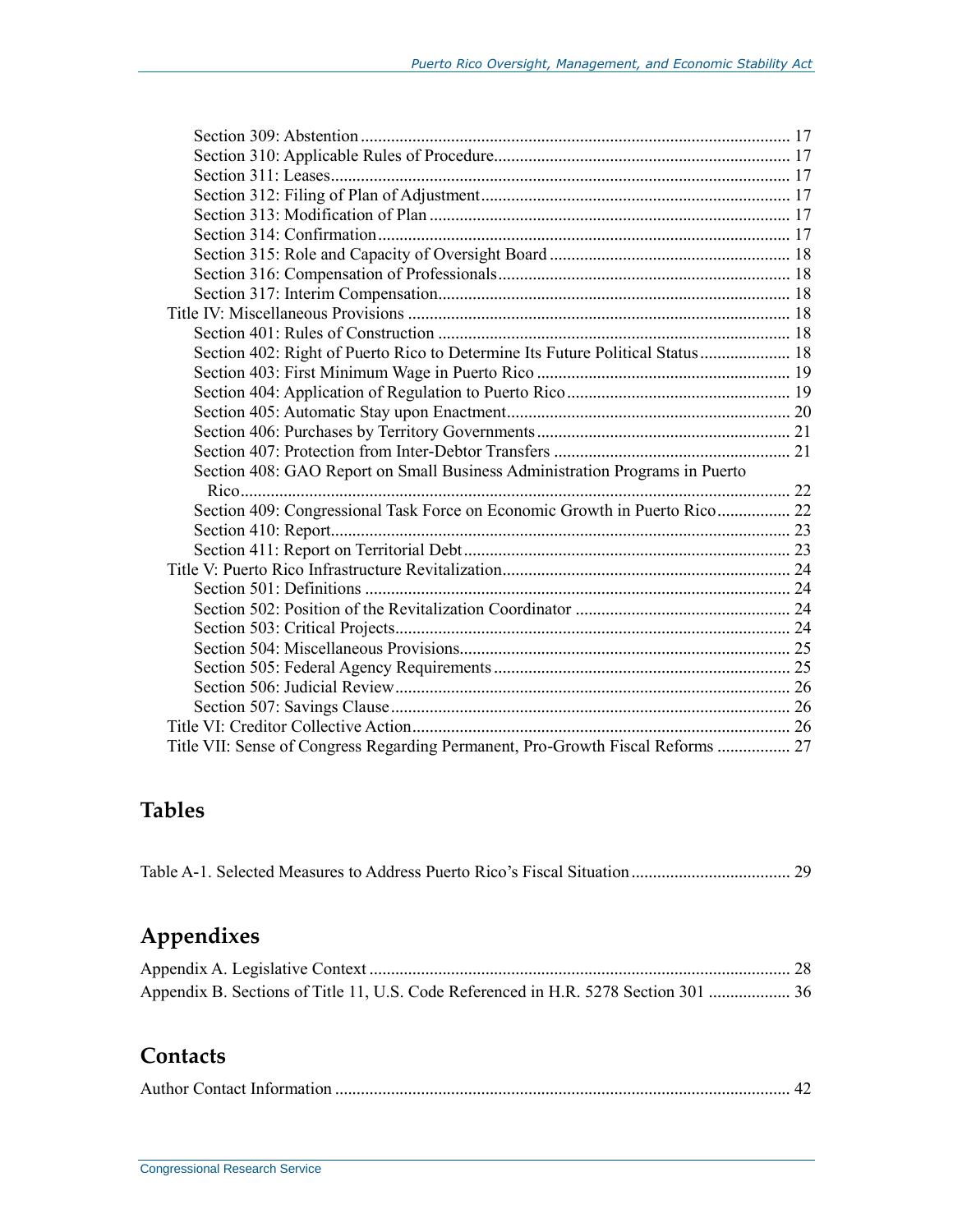his report provides a summary and analysis of H.R. 5278, the Puerto Rico Oversight, Management, and Economic Stability Act (PROMESA), which Representative Duffy introduced on May 18, 2016.<sup>1</sup> This bill is a revised version of [H.R. 4900,](http://www.congress.gov/cgi-lis/bdquery/z?d114:H.R.4900:) which Representative Duffy had introduced on This report provides a summary and analysis of H.R. 5278, the Puerto Rico Oversight, Management and Economic Stability Act (PROMESA), which Representative Duffy introduced on May 18, 2016.<sup>1</sup> This bill is a revised version March 2016 similar in structure to H.R. 4900 and [H.R. 5278.](http://www.congress.gov/cgi-lis/bdquery/z?d114:H.R.5278:)<sup>3</sup>

The House Committee on Natural Resources marked up H.R. 5278 on May 25, 2016.<sup>4</sup> Amendments agreed to include technical corrections and extensions of certain studies on the Puerto Rico government and economy, among others. The major provisions of the bill, however, were unaffected.<sup>5</sup> Most sections are similar or identical. Many changes clarified or modified existing provisions, although some new provisions were added and other provisions were dropped. The measure is organized into seven titles, which are summarized below.

The House Rules Committee issued a rule [\(H.Res. 770\)](http://www.congress.gov/cgi-lis/bdquery/z?d114:H.Res.770:) that made consideration of eight amendments in order.<sup>6</sup> The House passed an amended version of H.R. 5278 on June 9, 2016, by a 297-127 vote. Seven amendments were agreed to, but a proposal to strike a minimum wage provision (§403) was not. According to that rule, the text of the measure was inserted into an unrelated Senate-passed bill [\(S. 2328\)](http://www.congress.gov/cgi-lis/bdquery/z?d114:S.2328:) upon House passage. The Senate then concurred with the House amendment to S. 2328 on June 29, 2016, by a 68-30 vote, thus approving PROMESA. The President signed the bill on June 30, 2016.

A brief description of Puerto Rico, its relationship with the federal government, and its fiscal challenges is presented below. A short overview of the bill, along with a comparison with previous legislation involving control boards, follows. The body of the report provides a section-by-section description of [H.R. 5278.](http://www.congress.gov/cgi-lis/bdquery/z?d114:H.R.5278:) **[Appendix A](#page-32-0)** also describes other measures introduced to address Puerto Rico's fiscal condition. **[Appendix A](#page-32-0)** gives a background on Puerto Rico's fiscal situation and aspects relevant to H.R. 4900. **[Appendix B](#page-40-0)** contains a summary of provisions of the federal Bankruptcy Code cited in [H.R. 5278.](http://www.congress.gov/cgi-lis/bdquery/z?d114:H.R.5278:)

## **Brief Overview**

The Puerto Rico Oversight, Management, and Economic Stability Act (PROMESA; H.R. 5278) would create a structure for exercising federal oversight over the fiscal affairs of territories. PROMESA would establish an Oversight Board with broad powers of budgetary and financial control over Puerto Rico. PROMESA also would create procedures for adjusting debts accumulated by the Puerto Rico government and its instrumentalities. PROMESA would also expedite approvals of key energy projects and other "critical projects" in Puerto Rico.

## **Changes in [H.R. 5278](http://www.congress.gov/cgi-lis/bdquery/z?d114:H.R.5278:) Compared to H.R. 4900**

The current version of PROMESA [\(H.R. 5278\)](http://www.congress.gov/cgi-lis/bdquery/z?d114:H.R.5278:) differs from the previous version (H.R. 4900) in several ways. The structure and appointment process for the board was modified to allow the President to select

<sup>&</sup>lt;sup>1</sup> The word "promesa" means promise in Spanish.

 $2$  An earlier congressional distribution memorandum that analyzed H.R. 4900 is available upon request from the Coordinator.

<sup>3</sup> One discussion draft was released on March 24, 2016, and the second was released on March 29, 2016.

<sup>4</sup> U.S. Congress, House Committee on Natural Resources, Puerto Rico Oversight, Management, and Economic Stability Act, 114th Cong., 2nd sess., June 3, 2016, H.Rept. 114-602 (Washington: GPO, 2016).

<sup>&</sup>lt;sup>5</sup> H.R. 5278 was referred to the House Committees on Natural Resources as well as the committees on Judiciary; Education and the Workforce; and Small Business. The latter committees could have considered provisions falling within each of their jurisdictions.

<sup>6</sup> U.S. Congress, House Committee on Rules, Providing for Consideration of the Bill (H.R. 5278) to Establish an Oversight Board to Assist the Government of Puerto Rico,  $114^{th}$  Cong.,  $2^{nd}$  sess., June 8, 2016, H.Rept. 114-610 (Washington: GPO, 2016).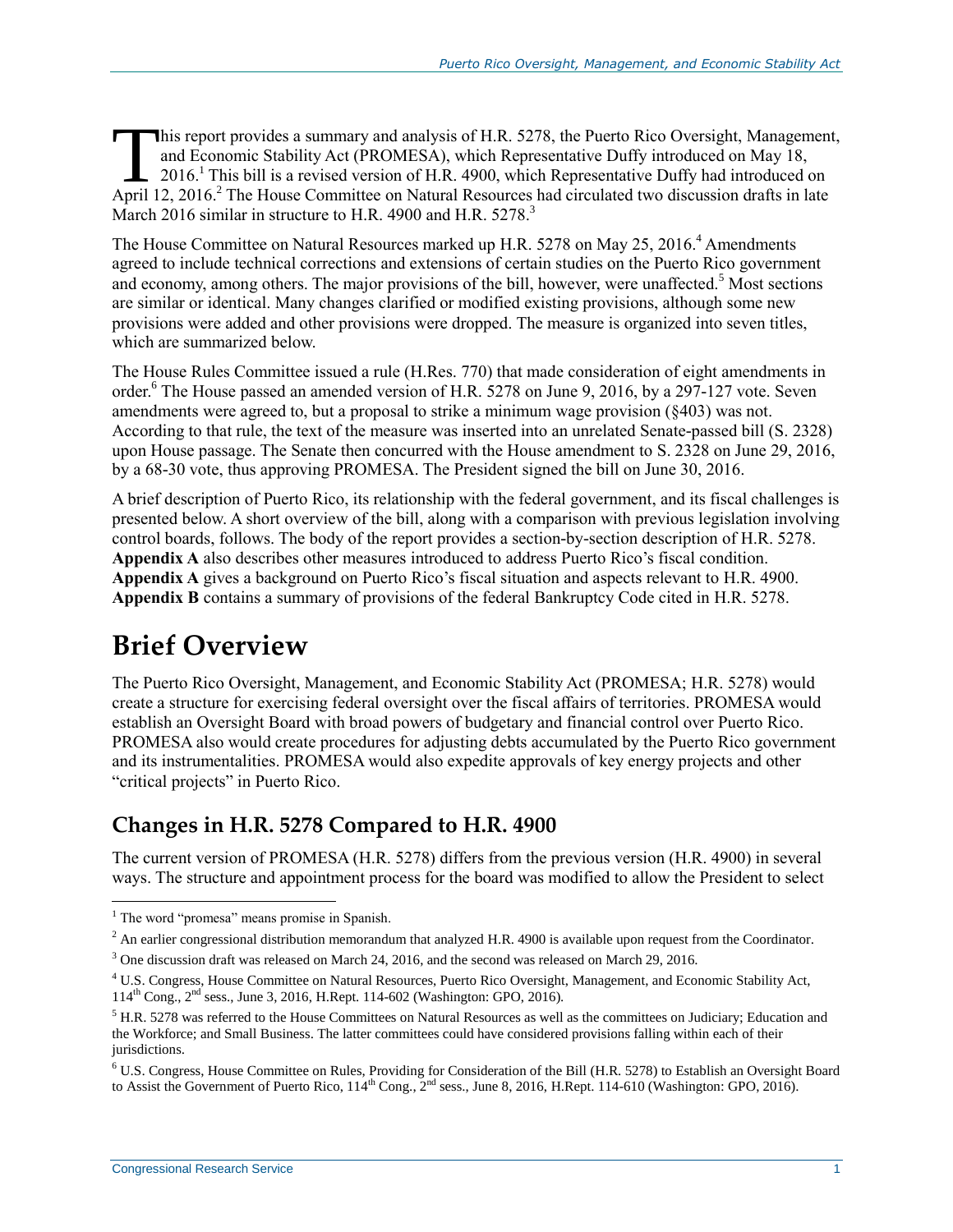one board member at his sole discretion. The process for nominating and appointing board members was modified and specified in greater detail.

The powers of the board were also modified in some ways. For example, [H.R. 5278](http://www.congress.gov/cgi-lis/bdquery/z?d114:H.R.5278:) specifies that the board could only begin to establish bylaws and take other major actions once all members were appointed. In H.R. 4900, by contrast, the board could take certain actions, such as setting a schedule for formulation of Fiscal Plans, once four members were appointed (§201). Other changes would strengthen the independence of the board. The board was also empowered to investigate how Puerto Rico government bonds were sold to small investors.<sup>7</sup>

Other changes include a new provision that empowers the Chief Justice of the U.S. Supreme Court to appoint a presiding judge to conduct Title III debt adjustment cases in which the territory is a party. For cases involving only the instrumentalities of the territory, the chief judge of the applicable Court of Appeals would appoint the presiding judge (§308). The relationship between Title VI collective action procedures to reach debt modification agreements and the Title III debt adjustment process was also modified. A provision to allow a transfer of certain federally controlled parts of Vieques Island to Commonwealth control was dropped. The time limit on a provision to allow a training wage below the usual federal minimum wage was changed from five to four years, or until the Oversight Board terminated. A provision (§407) was added to bar inter-debtor transactions that would violate applicable law.

[H.R. 5278](http://www.congress.gov/cgi-lis/bdquery/z?d114:H.R.5278:) also included provisions to study fiscal issues in federal territories. Mandates for a report from a congressional task force on economic growth in Puerto Rico and a report from the Government Accountability Office (GAO) on small business programs in Puerto Rico were added. A mandate for another GAO report on debt levels of territorial governments and of debt policy for subnational governments was added during the House Natural Resources Committee markup.<sup>8</sup> Title VII, also added during that markup, expresses the sense of Congress that any solution to Puerto Rico's fiscal and economic crisis should include permanent, pro-growth fiscal reforms.<sup>9</sup>

Seven amendments were agreed to during House deliberations.<sup>10</sup> An amendment offered by Representative Bishop, Chairman of the Committee on Natural Resources, made technical corrections; dropped a provision that would have allowed other territories to request establishment of an Oversight Board;<sup>11</sup> accelerated deadlines for appointment of Oversight Board members; modified the provision of funding for the Oversight Board; modified treatment of certain preexisting agreements with creditors; and would empower the Oversight Board to rescind laws enacted by the Puerto Rico government from May 4, 2016, until all members of the board were appointed. The latter provision would allow the board to rescind the Puerto Rico Emergency Moratorium and Financial Rehabilitation Act (PREMFRA; Act 21 of  $2016$ .<sup>12</sup> An amendment offered by Representative Graves stressed the need to "preserve and maintain federally funded mass transportation assets," such as San Juan's Tren Urbano. An amendment offered by

 $<sup>7</sup>$  That provision was added by an amendment offered by Representative Graves and Representative Beyer at the House</sup> Committee on Natural Resources markup.

<sup>&</sup>lt;sup>8</sup> The mandate for that GAO report was added by an amendment offered by Representative Graves and Representative Polis.

<sup>&</sup>lt;sup>9</sup> Title VII was added by an amendment offered by Representative MacArthur.

<sup>&</sup>lt;sup>10</sup> For text of amendments see U.S. Congress, House Committee on Rules, Providing for Consideration of the Bill (H.R. 5278) to Establish an Oversight Board to Assist the Government of Puerto Rico, 114<sup>th</sup> Cong., 2<sup>nd</sup> sess., June 8, 2016, H.Rept. 114-610 (Washington: GPO, 2016).

 $11$  H.R. 4900 would have allowed other territories to request establishment of an Oversight Board through normal political processes. Inclusion of that provision appeared to reflect constitutional issues involving uniformity. The judicial remedy for such potential uniformity issues, according to Section 3 of H.R. 5278, would be to extend relevant provisions to other territories.

<sup>&</sup>lt;sup>12</sup> See **[Appendix A](#page-32-0)** for details.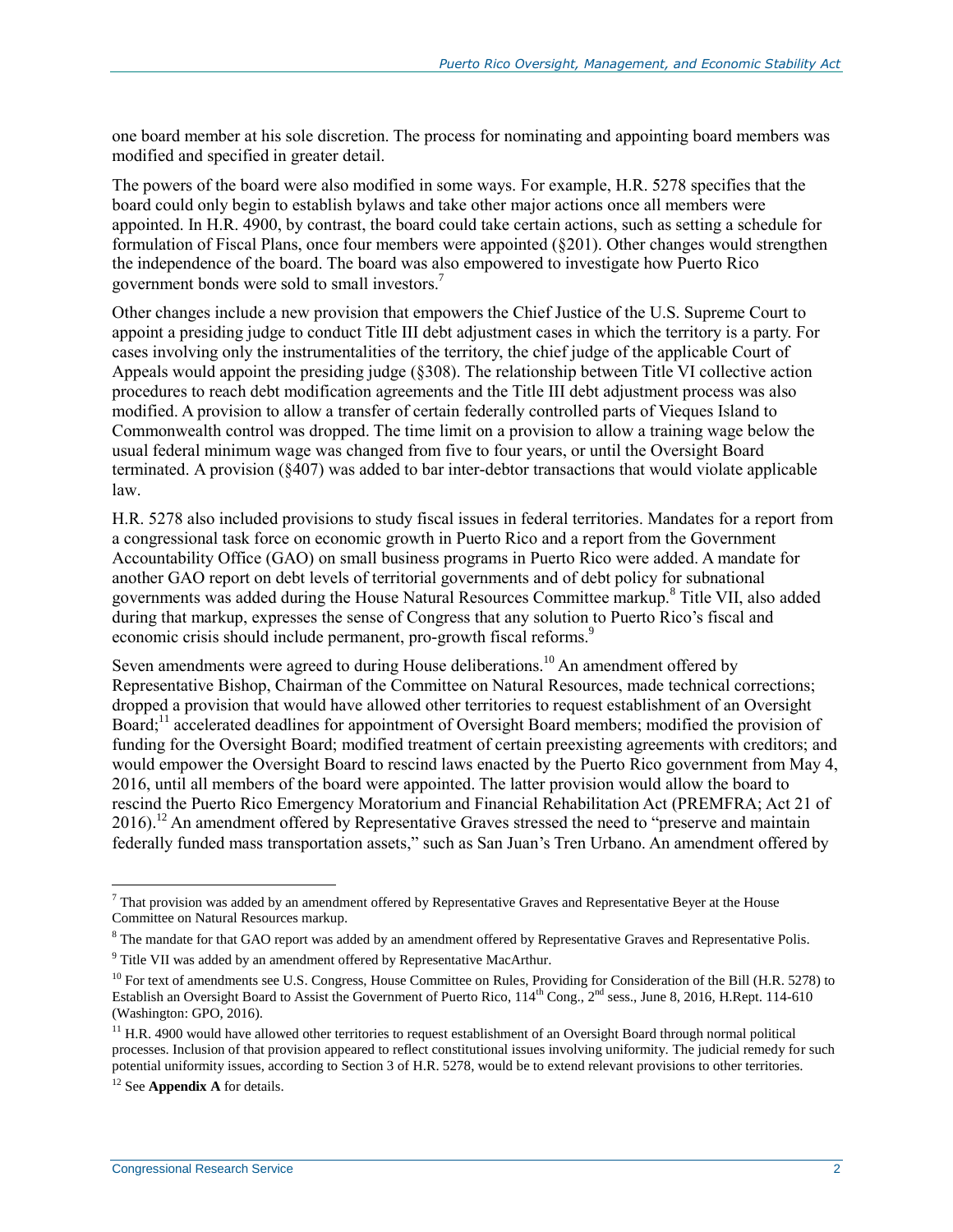Representative Byrne would require GAO to submit regular reports on debt levels and other fiscal information of territory governments.

## **CBO Cost Estimate**

The Congressional Budget Office (CBO) judged that the Oversight Board that H.R. 5278 would establish should be considered part of the federal budget according to the "unified budget concept" set forth in the 1967 President's Commission on Budget Concepts.<sup>13</sup> CBO estimated that operating the Oversight Board for Puerto Rico would cost \$370 million over the period FY2017-FY2022. Section 107 of [H.R. 5278](http://www.congress.gov/cgi-lis/bdquery/z?d114:H.R.5278:) mandates that the territory's government designate a dedicated funding source for the board, which (under the unified budget concept) would increase federal revenues by an estimated \$370 million. The net effect on the federal budget, therefore, is estimated to be zero.

## **Oversight Board**

Title I of PROMESA would set up a Financial Management and Oversight Board with broad fiscal powers with seven voting members, along with the Puerto Rico governor (or designee) who would serve as an ex officio non-voting member. The President, as noted above, would appoint one member at his sole discretion. Congressional leaders would then each submit lists of candidates. The Speaker would submit two lists, with one restricted to candidates residing or doing business in Puerto Rico. The President would then choose members from those lists, although he could choose other candidates before September 1, 2016.<sup>14</sup> Those candidates would be subject to Senate confirmation.

Title II charges the Oversight Board with powers to approve, for territory governments or instrumentalities of those governments (such as public corporations or municipal governments):

- Fiscal Plans;
- Budgets;
- Voluntary agreements with bondholders;
- Debt restructuring plans; and
- Critical projects eligible for expedited permitting processes.

The Oversight Board in some ways resembles the District of Columbia Financial Responsibility and Management Assistance Authority, more commonly known as the DC Control Board.<sup>15</sup> The Oversight Board that PROMESA would establish, however, differs in many important aspects from the structure and responsibilities of the DC Control Board, which are spelled out in detail in the section-by-section analysis.

 $\overline{a}$ <sup>13</sup> CBO, "H.R. 5278: Puerto Rico Oversight, Management, and Economic Stability Act, As ordered reported by the House Committee on Natural Resources on May 25, 2016," June 3, 2016; https://www.cbo.gov/sites/default/files/114th-congress-2015- 2016/costestimate/hr5278.pdf. Also see President's Commission on Budget Concepts, *Report*, (Washington, DC; October 1967), which stated (at p. 25) that "The budget should, as a general rule, be comprehensive of the full range of federal activities. Borderline agencies and transactions should be included in the budget unless there are exceptionally persuasive reasons for exclusion."

<sup>&</sup>lt;sup>14</sup> This deadline was changed from September 30, 2016, by an amendment offered by Representative Bishop, Chairman of the Committee on Natural Resources, during House deliberations.

<sup>&</sup>lt;sup>15</sup> The DC Control Board was set up by the District of Columbia Financial Responsibility and Management Assistance Act of 1995 (P.L. 104-8). The DC Control Board is currently dormant.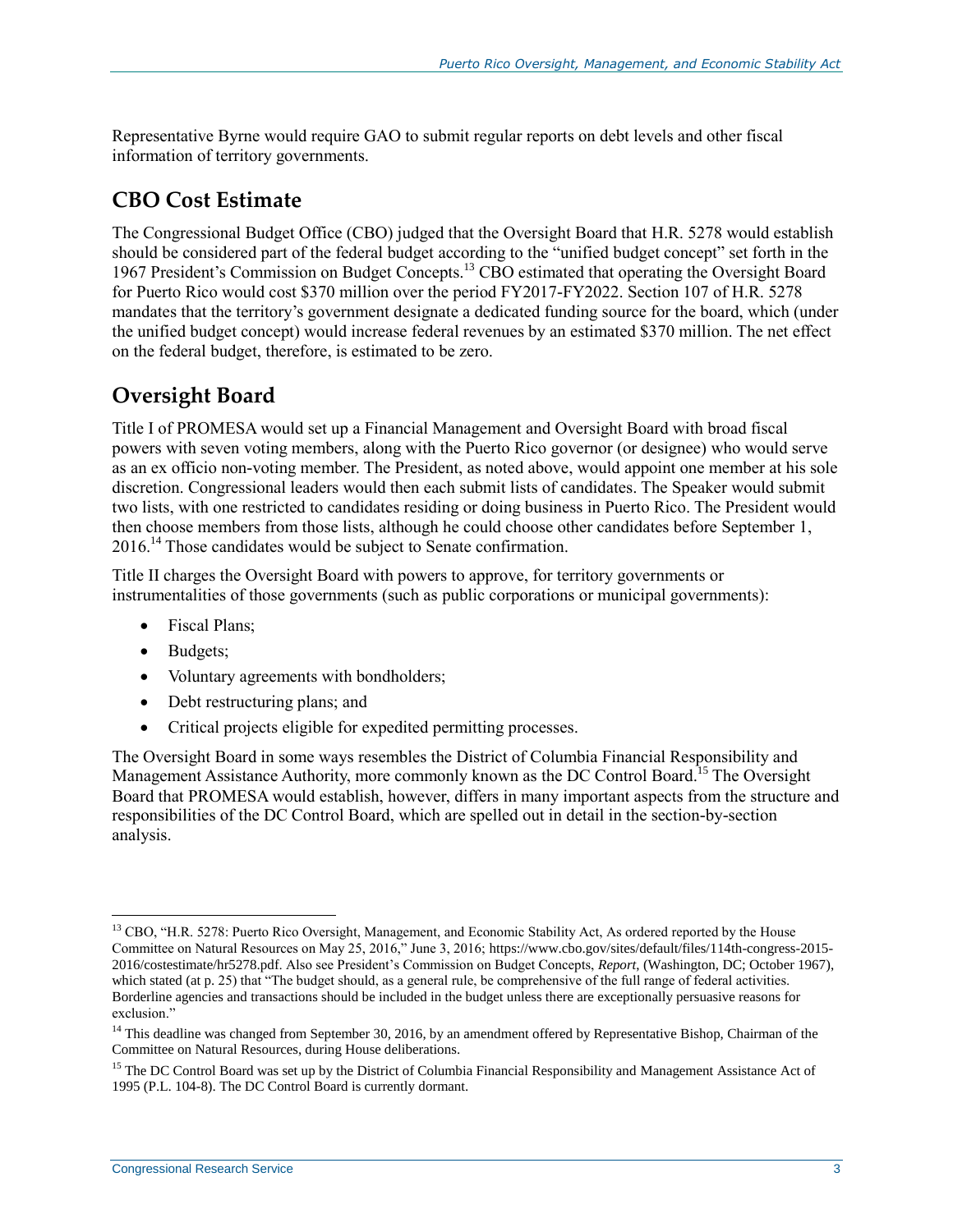## **Adjustment of Debts**

Title III of PROMESA would set up a process for adjustment of debts by a territorial government or an instrumentality of a territorial government. Eligibility for the restructuring process would first require approval of at least five of the seven voting members of the Oversight Board to issue a "restructuring certificate." <sup>16</sup> Under terms of H.R. 5278, the Oversight Board would take the place of a debtor government or instrumentality in the proceedings to adjust debts. Thus, the roles of filing the petition and proposing a plan would be taken by the Oversight Board, not the debtor.

The debt restructuring process, in general, is set up to ensure fair and equitable treatment of creditors. The treatment of public sector pensions is not addressed explicitly, although pensions are typically included when governments undergo debt restructuring processes.<sup>17</sup> The Oversight Board may order a study of pension systems if it determines that they are underfunded.

Title VI would create a process for creditor collective actions, which resemble collective actions clauses (CACs) that are a common feature of sovereign debt contracts. CACs typically allow some subset of creditors holding a supermajority of the face value of a given debt category to enter into an agreement that would bind remaining creditors within that category. Title VI would require the Oversight Board, in consultation with the Puerto Rico government and its subunits that have outstanding debts, to set up voting pools for the CAC process. Separate pools, in general, would correspond to the relative priority or security arrangements of bondholders. Triggering the Title VI CAC provision for a voting pool would require a two-thirds vote (by value of eligible debt), in which holders of at least half of the eligible debt participated. Creditors in those voting pools not assenting to a modification agreement would retain certain rights, which might be affected by a subsequent Title III debt restructuring. Creditors agreeing to a Title VI CAC provision, in general, would then avoid Title III debt restructuring.

## **Other Provisions in [H.R. 5278](http://www.congress.gov/cgi-lis/bdquery/z?d114:H.R.5278:)**

Title IV of PROMESA includes several diverse provisions. Puerto Rico's right to determine its future political status is affirmed (§402). The Governor, with board approval, could reduce the minimum wage for most workers in Puerto Rico under the age of 25 for a four-year period (§403). Title IV also includes an automatic stay on litigation (§405). H.R. 5278 lacks a provision in [H.R. 4900](http://www.congress.gov/cgi-lis/bdquery/z?d114:H.R.4900:) that would have allowed a transfer of certain parts of Vieques Island from federal to Commonwealth control.<sup>18</sup>

Title V provides for accelerated processes for the review and permitting of infrastructure projects designated as "Critical Projects." A Revitalization Coordinator would be appointed by the Puerto Rico Governor from a list provided by the Oversight Board. The Revitalization Coordinator would oversee the selection and review of Critical Projects, in consultation with the Governor. H.R. 5278 includes a new provision for a public comment period. The Revitalization Coordinator would have to respond to those comments before proceeding with a project. A previous Puerto Rico Governor, Luis Fortuño Burset, invoked similar authorities in 2010 and 2011.<sup>19</sup> Some contend that Puerto Rico has had difficulty in

<sup>&</sup>lt;sup>16</sup> By contrast, a municipality seeking protection under chapter 9 of the Bankruptcy Code would require approval by a state government and a federal judge.

<sup>&</sup>lt;sup>17</sup> Section 201 requires that a Fiscal Plan "provide adequate funding."

<sup>&</sup>lt;sup>18</sup> Issues related to Vieques Island can be addressed by David M. Bearden, Specialist in Environmental Policy, 7-2390, dbearden@crs.loc.gov.

<sup>&</sup>lt;sup>19</sup> See Executive Order OE-2010-034, July 19, 2010: http://app.estado.gobierno.pr/Ordenes\_Ejecutivas/2010/OE-2010-034.pdf; and Preamble of Act 32-2011, March 14, 2011; http://www.oslpr.org/download/en/2011/A-0032-2011.pdf.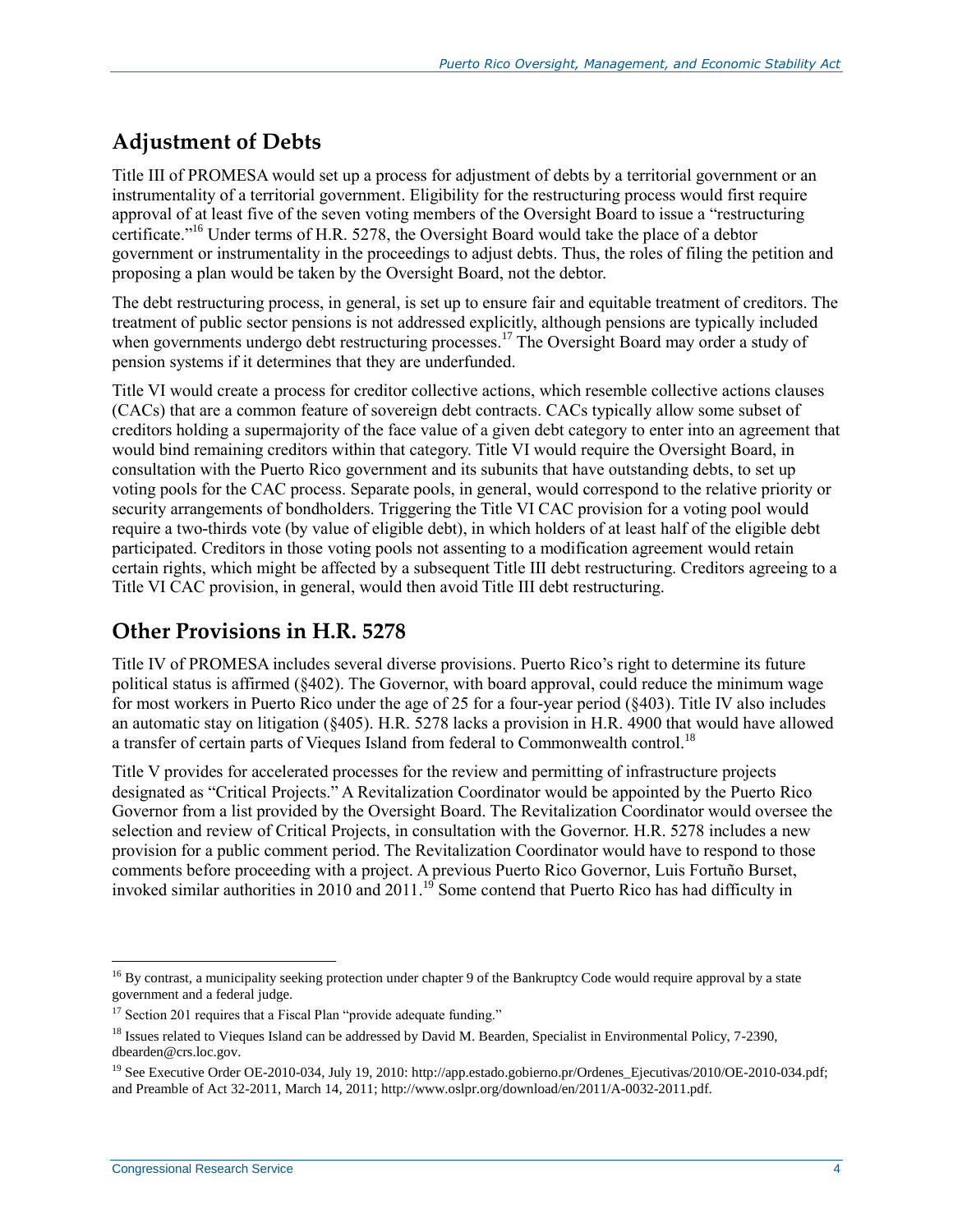completing major infrastructure projects in the past.<sup>20</sup> Others argued that environmental consequences of those projects were not evaluated with sufficient care.<sup>21</sup>

## **Section-by-Section Summary and Analysis of [H.R. 5278](http://www.congress.gov/cgi-lis/bdquery/z?d114:H.R.5278:)**

## **Basic Legal Information**

The first seven sections set out basic legal information regarding H.R. 5278.

#### **Section 1: Short Title<sup>22</sup>**

Section 1 of [H.R. 5278](http://www.congress.gov/cgi-lis/bdquery/z?d114:H.R.5278:) (hereinafter "bill") provides that this bill may be cited as the "Puerto Rico Oversight, Management, and Economic Stability Act" or "PROMESA." The bill contains seven titles: Title I (Establishment and Organization of Oversight Board), Title II (Responsibilities of Oversight Board), Title III (Adjustments of Debts), Title IV (Miscellaneous Provisions), Title V (Puerto Rico Infrastructure Revitalization), Title VI (Creditor Collective Action); and Title VII (Sense of Congress Regarding Permanent, Pro-Growth Fiscal Reforms).

#### **Section 2: Effective Date**

Section 2 provides that the bill's provisions shall take effect on the date of enactment, except that Title III (Adjustment of Debts) shall apply to cases commenced under that title on or after the date of enactment, and Title III and IV (Miscellaneous Provisions) shall apply with respect to debts, claims, and liens created before, on, or after such date.

#### **Section 3: Severability**

Section 3 contains a severability clause, which provides that if any provision of the bill is held invalid, the remainder of the bill or any application thereof will not be affected, except that Title III is not severable from Titles I or II, and Titles I or II are not severable from Title III. If any provision of the bill is held invalid on the ground that the provision fails to treat similarly situated territories uniformly, then the court shall, in granting a remedy, order that the provision of the bill or the application thereof be extended to any other similarly situated territory, provided that the legislature of that territory adopts a resolution signed by the territory's governor requesting the establishment and organization of a Financial Oversight and Management Board pursuant to Section 101.

#### **Sections 4 and 5: Supremacy and Definitions**

Section 4 provides that the provisions of the bill will prevail over any general or specific provision of territorial law, state law, or regulation that is inconsistent with the bill, and Section 5 provides definitions for various terms used in the bill. $^{23}$ 

<sup>&</sup>lt;sup>20</sup> For instance, a Puerto Rico Electric Power Authority (PREPA) document claimed that "Instability of board and management due to political cycles has complicated long-term planning required for key infrastructure projects that would have diversified PREPA's fuel mix and facilitated environmental compliance." Others contend that planning for some of those projects did not evaluate potential environmental consequences sufficiently carefully. See PREPA, PREPA's Transformation: A Path to Sustainability, June 1, 2015; http://www.gdb-pur.com/documents/PREPARecoveryPlan6-1-15.pdf.

<sup>21</sup> Carmelo Ruiz-Marrero, "Puerto Rico Divided Over Energy Future." *Guardian*, January 26, 2012; http://www.theguardian.com/environment/2012/jan/26/puerto-rico-clean-energy.

<sup>&</sup>lt;sup>22</sup> Summary of Sections 1 through 7 was authored by Kenneth Thomas, Legislative Attorney, 7-5006, kthomas@crs.loc.gov.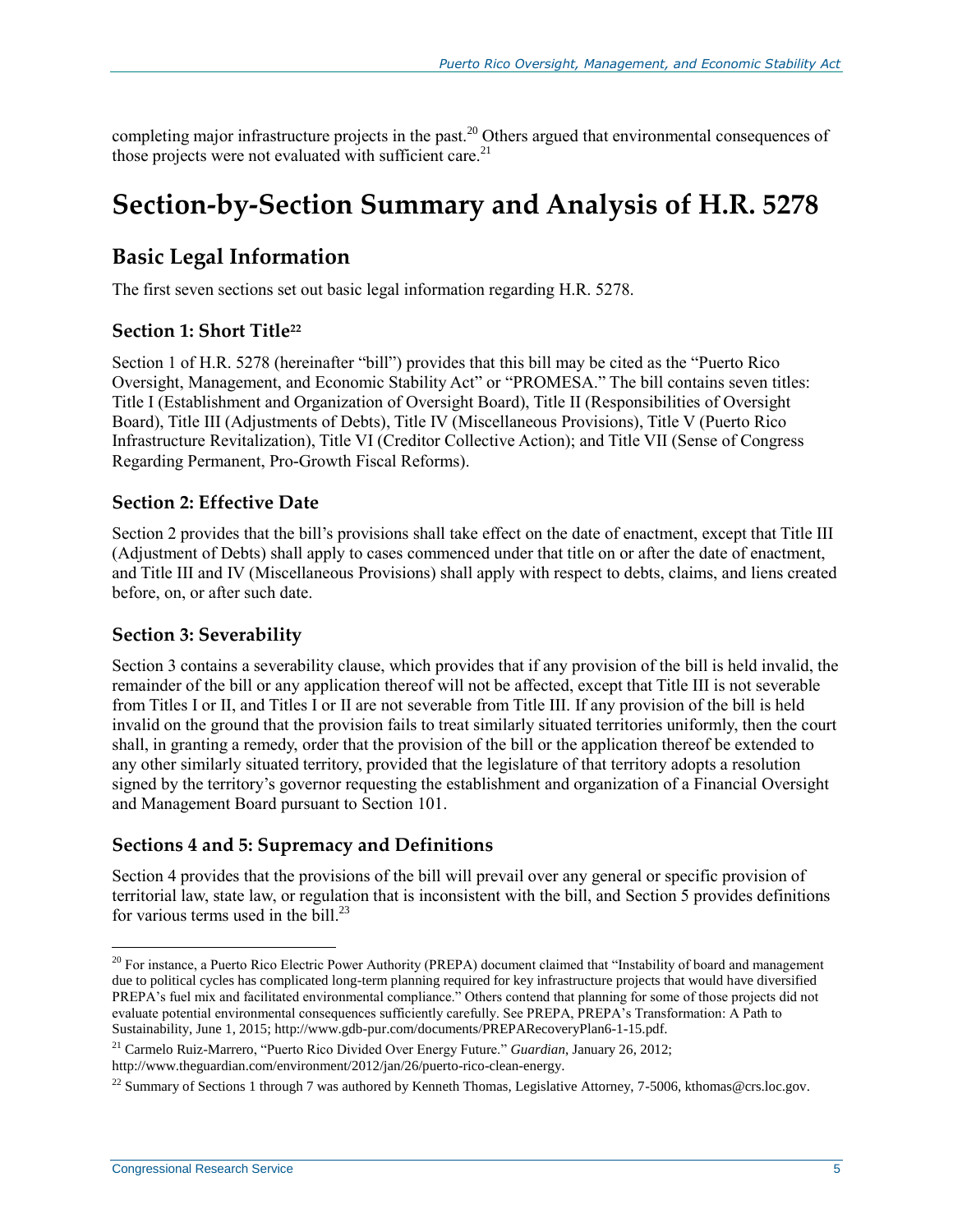#### **Sections 6 and 7: Placements and Compliance with Federal Laws**

Section 6 indicates where the bill language should be placed in the United States Code, while Section 7 provides that nothing in the bill should be construed as impairing or relieving a territorial government or instrumentality from compliance with federal laws or requirements or territorial laws and requirements implementing a federally authorized or federally delegated program, protecting the health, safety, or environment of persons in such territory.

## **Title I: Establishment and Organization of Oversight Board<sup>24</sup>**

Title I would create an oversight board for Puerto Rico and would allow for the creation of such boards in other territories<sup>25</sup>

#### **Section 101: Territory Financial Oversight and Management Board**

Section 101 of this title would establish a Financial Oversight and Management Board (Oversight Board) for the Commonwealth of Puerto Rico and would allow for the creation of such oversight boards in other U.S. territories only if enabling legislation is passed by the legislative body of that territory and is signed by the territory's governor. The act identifies Article IV, Section 3 of the Constitution as granting Congress plenary authority and power to "dispose of and make all needful Rules and Regulations respecting the Territory.... " An oversight board established under H.R. 5278 would be an entity of the territorial government and not an agency, department, or instrumentality of the U.S. government. The bill would grant to an oversight board, established in accordance with its provisions, the power to designate any territorial instrumentality<sup>26</sup> as subject to the provisions of the act.

References to the Oversight Board below generally mean the board that [H.R. 5278](http://www.congress.gov/cgi-lis/bdquery/z?d114:H.R.5278:) would establish for Puerto Rico, although most provisions would also apply to oversight boards that might be set up in the future for other territories.

The bill would require the governor, at the discretion of the Oversight Board, to include the budget of any covered territorial instrumentality subject to legislative approval in the Territory Budget. The bill would also require the governor to submit to the Oversight Board monthly and quarterly reports regarding a covered territorial instrumentality. However, the bill would exclude any covered territorial instrumentality from inclusion in the Territory Budget if the applicable territory law does not require legislative approval of the budget of the covered territorial instrumentality.

The bill would require the governor of the territory to include certain territorial instrumentalities, whose budget is subject to review and approval by the territory's legislature, in its Fiscal Plan. Under provisions of the bill, the Oversight Board could require, at its discretion, the governor of a territory to develop separate budgets and fiscal plans for territorial instrumentalities whose budget is not subject to legislative approval. The Oversight Board, at its discretion, also may exclude any territorial instrumentality from requirements of this bill.

l

<sup>(...</sup>continued)

<sup>&</sup>lt;sup>23</sup> Definitions relevant to other sections of the bill are discussed elsewhere in this report.

<sup>&</sup>lt;sup>24</sup> Analysis of Title I was authored by Eugene Boyd, Analyst in Federalism & Economic Development Policy, 7-8689, eboyd@crs.loc.gov.

<sup>&</sup>lt;sup>25</sup> The possibility of creating a process for establishing oversight boards for other territories, according to discussion at the May 25, 2016, markup, may reflect concern that a lack of uniformity might present constitutional issues.

 $26$  Section 5(19)(A) of the bill defines territorial instrumentality as "any political subdivision, public agency, instrumentality, or public corporation of a territory, and this term should be broadly construed to effectuate the purposes of this Act."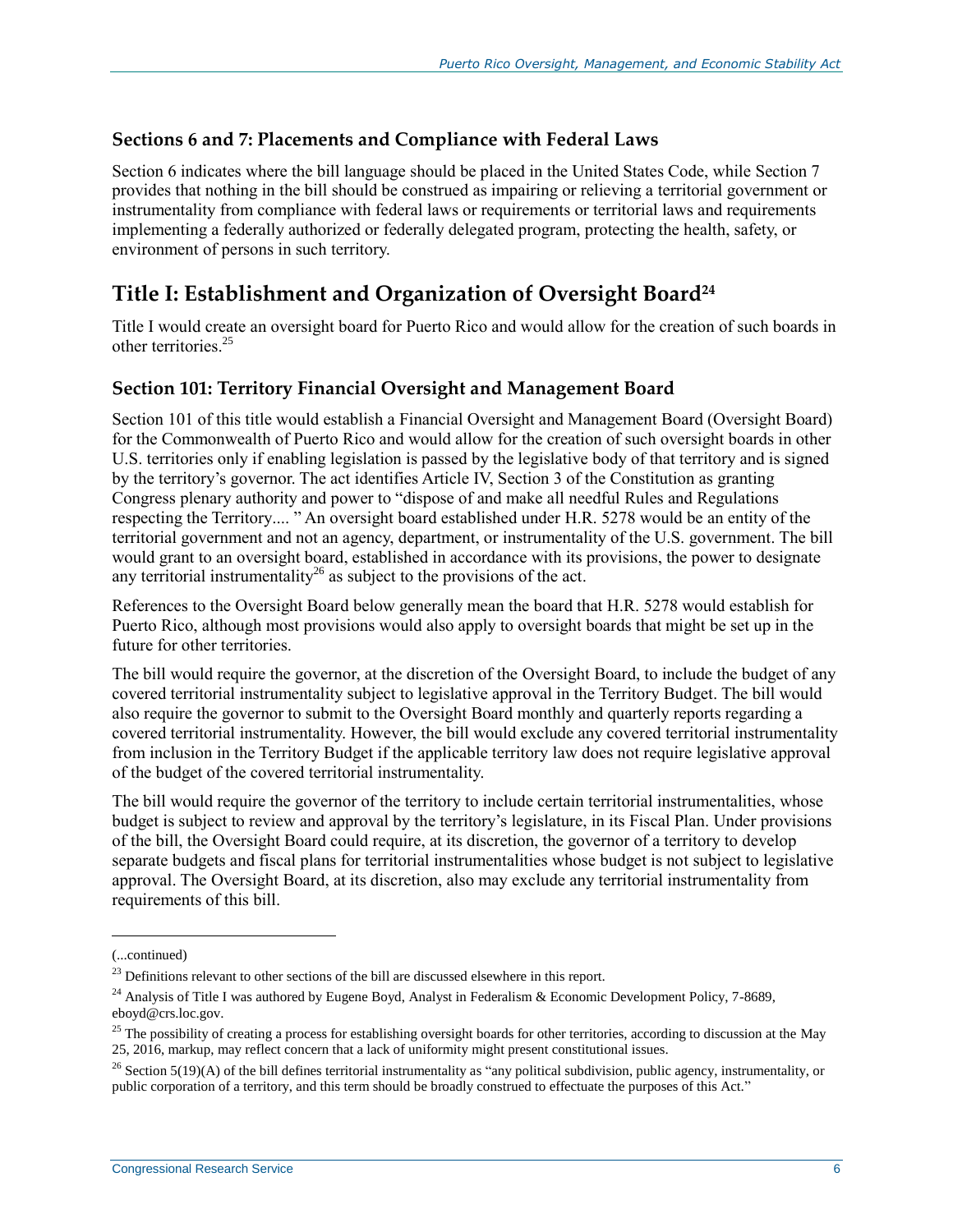#### *Term and Appointments*

Under provisions of the bill, the members of the Board would serve concurrent three-year terms, but could continue to serve beyond the three-year period until a successor has been appointed. An oversight board created under the provisions of the bill would be comprised of seven (7) voting members with six (6) selected by the President from a list of recommendations submitted by House and Senate leadership. The President, if acting with sufficient promptness, could also select names not on those lists, although those nominees would be subject to Senate confirmation. If the President appointed an individual from a list, Senate confirmation would not be required.

- The Speaker of the House would submit two separate lists of at least three (3) names. One of the lists shall be comprised of individuals whose primary residence or primary business is in Puerto Rico.
- The Senate majority leader would submit the names of at least four (4) individuals.
- The minority leader of the House would submit the names of three (3) individuals; and
- The minority leader of the Senate would submit the names of at least three (3) individuals.<sup>27</sup>

The President would select two individuals from the Senate majority leader's list and one individual from each of the other lists. The President could also name members not on those lists, although those appointments would have to be made with the advice and consent of the Senate. If all appointments were not made by September 1, 2016, however, then the President would be mandated to choose nominees to fill remaining vacancies from appropriate lists by September 15, 2016.<sup>28</sup>

The governor of the territory or his designee shall serve as an eighth non-voting (*ex officio*) member of the Oversight Board. Thus, the governor could participate in deliberations, but would not vote on decisions of the board. The bill would allow the appointed members of the board, at their discretion, to conduct the business of the Oversight Board in executive session effectively barring the public and the governor from participating in such sessions.

The Oversight Board would select a chair from among the seven voting members. Members of the Oversight Board would serve without compensation, although they may be reimbursed for reasonable and necessary expenses incurred in the performance of their duties. The President could only remove a member for cause. The Oversight Board would be charged with developing and approving its own bylaws, rules, and procedures needed to carry out its responsibilities under the bill. In order to meet this directive, the Oversight Board may hire professionals to assist in the process. The adopted bylaws, rules, and procedures are to be submitted to the governor, territorial legislature, the President, and Congress and are to be considered public documents. The bill would require an affirmative vote of the majority of the

 $^{27}$  By contrast, the act (P.L. 104-8) that created the District of Columbia control board (formally known as the Financial Responsibility and Management Assistance Authority) required that the control board be comprised of five members appointed by the President after consulting with the chairs of the appropriation committees of the House and Senate and the Chair of the Committee on Government Reform and Oversight of the House of Representatives and the Chair of the Senate Governmental Affairs Committee. The President, in appointing members of the control board, was required to designate one of the five appointees, chair of the control board. Members of the initially appointed control board served three-year terms. Subsequently appointed board members served staggered terms with one member serving a one-year term, two members serving two-year terms, and two members serving three-year terms. The act creating the District's control board also included expanded responsibilities for the office of inspector general. The act established the office as an independent agency, responsible for identifying issues of waste, fraud and abuse, and included the powers to issue subpoenas and to refer findings of investigations and audits for criminal prosecution. H.R. 5278 includes no similar provision.

<sup>&</sup>lt;sup>28</sup> An amendment offered by Representative Bishop during House deliberations changed the first deadline from September 30, 2016, and the second deadline from December 1, 2016.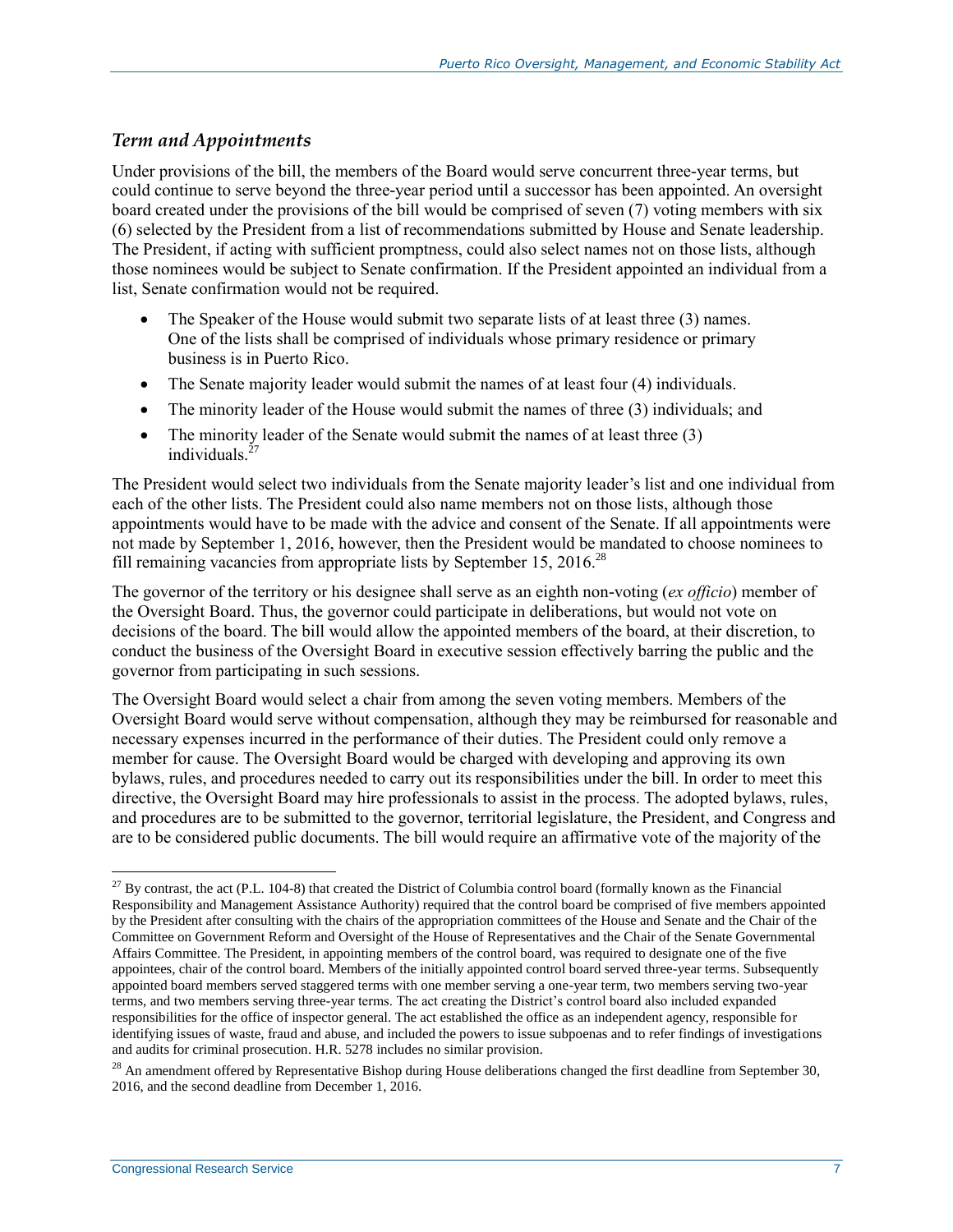members of the Oversight Board in order to (1) approve a fiscal plan under Section 201 of the bill; (2) approve a budget under Section 202 of the bill; (3) cause legislative acts not to be enforced under Section 204 of the bill; or (4) approve or disapprove an infrastructure project as a Critical Project as defined by Section 503 of the bill.

#### *Qualifications of Board Members*

The bill would require that the President appoint individuals who meet the following two qualifications. Each must

- have expertise in finance, municipal bond markets, management, law, or the organization and operations of business or government; and
- not be a candidate for elected office nor an elected or appointed official, nor an employee of the territorial government, nor a former elected official of the territorial government.<sup>29</sup>

The latter qualification would prohibit a voting member of the Oversight Board from being a candidate for elected office, as an elected or an appointed official could be perceived as being in conflict with the provision designating the governor, or his designee, as an *ex officio* member of the Oversight Board. Although nonvoting, the governor, or his designee, could, at the discretion of the Oversight Board, participate in the deliberations of the board when the board is not in executive session.

#### **Section 102: Location of Oversight Board**

The bill would require that oversight boards, including the board to be established for Puerto Rico, maintain an office in the territory and such additional offices as it deems appropriate. The bill also would allow the board to request the use of the facilities of any department or agency of the United States. The head of each federal agency may set the terms and conditions allowing for the use of the agency's facilities by the Oversight Board.

#### **Section 103: Executive Director and Staff of Oversight Board**

The Chair of the Board, with the consent of Board members, would be charged with hiring an Executive Director (ED). The Board would be responsible for establishing salary compensation for the ED. The bill does not establish a ceiling or limits on the amount of compensation to be paid the ED. The bill conveys to the ED the power to hire and fix the pay of additional personnel employed by the Board. However, no one hired by the ED may be paid at a rate greater than the salary paid to the ED. The bill specifically identifies the position of Revitalization Coordinator, as identified in Title V, among the staff to be hired by the governor based on nominations submitted by the Oversight Board.

#### **Section 104: Powers of the Board**

The bill would exempt the Board and its staff from the laws of Puerto Rico governing procurement and allow for the detailing of employees of federal agencies and agencies of the Puerto Rico government to the Board on a reimbursable or non-reimbursable basis. The Board would have the power to

hold hearings and seek testimony;

 $29$  The DC Control Board Act required that control board members: (1) maintain a primary residence or a primary place of business in the District of Columbia; (2) possessed expertise in finance, management, law, or the organization and operations of business or government; (3) did not provide goods or services to the government of the District of Columbia; and (4) was not an officer or employee of the District of Columbia.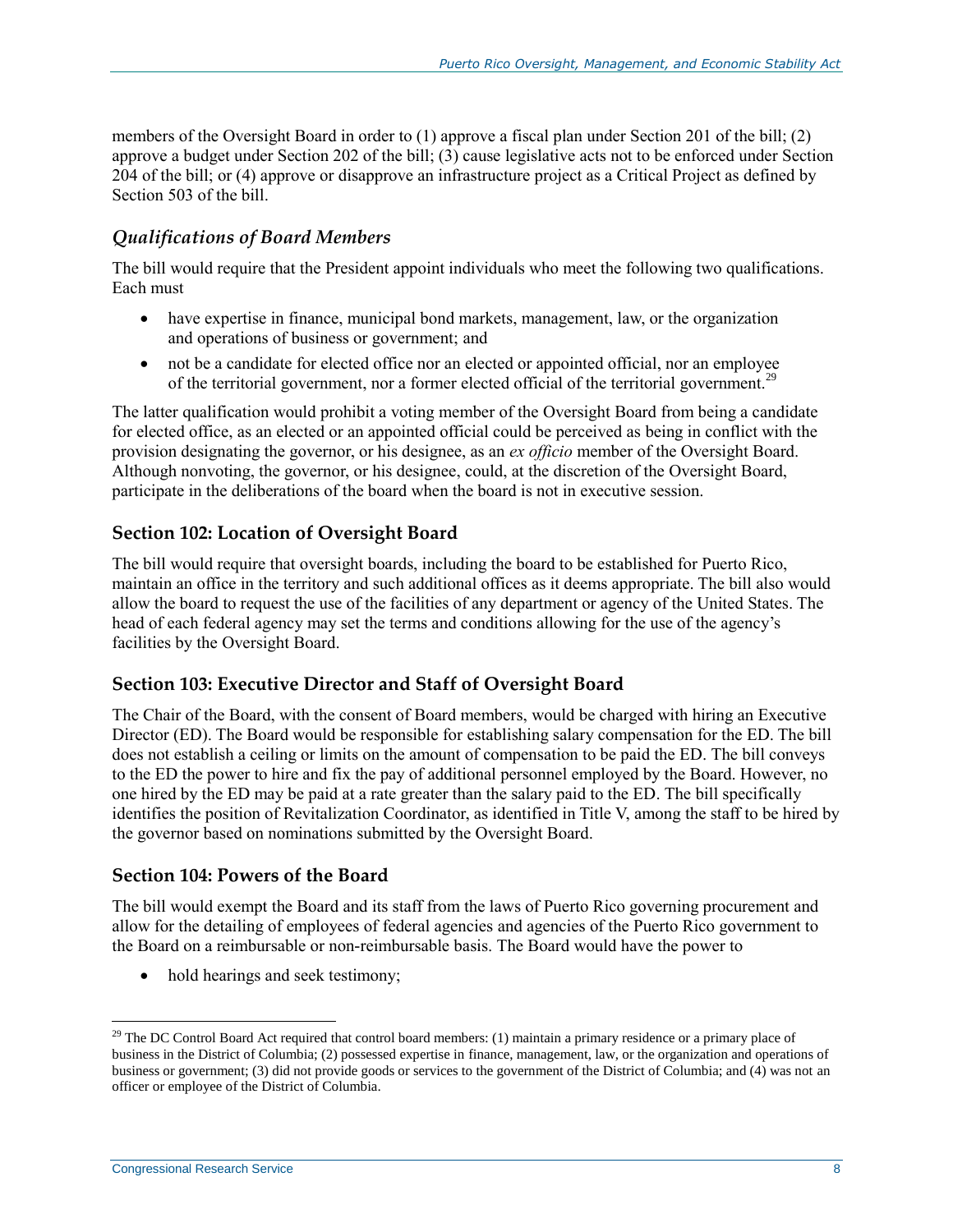- obtain information, including written and electronic documents and data from federal agencies (with the consent of the agency head) and agencies and entities of the government of Puerto Rico;
- accept, use, and dispose of gifts, bequests, and donations of real and personal property for the purpose of aiding the work of the board; $30$
- issue subpoenas;
- request administrative support services from the U.S. General Services Administration  $(GSA)$ :
- enter into contracts:
- enforce laws of Puerto Rico prohibiting public sector employees from participating in a labor strike or lockout;
- initiate civil actions to carry out its responsibilities; and
- $\bullet$  investigate how Puerto Rico government bonds were sold to small investors.<sup>31</sup>

The bill would allow the Oversight Board to obtain information on the nature and aggregate amount of claims held by each creditor or organized group of creditors from those creditors seeking to participate in voluntary negotiations regarding debt restructuring.

Most importantly, the bill would grant an Oversight Board, at its sole discretion, the power to certify voluntary debt restructuring agreements entered into between the territory or territorial instrumentality and holders of its debt instruments. Upon review of such an agreement, the Oversight Board must certify that the agreement provides for a sustainable level of debt and is in conformance with the territory or territorial instrumentality's certified Fiscal Plan. The act would grandfather in voluntary agreements executed before its enactment.

Title I also includes a provision that would make it a misdemeanor to knowingly provide false and misleading information, including projections and estimates to the Board, or to refuse or fail to take any action ordered by the Board. Such violations are subject to a \$1,000 fine or one-year imprisonment or both, in addition to administrative disciplinary actions, which may include suspension from duty without pay or removal from office by order of the Governor or the Board. Should such a violation occur by an officer or employee of the government of Puerto Rico, the Governor would be required to report all pertinent facts to the Board, including a statement of actions taken.

#### **Section 105: Exemption from Liability for Claims**

Section 105 would shield the board and its employees from liability claims.

#### **Section 106: Treatment of Actions Arising from Act**

Section 106 would mandate that any legal actions against the board are to be brought before the U.S. District Court for the covered territory or the U.S. District Court for the District of Hawaii in instances where the covered territory does not have a district court. The bill would provide expedited judicial review by the courts, including the Supreme Court, of legal challenges to the act or the actions of an Oversight Board. The bill would prohibit any court orders providing declaratory judgment or injunctive

 $30$  The bill would require the Oversight Board to publicly disclose the identity of donors within 30 days of the receipt of a gift, bequest, or donation. P.L. 104-8, creating the District of Columbia control board, included similar language allowing for the acceptance of gifts, bequest, and donations; however, P.L. 104-8 did not require the public disclosure of the identities of donors.

 $31$  This provision was added during the House Committee on Natural Resources markup.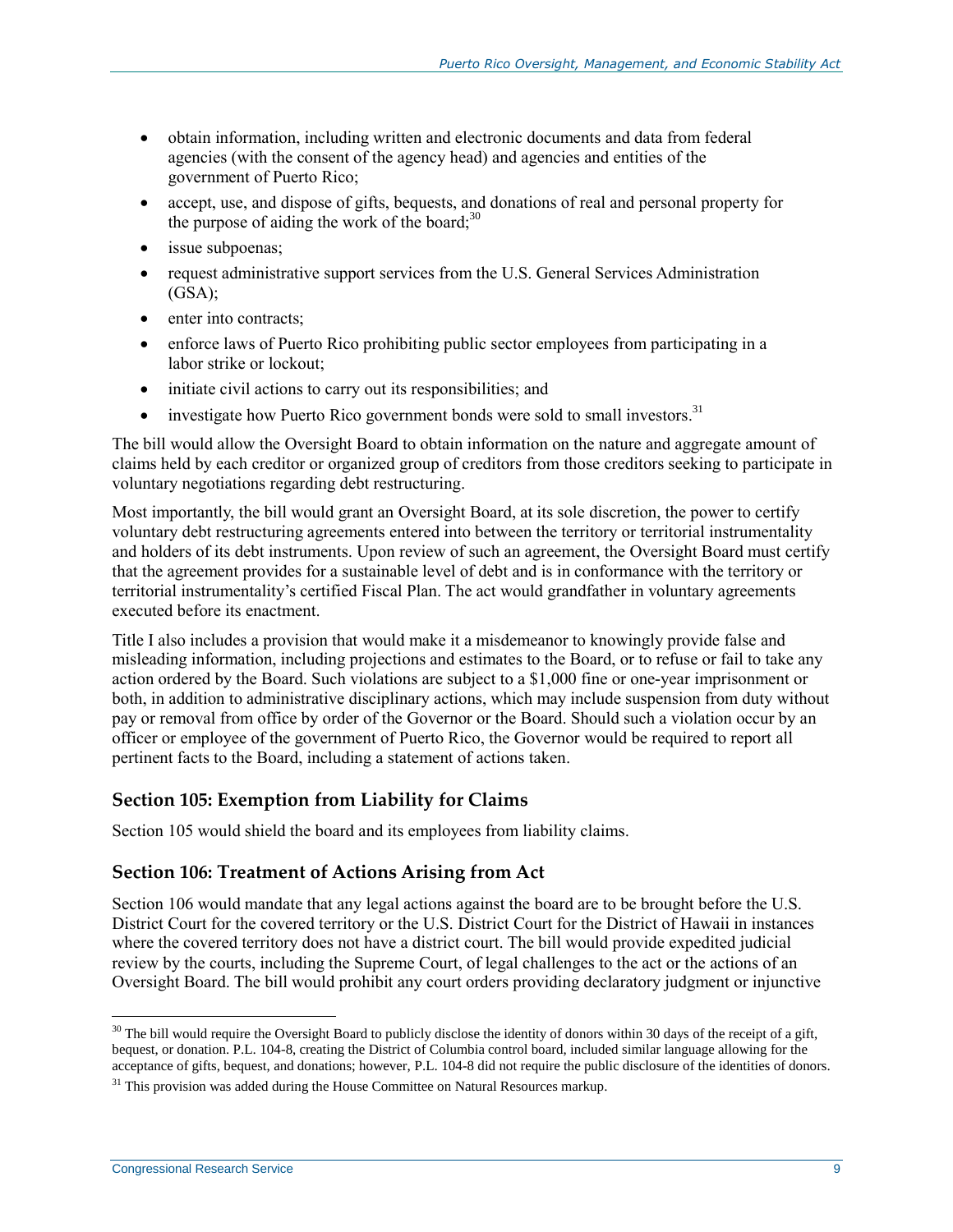relief against an Oversight Board from taking effect during the time the court challenge is pending before a court, or the period during which an appeal could be filed, or before a court may render a decision on appeal, except for court orders intended to remedy constitutional violations. The bill would exempt from judicial challenges Oversight Board certifications of voluntary debt restructuring agreements.

#### **Section 107: Funding of Board Operations**

Section 107 of the bill would require the Oversight Board to submit an annual budget to the President, the House Committee on Natural Resources, the Senate Committee on Energy and Natural Resources, and the legislature and governor of Puerto Rico or any covered territory. The bill would allow the Oversight Board to use its powers to ensure that there are sufficient funds to cover its operations. At its discretion, the Oversight Board could submit a budget to the governor and legislature of Puerto Rico. The bill would require the government of Puerto Rico, within 30 days of enactment of the bill, to designate a dedicated funding source for the operations of the Oversight Board. The source of funding for the operations of the Oversight Board, once initially approved, would not be subject to subsequent legislative appropriations.<sup>32</sup>

Unlike the act creating the District of Columbia control board, which established target dates for the submission of proposed budgets to the President for transmittal to Congress for its approval, H.R. 5278 would convey to an Oversight Board for Puerto Rico the "sole and exclusive discretion" in determining its annual budget.

#### **Section 108: Autonomy of the Oversight Board**

Section 108 of the bill would prohibit the governor or the legislature of Puerto Rico from enacting any laws or taking any actions that would interfere with or attempt to nullify the actions or activities of the Oversight Board.

#### **Section 109: Ethics**

Section 109 of the bill would subject members of an Oversight Board and its staff to federal conflict of interest and financial disclosure requirements under 18 U.S.C. §208, which is the principal conflict of interest law for all executive branch officials. However, it is unclear if these provisions, as well as the financial disclosure provisions of the Ethics in Government Act of 1978, would apply to an oversight board since such a board would not be a federal agency and its members would not be federal officials for these purposes.

## **Title II: Responsibilities of Oversight Board<sup>33</sup>**

This title lays out the process for the submission, approval, and certification of fiscal plans and budgets for Puerto Rico and its territorial instrumentalities.

 $32$  This provision is a significant departure from the provisions governing funding of operations of the District of Columbia control board. P.L. 104-8 required the District's control board to submit an annual budget for its operations to the President for inclusion in the District's annual budget, which must be approved by Congress, by a date certain (May1) prior to the first day the fiscal year. In the case of the FY1995 budget, the year in which the measure was enacted, no later than July 15, 1995.

<sup>&</sup>lt;sup>33</sup> Analysis of Title II was authored by Eugene Boyd, Analyst in Federalism & Economic Development Policy, 7-8689, eboyd@crs.loc.gov.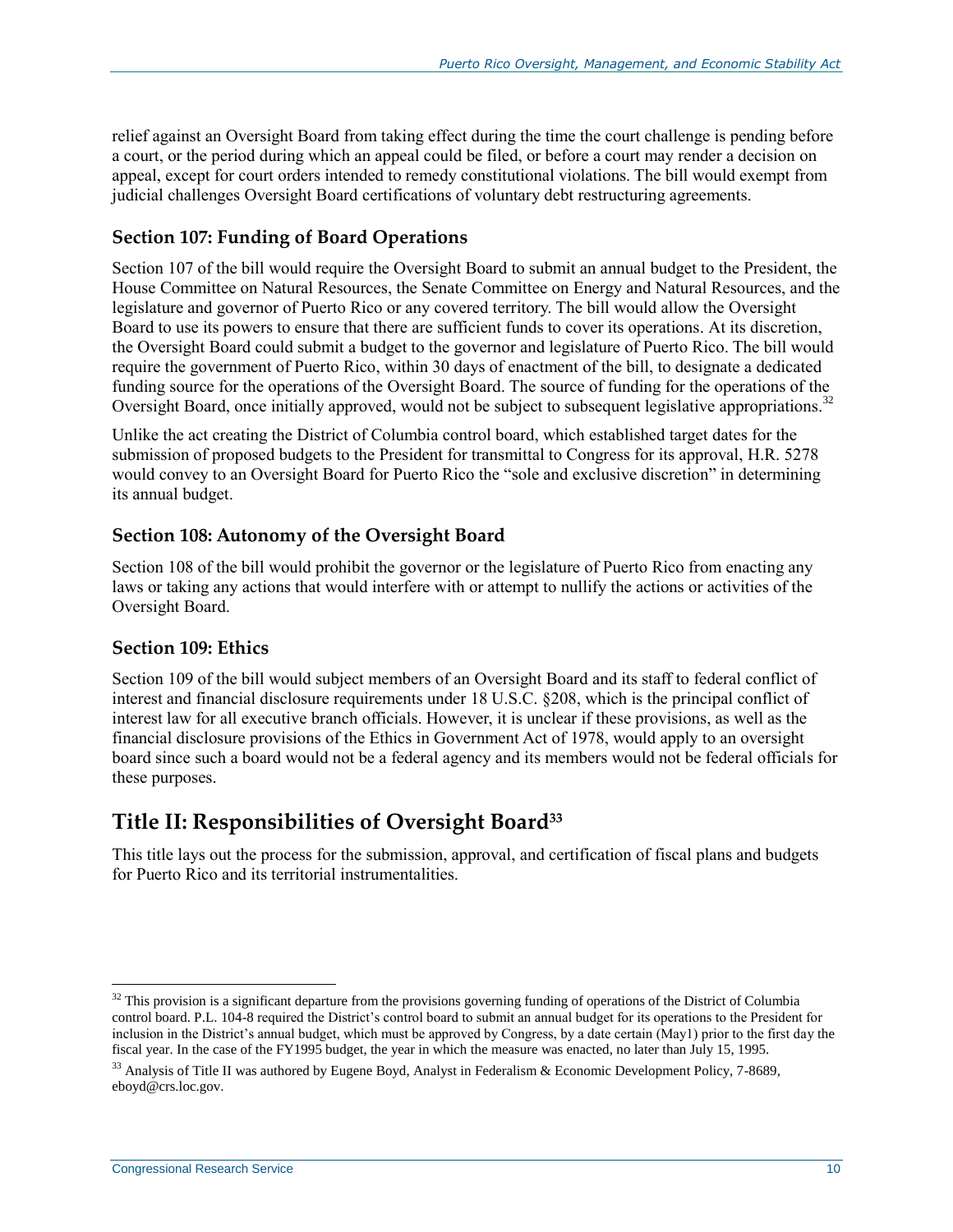#### **Section 201: Approval of Fiscal Plans**

The Oversight Board, upon the selection and appointment of all of its members and the chair of the board, shall submit to the Governor of Puerto Rico a notice delineating a schedule for the development, submission, approval, and certification of fiscal plans, including revisions to fiscal plans that had been previously certified. Although the Oversight Board may consult with the Governor regarding the schedule, it is the sole responsibility of the Oversight Board. Under provisions of the bill, a fiscal plan developed by the Oversight Board would cover, at minimum, a period of five fiscal years and would focus on improving the territory's access to capital markets. Section 201(b) identifies 14 specific components and objectives a fiscal plan should address.<sup>34</sup>

The bill outlines three means by which a fiscal plan may be certified as compliant with the 14 requirements outlined in Section 201(b) of the bill. They include the following:

- **A fiscal plan submitted by the governor and approved by the Oversight Board.** If the fiscal plan meets the requirements outlined in the bill, as determined by the Oversight Board, then the board shall certify the fiscal plan as approved. If the fiscal plan is found to be deficient then the Oversight Board could issue a "notice of violation" which includes recommendations to correct the deficiencies.
- **A fiscal plan developed and approved by the Oversight Board.** Should the governor fail to take corrective action to address deficiencies identified by the Oversight Board within the timeframe specified by the Oversight Board, then the Oversight Board, at its sole discretion, could develop and submit a fiscal plan together with a compliance certificate to the governor and legislature of Puerto Rico and the plan would be considered approved.
- **Fiscal plan jointly developed by the Oversight Board and the Governor.** The bill would allow the Oversight Board and Governor to work collaboratively to develop a consensus fiscal plan.

#### **Section 202: Approval of Budgets**

Section 202 would mandate that the Oversight Board, upon the selection and appointment of all of its members and the chair, submit to the Governor of Puerto Rico a notice delineating a schedule for the development, submission, approval, and certification of proposed budgets to be submitted by the Governor and legislature for the Oversight Board approval. The Oversight Board, at its discretion, would be responsible for determining the number of fiscal years to be covered by the budget submission.

The Oversight Board would be responsible for submitting revenue estimates for the period covered by the proposed budgets to the Governor and legislature for use by the Governor in developing budgets to be submitted for review and approval to the Oversight Board.<sup>35</sup> The bill outlines three means by which a proposed budget could be approved.

 **Budget Submission by Governor**. If the Oversight Board determines that the proposed budget is compliant with the applicable fiscal plan then the bill would allow the

<sup>&</sup>lt;sup>34</sup> This includes providing realistic revenue and expenditure estimates; funding essential public services, sufficiently funding public pension systems, eliminating structural deficits and providing sustainable debt service; improving financial controls and oversight; investing in capital projects that promote economic growth; adopting and implementing management reforms recommended by the oversight board; ensuring that assets of the covered territory or covered territorial instrumentality are not misused; and that a fiscal plan respect the lawful priorities and lawful liens in effect before the enactment of the bill.

<sup>&</sup>lt;sup>35</sup> Under P.L. 104-8, it is the responsibility of the Chief Financial Officer to develop and submit revenue estimates to the mayor to assist in the formula of a budget.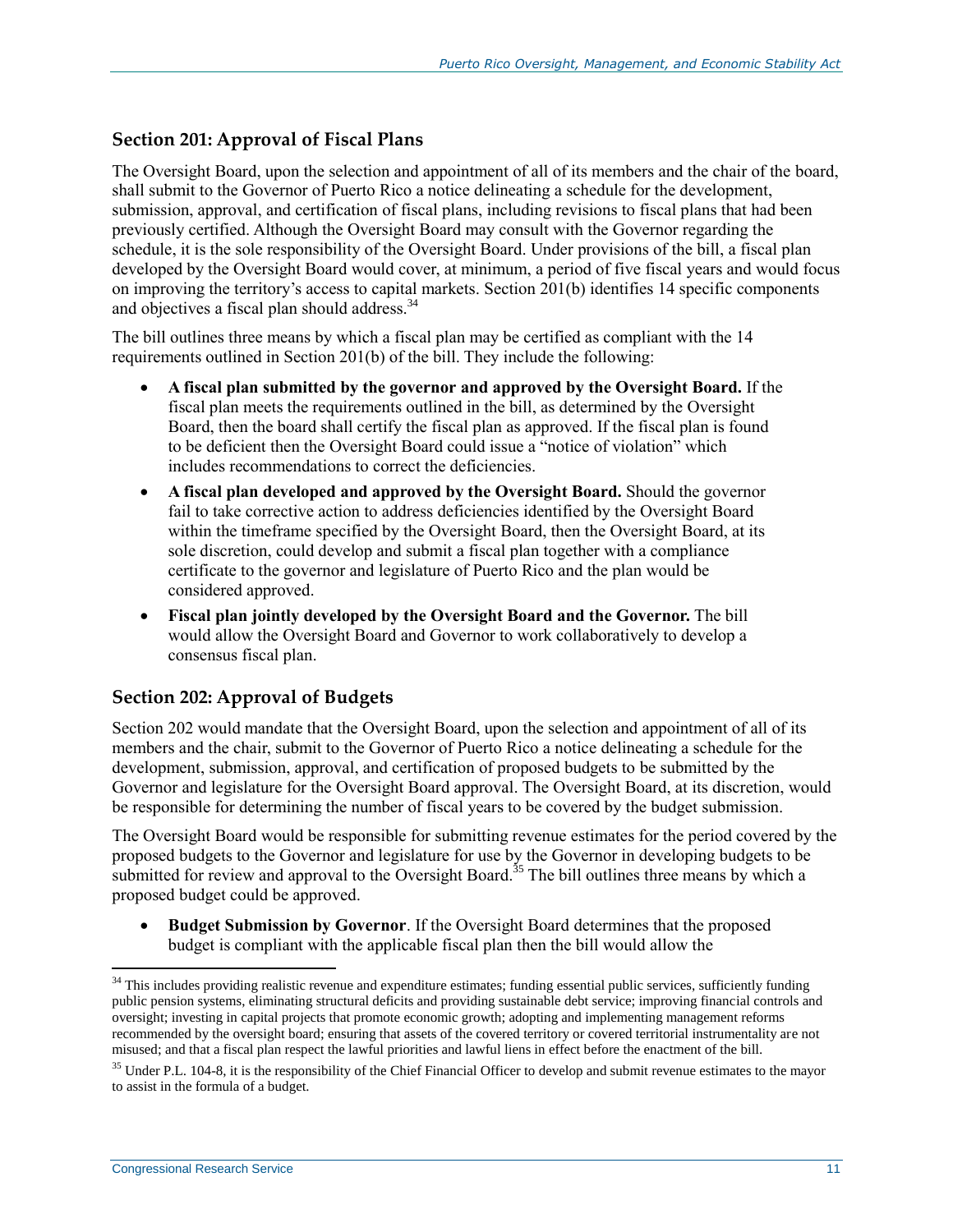Oversight Board to approve the proposed budget and submit it to the legislature for approval. If the proposed budget is found to be non-compliant with the applicable fiscal plan then the bill would allow the Oversight Board to issue a "notice of violation" which would include recommendations to correct the deficiencies.

- **Oversight Board Budget**. Should the governor fail to submit a compliant budget then the bill would permit the Oversight Board to develop and submit to the Governor and legislature a revised compliant budget for the territory, and only to the Governor in the case of a territorial instrumentality.
- **Budget Adopted by Legislature.** The bill would direct the territory's legislature to adopt a proposed budget for submission to the Oversight Board. If the proposed budget is found to be non-compliant with the applicable fiscal plan then the Oversight Board may issue a "notice of violation" which includes recommendations to correct the deficiencies.
- **Oversight Board Budget**. Should the legislature fail to submit a compliant budget then the bill would allow the Oversight Board to develop and submit to the Governor and legislature a revised compliant budget for the territory.
- **Certification of Budget as Compliant.** Under provisions of the bill, if the Governor and legislature approve a territorial budget that is compliant, or if the Governor develops a budget for a territorial instrumentality that is compliant with the applicable fiscal plan then the Oversight Board could issue a certificate of compliance. If the Governor and legislature fail to develop and approve a territorial budget that would be compliant, then the Oversight Board could develop and submit a territorial budget to the Governor and legislature and such budget would be deemed approved by the Governor and the legislature. In the case of a territorial instrumentality, only the Governor could submit a proposed budget for review by the Oversight Board.
- **Budget jointly developed by the Oversight Board, the Governor, and Legislature**. The bill would allow the Oversight Board, the Governor, and the legislature to work collaboratively to develop a consensus budget for the territorial government. In the case of a territorial instrumentality, the bill would allow the Oversight Board and the Governor to work collaboratively to develop a budget.

#### **Section 203: Effect of Finding of Noncompliance with Budget**

Section 203 of the bill would establish requirements intended to identify and address inconsistencies in the projected and actual revenues and expenditures. The bill would require the Governor to submit quarterly financial reports to the Oversight Board that would identify actual cash revenues, cash expenditures, and cash flows as compared to projected cash revenues, cash expenditures, and cash flows identified in approved and certified budget. Inconsistencies in the actual and projected revenues and expenditures, if unexplained or inconsistent with the approved projections, could require the territorial government to take corrective action. If the territorial government fails to take corrective action then the Oversight Board would be required to notify House and Senate committees of jurisdiction (House Committee on Natural Resources and Senate Committee on Energy and Natural Resources), in addition to the Governor and legislature. Under provisions of the bill, the Board could direct the territorial government to take corrective action. If it failed to do so, the Oversight Board could take remedial actions designed to address the inconsistency, including reductions in nondebt expenditures, hiring freezes, and prohibiting the territorial government or territorial instrumentality from entering into any contract or financial transaction not previously approved by the board.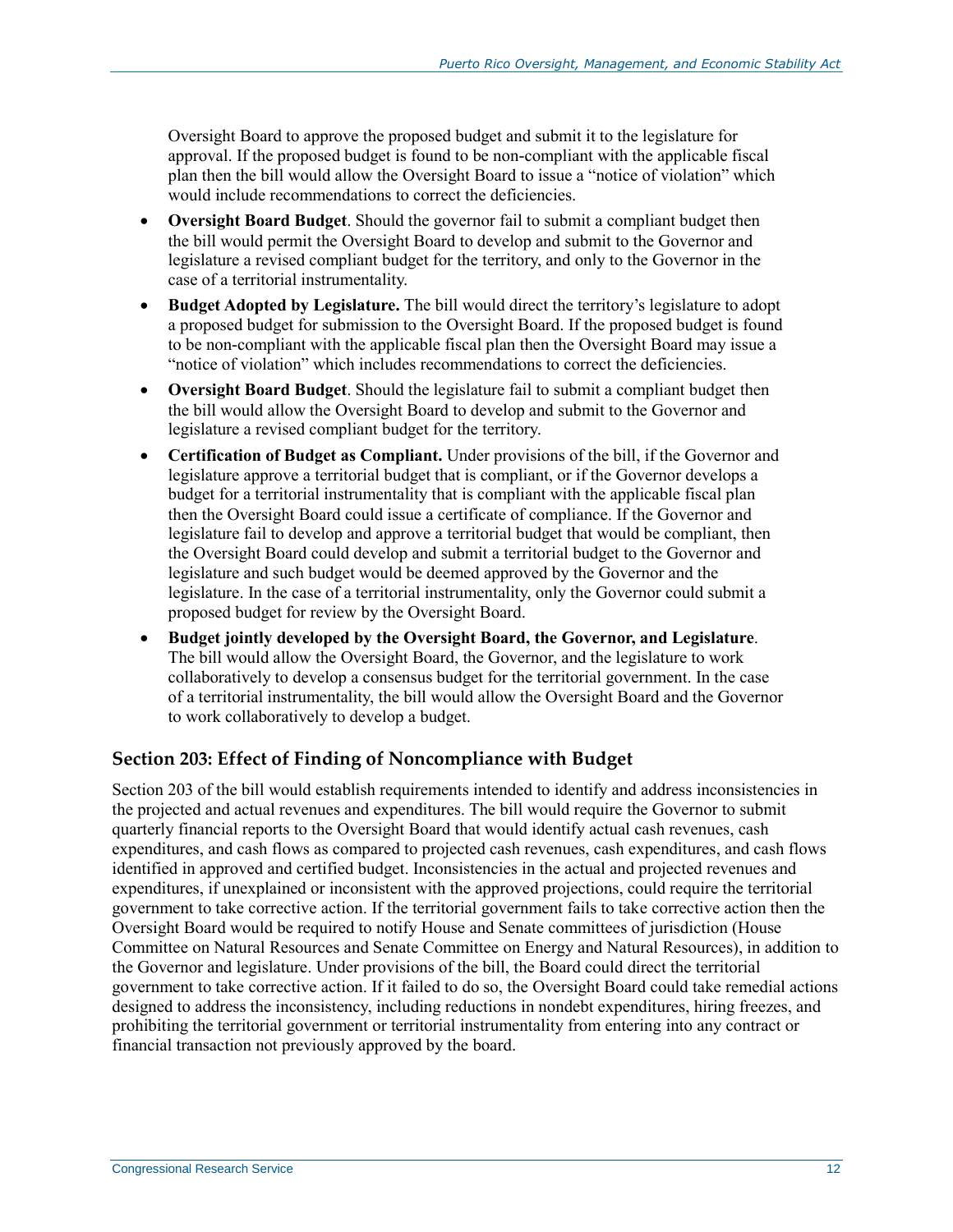#### **Section 204: Review of Activities to Ensure Compliance with Fiscal Plans**

Section 204 of the bill would grant the Oversight Board the power to review any proposed legislation and all enacted laws passed by the territorial government for consistency with the budget and fiscal plan. If an enacted law is found to be inconsistent with or will interfere with the enactment of the fiscal plan and budget then the Oversight Board may take action to prevent the enforcement or application of the law. The bill would require the Oversight Board to maintain a registry of contracts and would grant the Oversight Board the power to review all contracts and rules for compliance with the approved fiscal plan. The bill would allow the Oversight Board to take any action necessary to ensure that any contract, rule, executive order, or regulation will not adversely affect compliance with the fiscal plan. In addition, the bill would prohibit a covered territory or covered territorial instrumentality from taking any action or enacting any law that would permit the transfer of funds or assets outside the normal course of business during the period following enactment of the bill but prior to the appointment of all Oversight Board members. Any action taken by the Governor or legislature authorizing the movement of assets during the interim period between the enactment of the bill and the appointment of all the members of the Oversight Board may be subject to review and reversal by the Oversight Board. The Oversight Board may not take any action that would impede the territory's ability to comply with court or administrative orders with respect to carrying out a federal program or implementing territorial laws that execute federal requirements and standards.

#### **Section 205: Recommendations on Financial Stability and Management Responsibility**

Section 205 would permit the Oversight Board to submit to the Governor and legislature recommendations intended to improve the delivery of services, to ensure compliance with the fiscal plan, and to promote financial stability and economic growth. If the territorial government rejects the management reform recommendations of the Oversight Board then the Governor or the legislature would be required to submit a statement to the President and Congress explaining why the recommendation was rejected.

#### **Section 206: Oversight Board Responsibilities Related to Restructuring**

Section 206 would mandate that the Oversight Board review and approve debt restructuring agreements, provided that the agreements meet certain requirements. The bill would also require that at least five of the six voting members of the Oversight Board approve a debt restructuring agreement.

#### **Section 207: Oversight Board Authority Related to Debt Issuance<sup>36</sup>**

Section 207 would bar the government of Puerto Rico from issuing or guaranteeing debt, or taking other actions to restructure debts without the prior approval of the Oversight Board, as long as that body remains in operation. The Oversight Board would not be empowered to borrow on behalf of the Puerto Rico government.<sup>37</sup> The power to "contract and to authorize the contracting of debts," according to Article VI, Section 2 of the Puerto Rico Constitution, is to be exercised by the Puerto Rico Legislature.<sup>38</sup>

<sup>&</sup>lt;sup>36</sup> This section authored by D. Andrew Austin, Analyst in Economic Policy, 7-6552, aaustin@crs.loc.gov.

<sup>&</sup>lt;sup>37</sup> The March 29, 2016, House Natural Resources Committee discussion draft included a bracketed (i.e., not agreed to) provision that would have empowered the Oversight Board to borrow on behalf of the territorial government.

<sup>38</sup> Constitution of the Commonwealth of Puerto Rico; http://welcome.topuertorico.org/constitu.shtml. For more on legal and constitutional issues related to public debts of Puerto Rico, see Sergio Marxuach, "The Endgame: An Analysis of Puerto Rico's Debt Structure and the Arguments in Favor of Chapter 9," Center for a New Economy working paper, November 30, 2015.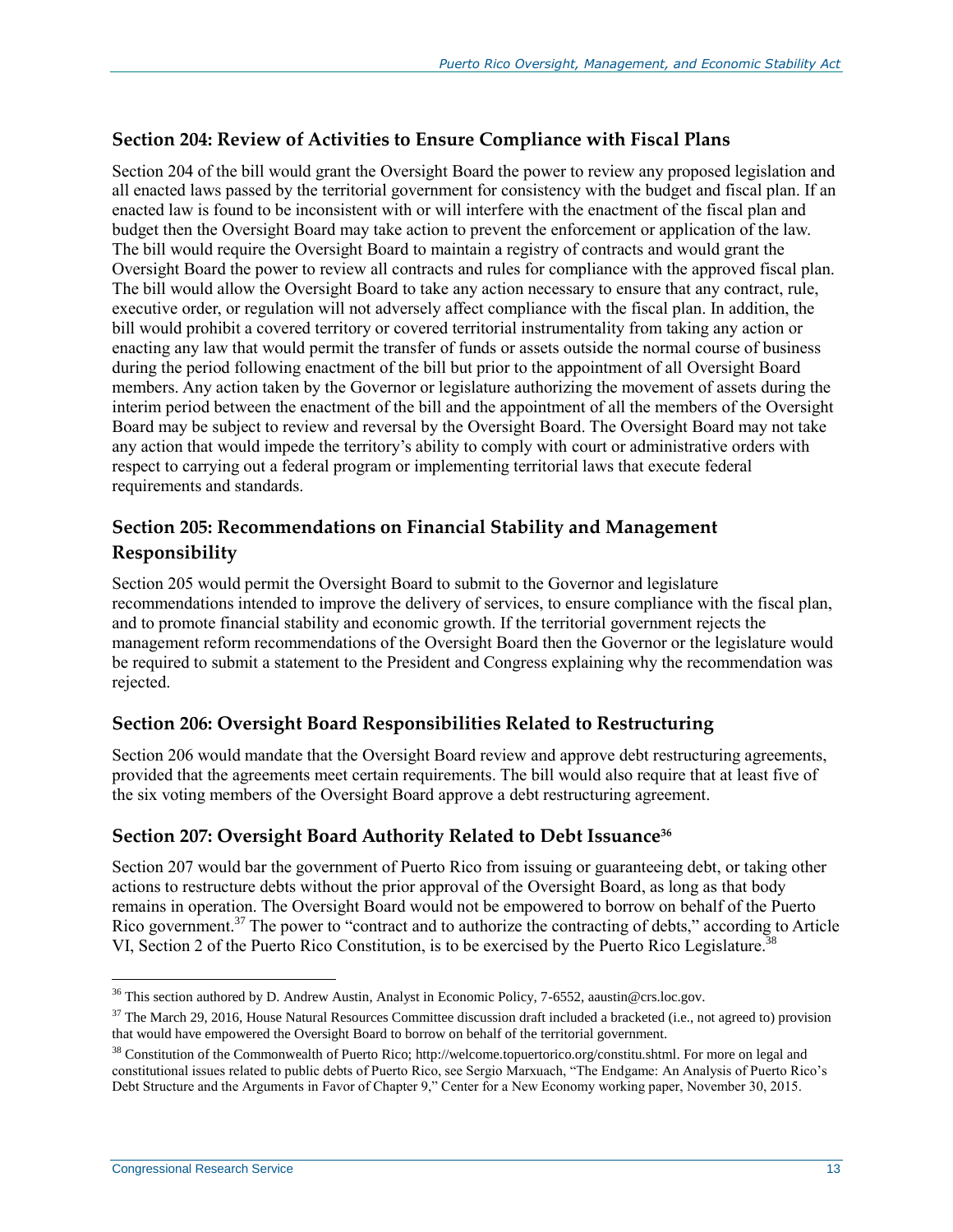#### **Section 208: Required Reports**

Section 208 of the bill would require the Oversight Board to submit annual reports to Congress, the President, the Governor, and the legislature describing (1) the progress made in meeting the objectives of this act; (2) assistance provided to the territorial government; and (3) recommendations that would assist the territorial government in complying with the fiscal plan for the year. In addition, the bill would require the Governor to submit to the Oversight Board, within six months of its establishment, a report documenting all existing tax abatement agreements. The Oversight Board would also issue quarterly reports, if feasible, on cash flows available to pay debt service affected by a stay or moratorium.

#### **Section 209: Termination of Oversight Board**

The Oversight Board would terminate when the Oversight Board finds that the territorial government has

- access to short-term and long-term credit markets at reasonable rates of interest; and
- achieved balanced budgets for four consecutive years.

#### **Section 210: No Full Faith and Credit of the United States<sup>39</sup>**

Section 210 states that the "full faith and credit" of the U.S. government is not pledged to pay any obligation issued by a covered territory government or instrumentality; nor is the U.S. government responsible or liable for any such payment. If the United States were to be held liable for some claim, payment would be subject to appropriation. A provision was added during the House Natural Resources Committee markup to emphasize that the act would not authorize payment of federal funds for any liability of a territorial government or territorial instrumentality.<sup>40</sup>

#### **Section 211: Pensions<sup>41</sup>**

Section 211 of [H.R. 5278](http://www.congress.gov/cgi-lis/bdquery/z?d114:H.R.5278:) would require the Oversight Board to conduct an analysis of any territorial pension system that the Oversight Board determines to be materially underfunded. The analysis would be conducted by an independent actuary. The analysis would include (1) a study of the pension plan's benefit obligations and funding strategy over 30 years; (2) sources of funding to cover future benefit obligations; (3) a review of existing benefits and their sustainability; (4) a review of the system's legal structure and operational arrangements; and (5) any other studies of the pension system that the Oversight Board deems necessary. Additionally, the bill would require the of future benefit obligation to be measured using an appropriate discount rate, as determined by the Oversight Board.<sup>42</sup>

#### **Section 212: Intervention in Litigation<sup>43</sup>**

Section 212 provides that the Oversight Board may intervene in any litigation filed against the territorial government, although the section is not intended to provide an independent basis for injunctive relief. A similar provision was included as Section 408 in H.R. 4900.

<sup>&</sup>lt;sup>39</sup> This section authored by D. Andrew Austin, Analyst in Economic Policy, 7-6552, aaustin@crs.loc.gov.

<sup>&</sup>lt;sup>40</sup> This provision was added by an amendment offered by Representative Graves.

<sup>&</sup>lt;sup>41</sup> This section authored by John J. Topoleski, Analyst in Income Security, 7-2290, jtopoleski@crs.loc.gov.

 $42$  The Commonwealth of Puerto Rico and its instrumentalities operate several pension funds for its employees: The Employees Retirement System (for government employees); the Puerto Rico System of Annuities and Pensions for Teachers; the Commonwealth Judiciary Retirement System; the Retirement System of the University of Puerto Rico; and the Employees Retirement System of the Puerto Rico Electric Power Authority.

 $43$  This section authored by Kenneth Thomas, Legislative Attorney, 7-5006, kthomas@crs.loc.gov.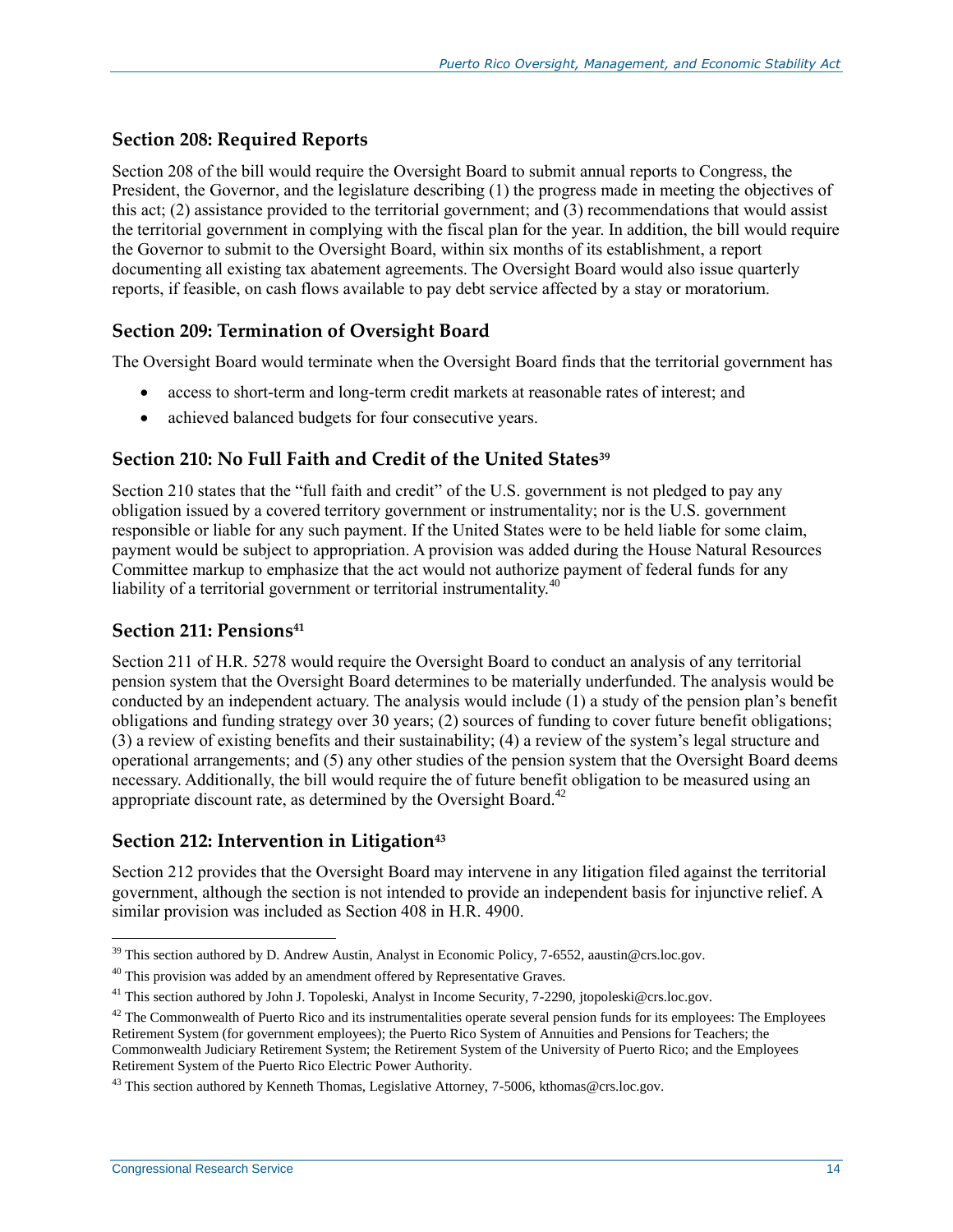## **Title III: Adjustments of Debts<sup>44</sup>**

Although not included in the U.S. Bankruptcy Code<sup>45</sup> (Bankruptcy Code), the provisions of this title are, in many ways, similar to the chapters 9 and 11, two of the operative chapters of the Bankruptcy Code. Chapter 9 of the Bankruptcy Code governs adjustments of municipal debts. Chapter 11 governs reorganization of businesses and, in rare cases, certain individuals. Generally, such adjustment or reorganization is effectuated through a "plan" proposed by the debtor,<sup>46</sup> voted on by creditors, and confirmed by the court. Title III of PROMESA includes a provision for a plan of adjustment to be proposed by the debtor, voted on by the creditors, and confirmed by the court.

#### **Section 301: Applicability of Other Laws; Definitions**

Subsection (a) would make many sections of the Bankruptcy Code applicable to the process of adjusting debts under PROMESA. As a general matter, the Bankruptcy Code, in chapters 1, 3, and 5, establishes general procedures that are applicable to the operative chapters. The Bankruptcy Code sections made applicable to Title III of PROMESA are listed and described in **[Appendix B](#page-40-0)**.

#### **Section 302: Who May Be a Debtor**

Neither a territory nor its instrumentalities would be eligible to be a debtor unless the territory had either requested that an Oversight Board be established or had had it established for it under Section 101 of PROMESA. The section uses the term "instrumentality" rather than "municipality"—the term used in the Bankruptcy Code. As used in the Bankruptcy Code, "municipality" includes an "instrumentality" as well as a political subdivision and a public agency.<sup>47</sup>

#### **Section 303: Reservation of Territorial Power to Control Territory and Territorial Instrumentalities**

Section 303 is very similar to Section 903 of the Bankruptcy Code. It states that, except for some limitations in Titles I and II of PROMESA, Title III would not impair or limit the territory's power to control itself or its instrumentalities. Similar to the Bankruptcy Code's Section 903, this section would prohibit a territorial law that would bind a creditor to a method of composition of indebtedness unless the creditor consents to it, but only to the extent that the proposed modification prohibits the payment of principal or interest by an entity not described in Section  $109(b)(2)$  of the Bankruptcy Code. These entities are generally domestic insurance companies, banks, savings banks, cooperative banks, and similar institutions.<sup>48</sup>

The bill's third subsection would preempt any "unlawful executive orders" altering, amending, or modifying the rights of those holding any debt of the territory or territorial instrumentality, or diverting funds from a territorial instrumentality to either the territory or another territorial instrumentality.

<sup>&</sup>lt;sup>44</sup> This section authored by Carol A. Pettit, Legislative Attorney, 7-9496, cpettit@crs.loc.gov.

<sup>45</sup> 11 U.S.C. §101 *et seq.*

<sup>&</sup>lt;sup>46</sup> In chapter 11 cases, creditors may propose a plan if the debtor has failed to do so within a prescribed period of time. Creditors do not have this option in chapter 9 or under Title III of PROMESA.

 $47$  11 U.S.C. §101(40).

<sup>&</sup>lt;sup>48</sup> It is currently unclear whether the Government Development Bank would be considered to be an entity described in Section 109(b)(2) of the Bankruptcy Code.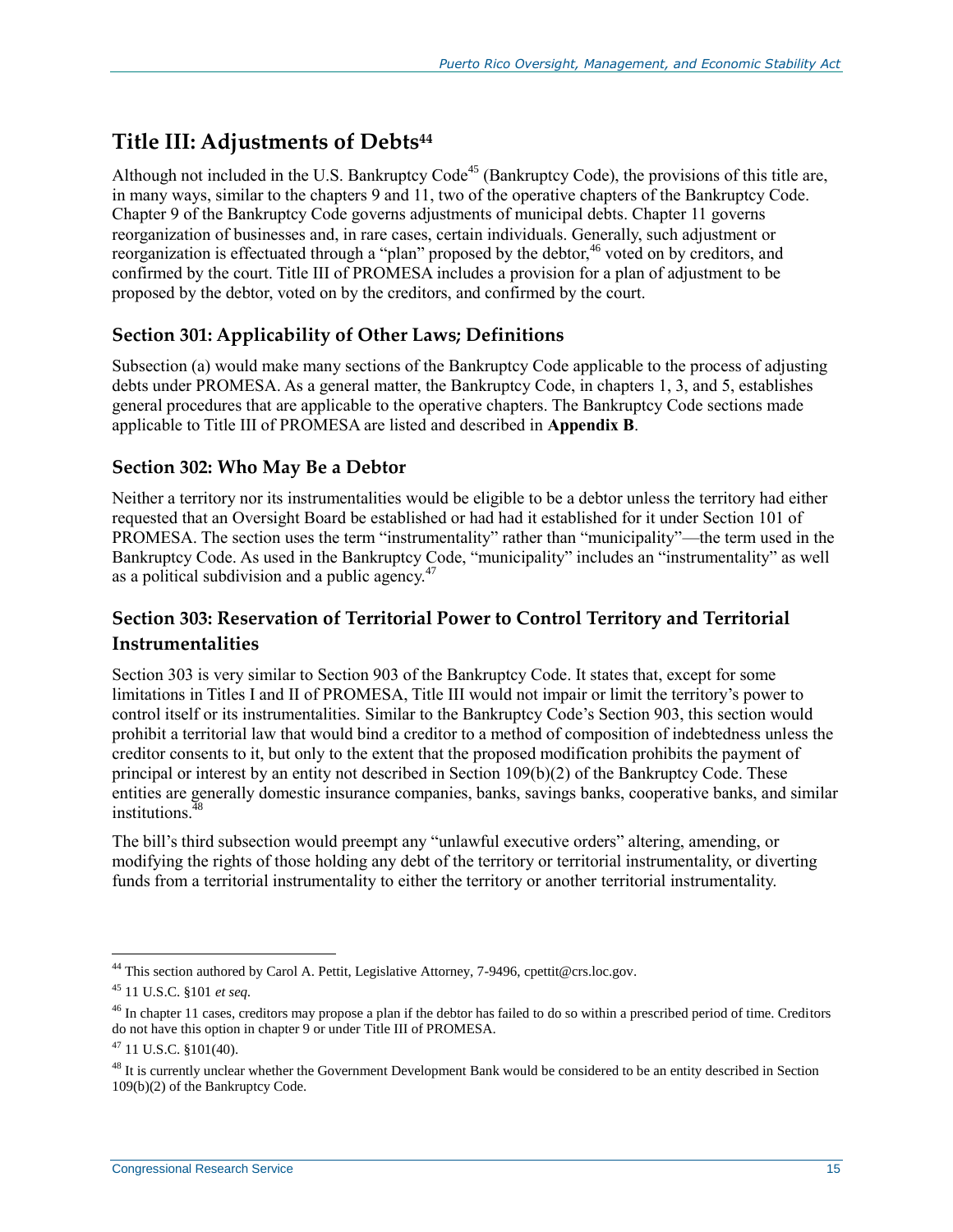#### **Section 304: Petition and Proceedings Relating to Petition**

A voluntary case would begin when the Oversight Board filed a petition with the appropriate district court. The court may dismiss a petition, after notice and hearing, to which an objection has been filed. However, such dismissal cannot occur during the first 120 days after the petition has been filed. The commencement of the case would constitute an order for relief. An appeal from an order of relief would not authorize a court to delay any proceeding in the case nor to order a stay of the proceeding pending the appeal. Any debt incurred that was authorized by the court would remain valid even after a reversal on appeal.

This section would provide for joint filing of both petitions and plans as well as joint administration of affiliated cases when those cases are filed separately. Additionally, the section clarifies that PROMESA cannot be construed to permit discharge of various obligations arising under federal laws, including those related to the environment and public health or safety as well as to territorial laws enforcing federal regulations. Finally, the section clarifies that nothing in Section 304 would prevent claim holders from voting on or consenting to a proposed modification of their claim under title VI of PROMESA.

#### **Section 305: Limitation on Jurisdiction and Powers of Court**

Generally, the court would not be able to interfere in any way with any of the debtor's political or governmental powers; property or revenues; or use and enjoyment of any income-producing property unless the Oversight Board either consented to such interference or allowed it within the plan proposed by the Oversight Board. However, limitations in titles I and II of PROMESA may override this limitation.

#### **Section 306: Jurisdiction**

District courts would have original and exclusive jurisdiction of a case under Title III except:

- As provided in paragraph (2), which gives the district courts original but *not* exclusive jurisdiction of all civil proceedings arising under this title or arising in or related to cases under this title; and
- As provided in paragraph (b), which provides that the district court shall have exclusive jurisdiction of all property, wherever located, of the debtor as of the commencement of the case.

The section also would provide for removal, remand, and transfer of claims or cases,<sup>49</sup> as well as appeal<sup>50</sup> and reallocation of court staff to assure proper case management.<sup>51</sup>

#### **Section 307: Venue**

Generally, venue would be in the district court for the location of the territory or the covered territorial instrumentality. If the territory does not have a district court, venue would be proper in the U.S. District Court for the District of Hawaii. However, if the Oversight Board were to determine that those venues will not provide sufficiently for proper case management, venue would be proper in the jurisdiction outside the territory in which the Oversight Board maintained an office.

<sup>49</sup> H.R. 5278, §306(d).

<sup>50</sup> *Id.* at §306(e).

 $^{51}$  *Id.* at  $$306(f)$ .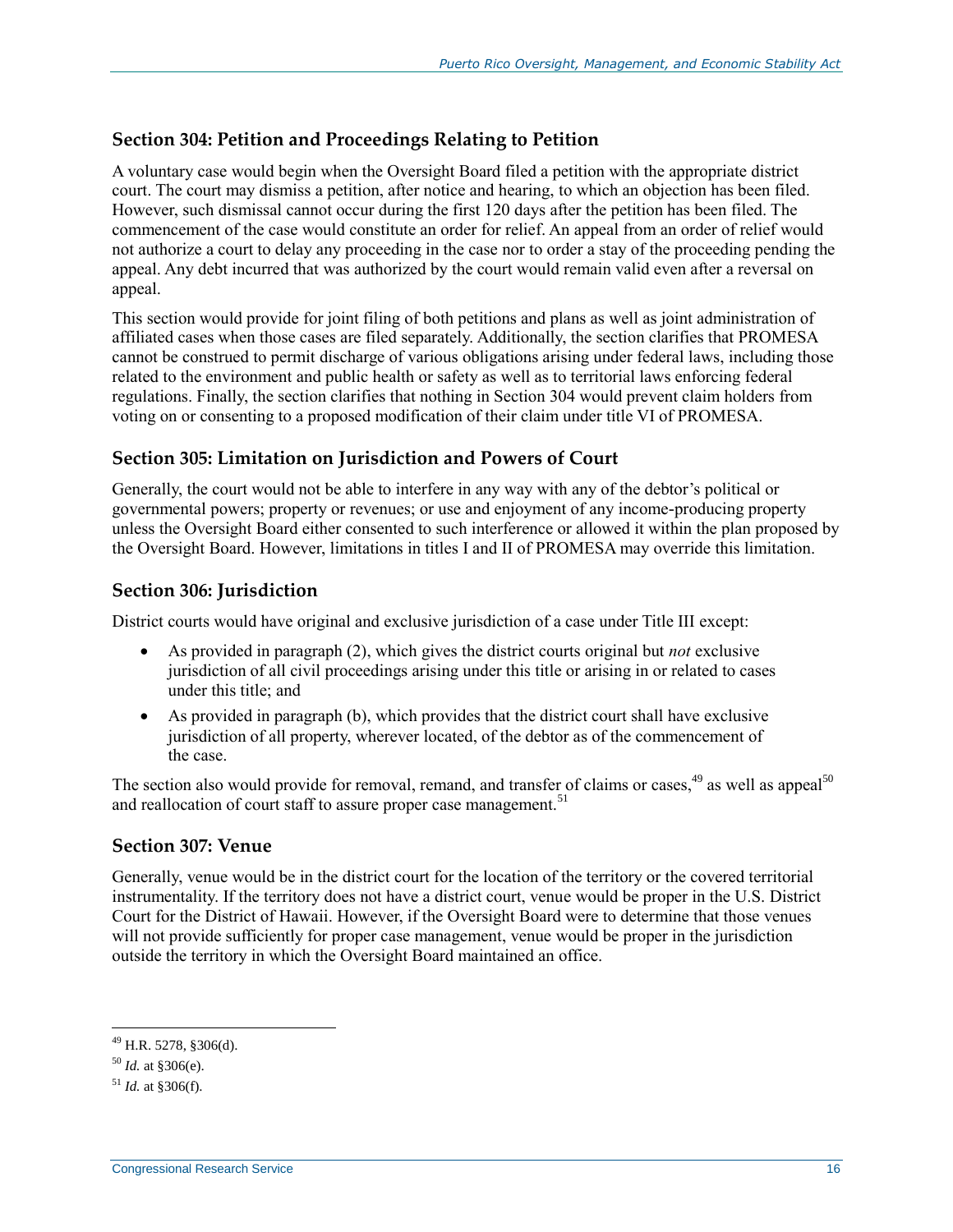#### **Section 308: Selection of Presiding Judge**

For those cases in which the debtor is a territory, the Chief Justice of the U.S. Supreme Court would designate a district court judge to conduct the case. The chief judge of the court of appeals for the circuit would appoint a district court judge in other cases—other than those in which there is a motion for joint administration with the territory.

#### **Section 309: Abstention**

This section clarifies that a district court, in the interests of justice, may abstain from hearing a proceeding related to a case under title III.

#### **Section 310: Applicable Rules of Procedure**

The Federal Rules of Bankruptcy Procedure would apply to any case under Title III as well as to all related civil proceedings.

#### **Section 311: Leases**

Leases would not be treated as executory contracts or unexpired leases under Sections 365 or 502(b)(6) of the Bankruptcy Code simply because the lease is subject to termination if the debtor fails to appropriate rent.

#### **Section 312: Filing of Plan of Adjustment**

The Oversight Board would be the only party allowed to file a plan of adjustment, but only after the Oversight Board had issued certification. The court would set the time when the debtor would be required to file the plan if it was not filed with the petition.

#### **Section 313: Modification of Plan**

Section 313 of the bill describes the conditions under which a plan may be modified.<sup>52</sup>

#### **Section 314: Confirmation**

This section closely mirrors Section 943 of the Bankruptcy Code.

A "special tax payer"<sup>53</sup> would be able to object to the confirmation of a plan. However, the court would have to confirm the plan if it complied with provisions of the Bankruptcy Code (made applicable here by Section 301 of Title III of PROMESA) and the provisions of Title III of PROMESA; the debtor would not be prohibited by law from taking any action necessary to carry out the plan; each holder of a priority claim for administrative costs and fees or charges assessed against the estate would receive full payment of the allowed amount of the claim unless the holder had agreed to different treatment; all legislative, regulatory, or electoral approval legally necessary to carry out any provision in the plan had been obtained or such provision was expressly conditioned on obtaining such approval; the plan was feasible and in the best interests of the creditors; the plan was consistent with the applicable Fiscal Plan certified by the

 $52$  Notably, Section 301(a) of PROMESA makes Sections 942 and 1127(d) of the Bankruptcy Code, which also deal with modifications to a plan, applicable to Title III of PROMESA, and there is no indication of how these various provisions will be reconciled.

<sup>53</sup> "Special tax payer" is defined in 11 U.S.C. §902(3), which is applicable via §301 of Title III of PROMESA.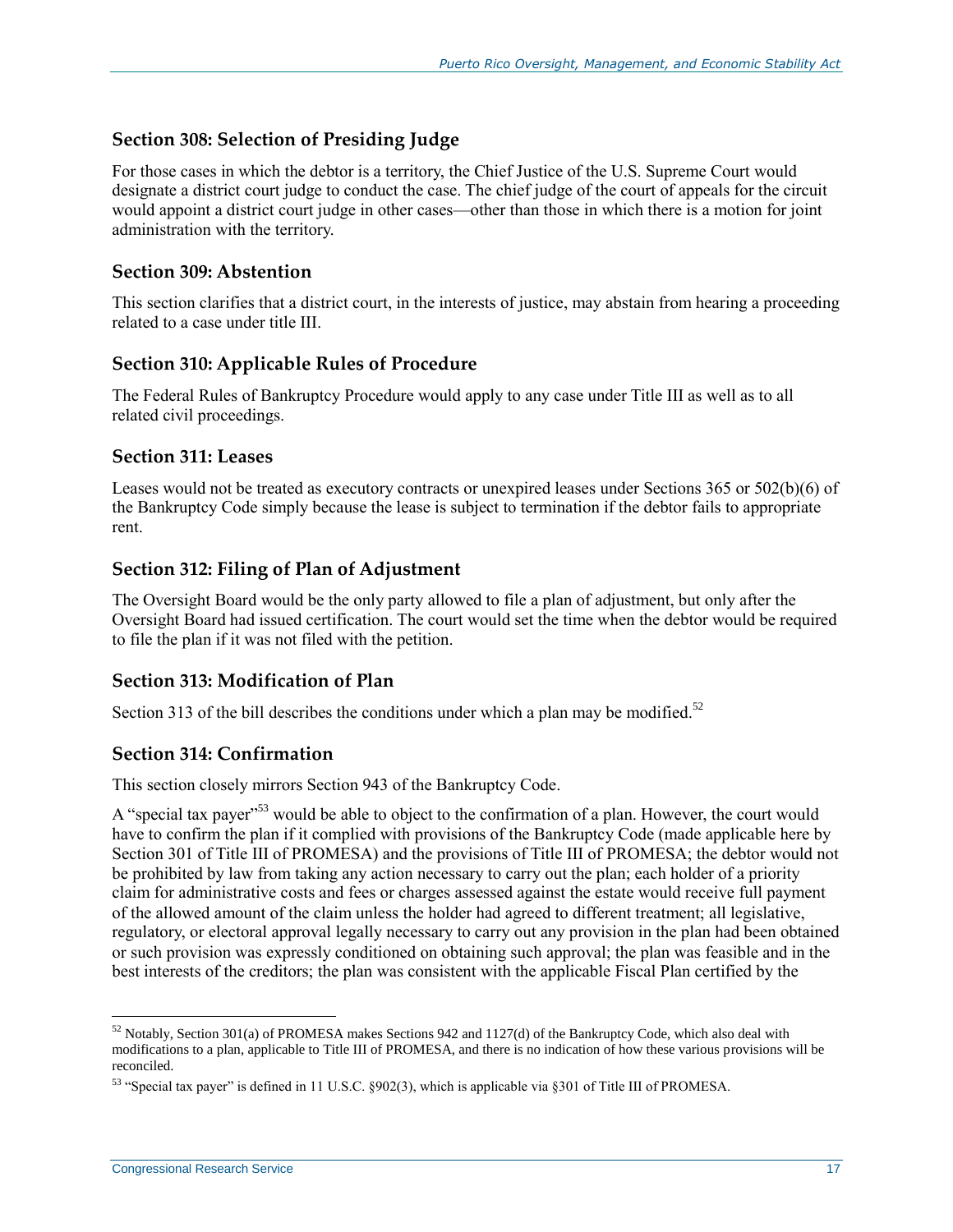Oversight Board under Title II of PROMESA; and all amounts owed by the debtor or any person for services or expenses in the case or incident to the plan were reasonable and had been fully disclosed.

In considering whether a plan was feasible and in the best interest of creditors, the court would be required to consider whether other remedies available under the constitution and non-bankruptcy laws of the territory would provide greater recovery for creditors.

In cases where there was only one class of impaired creditors, the court would be permitted to confirm a plan even if that class had not accepted the plan. The general requirements for confirmation<sup>54</sup> would continue to apply, including the requirements that the plan is fair and equitable and does not discriminate unfairly with respect to the impaired class.

#### **Section 315: Role and Capacity of Oversight Board**

The Oversight Board would be the representative of the debtor. Generally, the Oversight Board could take any action necessary on behalf of the debtor to prosecute the debtor's case, including filing a petition, submitting or modifying a plan of adjustment, and submitting filings with the court.

#### **Section 316: Compensation of Professionals**

The court would be allowed to authorize reasonable payments to various professionals connected to a Title III proceeding.

#### **Section 317: Interim Compensation**

This section would provide the authority for the court to allow payments to professionals connected to a Title III proceeding while the case is pending.

## **Title IV: Miscellaneous Provisions**

#### **Section 401: Rules of Construction<sup>55</sup>**

Section 401 provides that nothing in the bill is intended, or may be construed, to limit the authority of Congress over the territories; to authorize the issuance of subpoenas by the Oversight Board to judicial officers or employees of territorial courts pursuant to Section 104(f) of the bill; to alter, amend, or abrogate the Covenant to Establish a Commonwealth of the Northern Mariana Islands in Political Union With the United States; or to alter, amend, or abrogate the treaties of cession regarding certain islands of American Samoa.

#### **Section 402: Right of Puerto Rico to Determine Its Future Political Status<sup>56</sup>**

As with [H.R. 4900,](http://www.congress.gov/cgi-lis/bdquery/z?d114:H.R.4900:) Section 402 of H.R. 5278 states that "nothing in this Act shall be interpreted to restrict Puerto Rico's right to determine its future political status." This includes a future plebiscite (popular vote), which Congress funded in the FY2014 omnibus appropriations law.<sup>57</sup> As noted above,

 $\overline{a}$ <sup>54</sup> These general requirements would not include those in Section 1129(a)(8) & (10), which require acceptance by either all of the classes of impaired creditors or at least one such class.

<sup>&</sup>lt;sup>55</sup> This section authored by Kenneth Thomas, Legislative Attorney, 7-5006, kthomas@crs.loc.gov.

<sup>&</sup>lt;sup>56</sup> This section authored by R. Sam Garrett, Specialist in American National Government, 7-6443, rgarrett@crs.loc.gov.

<sup>57</sup> P.L. 113-76; 128 Stat. 61.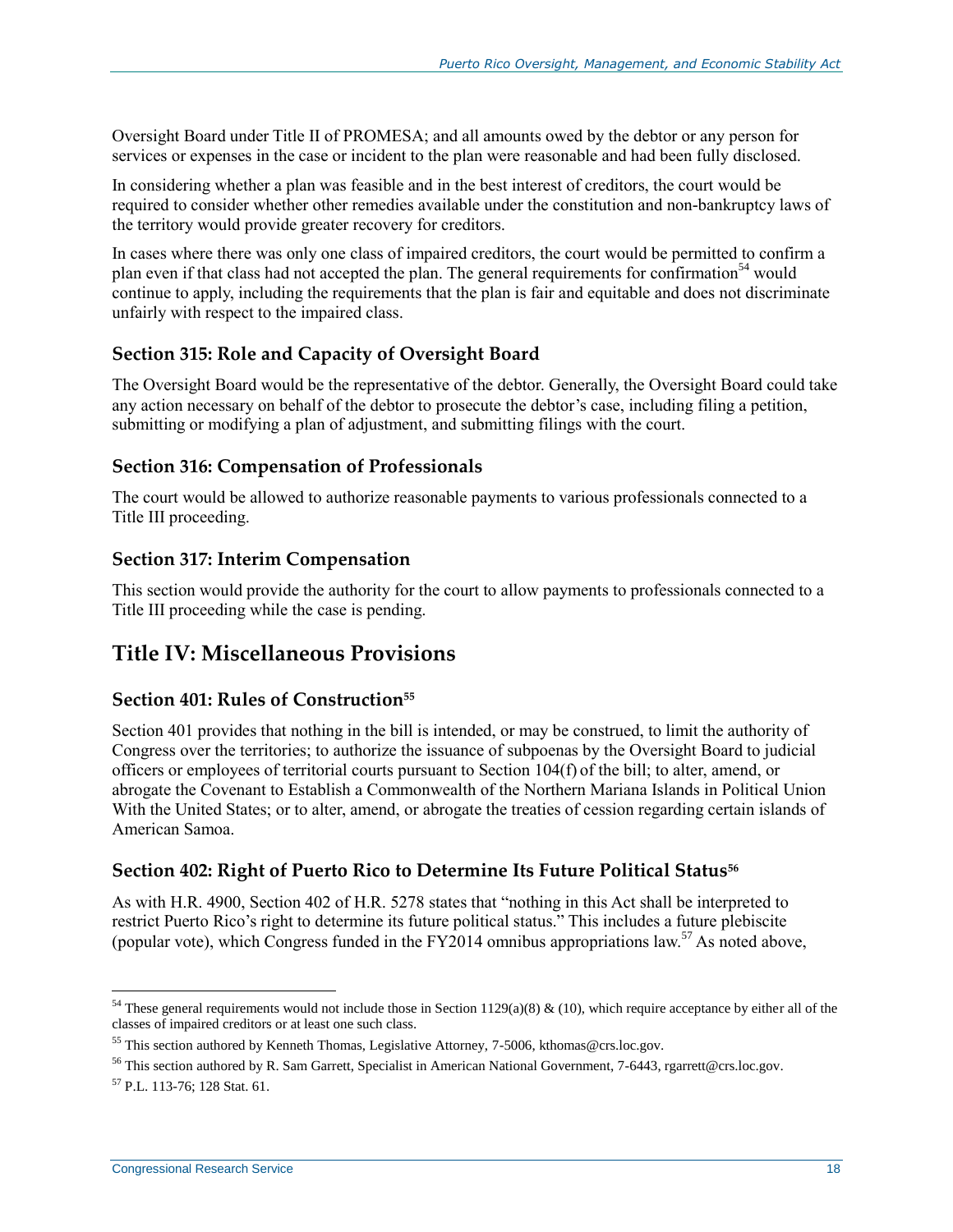Section 401 of the bill (and of [H.R. 4900\)](http://www.congress.gov/cgi-lis/bdquery/z?d114:H.R.4900:) also contains status provisions related to American Samoa and the Commonwealth of the Northern Mariana Islands (CNMI).

#### **Section 403: First Minimum Wage in Puerto Rico<sup>58</sup>**

Section 403 would amend the Fair Labor Standards Act of 1938 (29 U.S.C. 206(g)) to allow the Puerto Rico Governor, with the approval of the Oversight Board, to set a minimum wage less than the federal minimum wage of \$7.25 per hour for workers who are under the age of 25 and initially employed after enactment of the act for a period of four years or until the termination of the Oversight Board.<sup>59</sup> H.R. 4900 would have allowed for a five-year period with a minimum wage of \$4.25 per hour for workers who are under the age of 25. Puerto Rico enacted a minimum wage for women in 1919, although enforcement and coverage of that standard were uneven.<sup>60</sup> The Fair Labor Standards Act of 1938 (FLSA; 5 Stat. 1062) initially applied to Puerto Rico, but was soon supplanted by a system of Special Industry Committees that set industry-specific minimum wage levels.<sup>61</sup> In the mid-1970s, Congress amended FLSA to bring Puerto Rico wage standards closer to mainland levels.<sup>62</sup> In 1989, the special industry committee system was eliminated and a step-by-step transition process was established to bring minimum wage levels to federally established levels by April 1, 1996.<sup>63</sup> A report authored by three former International Monetary Fund (IMF) economists argued that the federal minimum wage was high relative to the local wage level and presented more of a binding constraint on employment than on the mainland.<sup>64</sup> In September 2015, the Working Group for the Fiscal and Economic Recovery of Puerto Rico proposed exempting workers aged 25 and younger from future increases in the federal minimum wage for a 10-year period.<sup>65</sup>

#### **Section 404: Application of Regulation to Puerto Rico<sup>66</sup>**

Section 404 would prevent the application in Puerto Rico of the Department of Labor's proposed July 6, 2015, overtime rule and any final rule that is subsequently issued until the Comptroller General completes a report that examines the economic conditions of the Commonwealth, and the Secretary of Labor indicates in a written determination to Congress that the application of the rule in Puerto Rico would not have a negative impact on its economy.<sup>67</sup> The Comptroller General would have to complete the report and transmit it to Congress within two years of PROMESA's enactment. Section 404 also expresses the sense of Congress that the Bureau of the Census should conduct a study to determine the feasibility of

<sup>58</sup> This section authored by D. Andrew Austin, Analyst in Economic Policy, 7-6552, aaustin@crs.loc.gov.

 $59$  The provision would those covered under 29 U.S.C. 206(a)), which are employees "engaged in commerce or the production of goods for commerce" or "employed in an enterprise engaged in commerce or in the production of goods for commerce."

<sup>60</sup> Lindley D. Clark, "Minimum-Wage Laws of the United States," *Monthly Labor Review*, vol. 12, no. 3, March 1921, pp. 1-20. Also see David Neumark and William L. Wascher, *Minimum Wages* (MIT Press: Cambridge, MA, 2008).

<sup>61</sup> See archived CRS Report RL30235, *Minimum Wage in the Territories and Possessions of the United States: Application of the Fair Labor Standards Act*, by William G. Whittaker.

 $62$  Fair Labor Standards Amendments of 1974 (P.L. 93-259) and 1977 (P.L. 95-151).

<sup>63</sup> P.L. 101-157, Section 4. See Whittaker, op. cit.

<sup>64</sup> Anne O. Krueger, Ranjit Teja, and Andrew Wolfe, *Puerto Rico: A Way Forward*, June 29, 2015, p. 6.

<sup>65</sup> Working Group for the Fiscal and Economic Recovery of Puerto Rico, *Puerto Rico Fiscal and Economic Growth Plan*, September 9, 2015, p. 23; http://www.bgfpr.com/documents/PuertoRicoFiscalandEconomicGrowthPlan9.9.15.pdf.

<sup>&</sup>lt;sup>66</sup> This section authored by Jon Shimabukuro, Legislative Attorney, 7-7990, jshimabukuro@crs.loc.gov.

<sup>67</sup> *See* Defining and Delimiting the Exemptions for Executive, Administrative, Professional, Outside Sales and Computer Employees, 80 Fed. Reg. 38,516 (July 6, 2015) (to be codified at 29 C.F.R. pt. 541). The Department of Labor's final overtime rule was published on May 23, 2016. *See* Defining and Delimiting the Exemptions for Executive, Administrative, Professional, Outside Sales and Computer Employees, 81 Fed. Reg. 32,391 (May 23, 2016) (to be codified at 29 C.F.R. pt. 541).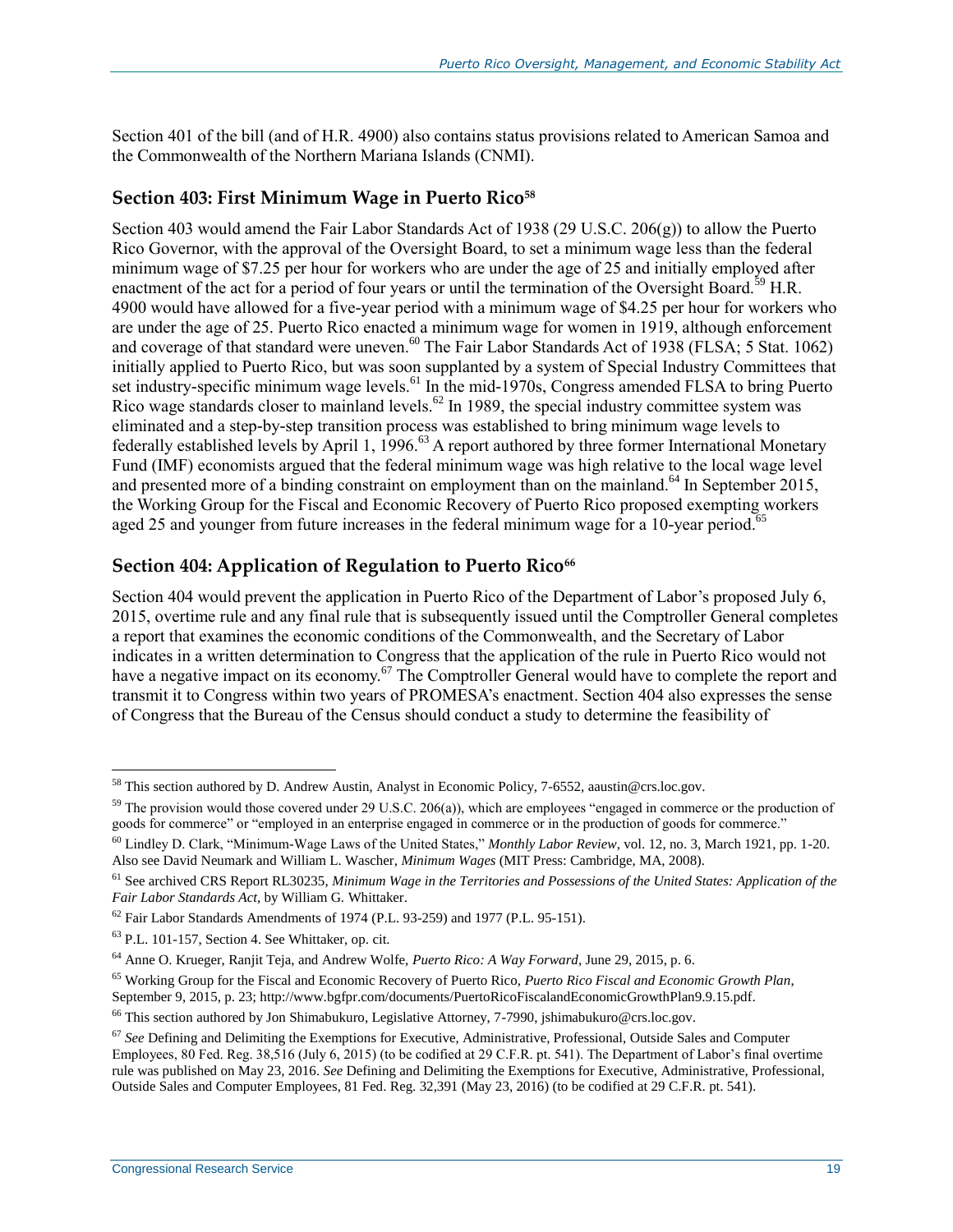expanding data collection to include Puerto Rico and the other U.S. territories in the Current Population Survey.

The Department of Labor's new overtime rule implements the Fair Labor Standards Act's exemption for bona fide executive, administrative, professional, computer, and outside sales employees. The new rule raises the salary threshold that must be met before an employee may be considered exempt from the statute's minimum wage and overtime requirements. Under the agency's old rule, an employee would have to be compensated on a salary basis at a rate of not less than \$455 a week and perform specified duties to be deemed exempt from the minimum wage and overtime requirements. The new rule raises the salary threshold to not less than \$913 a week.

#### **Section 405: Automatic Stay upon Enactment<sup>68</sup>**

Unlike the automatic stay that is part of the Bankruptcy Code (and applicable to Title III as specified in Section 301), this stay would take effect upon enactment of PROMESA. In general, it would prevent

- the commencement or continuation of an action or proceeding against the Government of Puerto Rico<sup>69</sup> that was or could have been commenced before the enactment of PROMESA, or to recover a Liability Claim against the Government of Puerto Rico that arose before the enactment of PROMESA; $^{70}$
- enforcement of a judgment obtained before the enactment of PROMESA against the Government of Puerto Rico or its property;
- any act to obtain property of or from the Government of Puerto Rico or to exercise control over property of the Government of Puerto Rico;
- any act to create, perfect, or enforce any lien against property of the Government of Puerto Rico;
- any act to create, perfect, or enforce against property of the Government of Puerto Rico any lien to the extent that the lien secures a Liability Claim that arose before the enactment of PROMESA;
- any act to collect, assess, or recover a Liability Claim that arose before PROMESA's enactment; and
- setoff of any debt owed to the Government of Puerto Rico that arose before PROMESA's enactment against any Liability Claim against the Government of Puerto Rico.<sup>71</sup>

Generally, $^{72}$  the stay would continue until the earlier of

 February 15, 2017, or six months after the Oversight Board is established for Puerto Rico, whichever is later; or

 $^{68}$  This section authored by Carol A. Pettit, Legislative Attorney, 7-9496, cpettit@crs.loc.gov.

 $69$  The term "Government of Puerto Rico" includes all of Puerto Rico's instrumentalities. Section 5(11) of PROMESA. Additionally, for purposes of Section 405, the term includes the directors, officers, and employees of the Government of Puerto Rico who are acting in their official capacities on behalf of the Government of Puerto Rico, as well as the Oversight Board, and its directors, officers, and employees when acting in their official capacities on behalf of the Oversight board.

 $70$  Although Section 405 provides that the stay will be effective upon enactment of PROMESA, Section 405(c) provides that establishing an Oversight Board for the Commonwealth of Puerto Rico under Title I, Section 101 of PROMESA does not act as a stay of the continuation of an action against the Government of Puerto Rico that began on or before December 18, 2015.

 $<sup>71</sup>$  The bill does not specify that the Liability Claim against the Government of Puerto Rico must have arisen before PROMESA's</sup> enactment; however, other provisions of this section require that.

<sup>&</sup>lt;sup>72</sup> Relief from the stay may be granted under Section 405(e)-(g).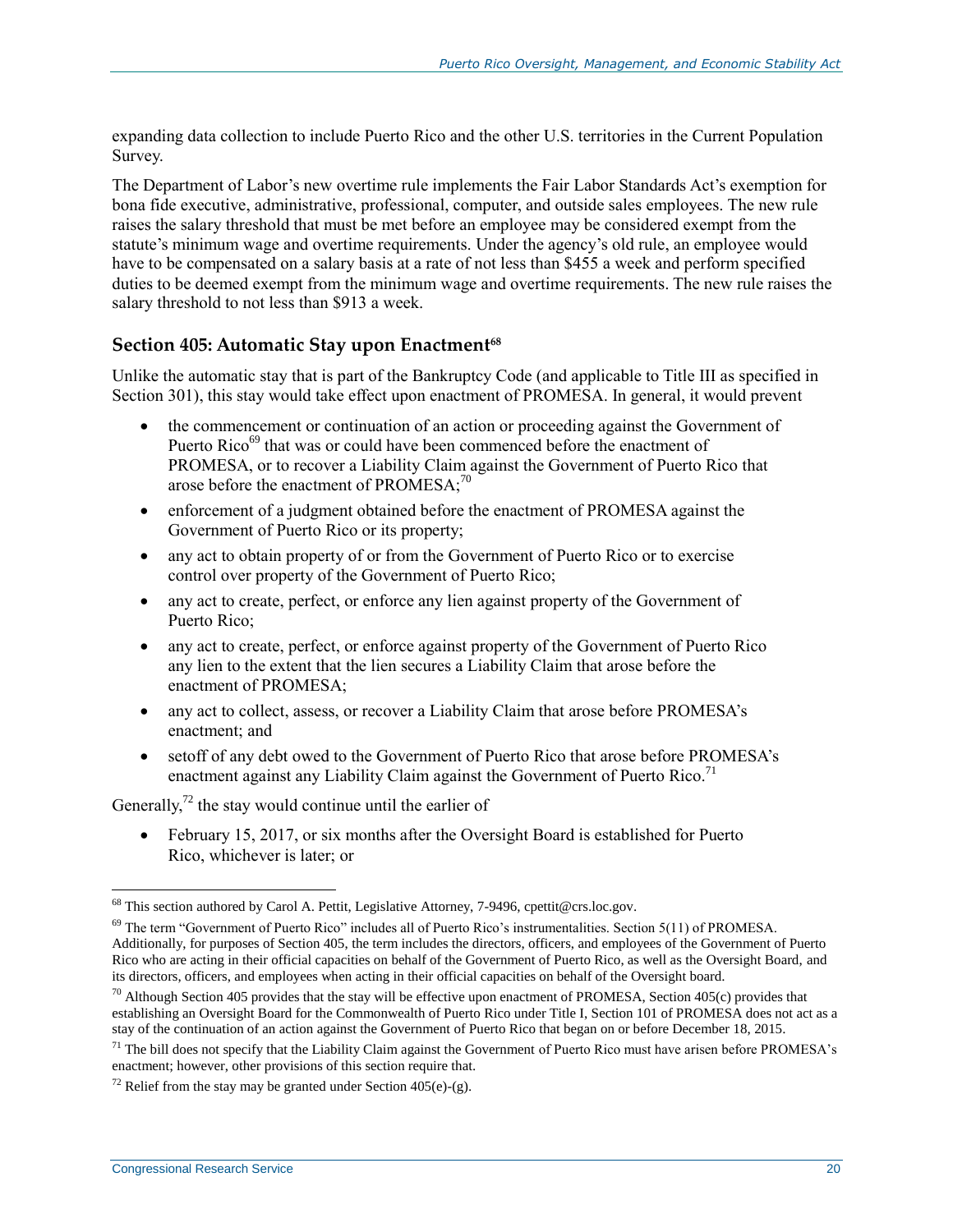• the date on which a case would be filed by or on behalf of the government of the Commonwealth of Puerto Rico or its applicable instrumentalities with respect to the entity filing a case.<sup>73</sup>

However, if either the Oversight Board or the district court confirms that additional time is needed to complete a voluntary process under Title VI of the bill, the first date above<sup>74</sup> would be extended by 60 days if the extension is triggered by the district court or 75 days if triggered by the Oversight Board.

PROMESA would provide that the stay may not be treated as a default under existing contracts or laws. However, to the extent feasible—as determined by the Oversight Board—the Government of Puerto Rico would be required to make timely interest payments on outstanding debts throughout the duration of the stay. This section would also make void any act in violation of the stay.

The stay would not act to prevent any holder of a liability claim from voting on or consenting to any proposed modification of such claim under Title VI of PROMESA.

#### **Section 406: Purchases by Territory Governments**

Only federal agencies, organizations, and entities authorized to make purchases through the General Services Administration (GSA) are eligible to do so. Presently, the government of Puerto Rico is not authorized to make purchases using GSA's federal supply schedules (schedules),<sup>75</sup> or its other acquisition programs.<sup>76</sup>

Section 406 would amend 48 U.S.C. §1469e by, among other things, adding the government of Puerto Rico to the list of territory governments authorized to make purchases through GSA.<sup>77</sup>

#### **Section 407: Protection from Inter-Debtor Transfers<sup>78</sup>**

While the Oversight Board is in operation, territorial instrumentalities would be barred from transferring property encumbered by liens or security interests in violation of applicable law. A transferee would be liable for the value of the property. A creditor could bring suit in U.S. District Court in Puerto Rico once the stay imposed by Section 405 expired or was lifted. No similar provision was included in [H.R. 4900.](http://www.congress.gov/cgi-lis/bdquery/z?d114:H.R.4900:) Inclusion of this provision follows shortly after a bond insurer sued the Puerto Rico Highways and Transportation Authority after the latter extended a toll concession agreement for 10 years.<sup>79</sup> The Puerto

<sup>&</sup>lt;sup>73</sup> Although the stay provided by PROMESA's Section 405 would end for a particular entity when a case was filed under Title III on behalf of that entity, the Bankruptcy Code's automatic stay provision, 11 U.S.C. §362, would go into effect immediately upon the filing of the petition. That section of the Bankruptcy Code is incorporated into Title III in Section 301 and is substantially similar to the stay described in PROMESA's Section 405.

<sup>&</sup>lt;sup>74</sup> The later of February 15, 2017, or six months after the Oversight Board is established for Puerto Rico.

<sup>&</sup>lt;sup>75</sup> GSA presently has 34 schedules. Each schedule is akin to an online catalogue and focuses on a particular category of goods or services (or both). Examples of schedules include schedule 23 V, Automotive Superstore; 58 I, Professional Audio/Video Telemetry/Tracking, Recording/Reproducing and Signal Data Solutions; 71, Furniture; 76, Publication Media; and 81 I B, Shipping, Packaging and Packing Supplies. The entire list of schedules is available at http://www.gsaelibrary.gsa.gov/ElibMain/ scheduleList.do.

<sup>&</sup>lt;sup>76</sup> Other GSA acquisition programs include GSA Global Supply, Assisted Acquisition, and a variety of technology products and services. U.S. General Services Administration, "How to Buy Through GSA," at http://www.gsa.gov/portal/category/26760.

 $^{77}$  Section 406 also includes the governments of American Samoa, the Commonwealth of the Northern Mariana Islands, Guam, and the U.S. Virgin Islands.

<sup>78</sup> Summaries of Sections 407, 408, 409, 410, and 411 were written by D. Andrew Austin, Analyst in Economic Policy, 7-6552, aaustin@crs.loc.gov.

<sup>79</sup> Amended Complaint, Ambac Assurance Corp. v. P.R. Highways and Transp. Auth., 16-cv-1893 (JAG) (U.S.D.P.R. May 16, 2016).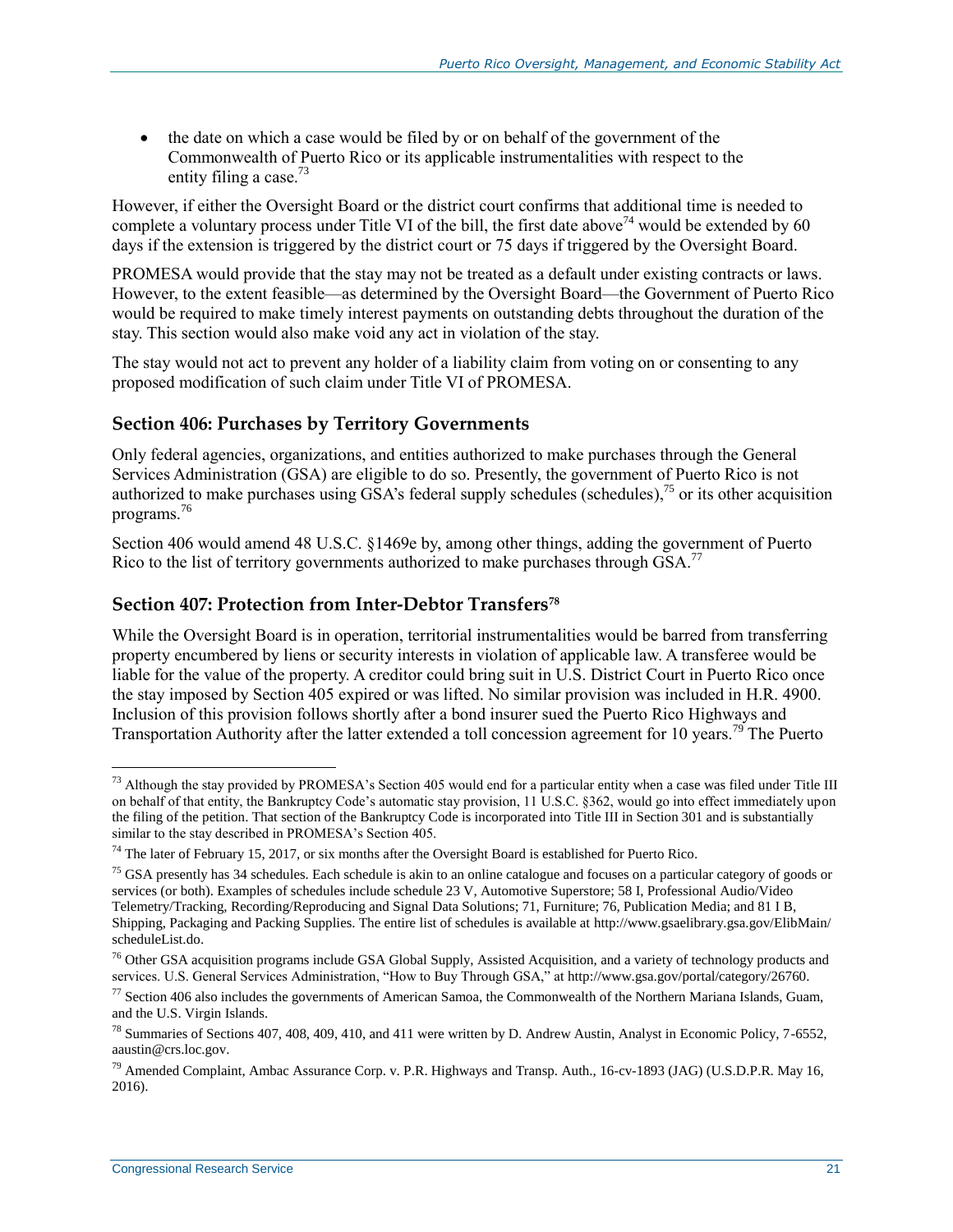Rico government stated that it used initial proceeds of \$100 million to pay for essential services "in consideration of the complicated situation of liquidity that confronts the Commonwealth."<sup>80</sup>

#### **Section 408: GAO Report on Small Business Administration Programs in Puerto Rico**

Section 408 would mandate the Government Accountability Office (GAO) to report to House and Senate committees with jurisdiction over small business policy within 180 days after enactment. The report would examine Administration contracting activities, including HUBZone programs, as well as any provisions in federal law that might hinder those activities.<sup>81</sup> No similar provision was included in H.R. 4900.

#### **Section 409: Congressional Task Force on Economic Growth in Puerto Rico**

Section 409 would establish a Congressional Task Force on Economic Growth in Puerto Rico. The Task Force would have eight members. Two members would be appointed by the Speaker of the House in coordination with the chairman of the House Natural Resources Committee. Two members would be appointed by the House minority leader in coordination with the ranking Member of the House Natural Resources Committee. Two members would be appointed by the Senate majority leader in coordination with the chairman of the Senate Energy and Natural Resources Committee, and the remaining two members would be appointed by the Senate minority leader in coordination with the ranking Member of the Senate Energy and Natural Resources Committee. Appointments would be made within 15 days after enactment.

The Task Force would be charged with issuing a report by December 31, 2016, that would examine

- the relation of federal laws and economic growth in Puerto Rico;
- economic consequences of a Puerto Rico Department of Health Regulation  $346$ <sup>82</sup> which relates to natural products, natural supplements, and dietary supplements;<sup>83</sup> and would
- recommend changes to federal laws to spur sustainable, long-term economic growth;
- recommend changes to federal law and programs that would reduce child poverty; $^{84}$  and
- include additional information as deemed necessary.

The Task Force would also provide Congress with a status update during the first half of September 2016.

The Task Force would be encouraged to reflect the shared views of all eight members to the greatest extent practicable. The Task Force would consult with the Puerto Rico legislature, the Puerto Rico Department of Economic Development and Commerce, and private sector participants. The Task Force would terminate once its report was issued. No similar provision was included in [H.R. 4900.](http://www.congress.gov/cgi-lis/bdquery/z?d114:H.R.4900:)

 $\overline{a}$  $80$  See P.R. Executive Order OE-2016-017, May 17, 2016, p. 4; http://estado.pr.gov/es/ordenes-ejecutivas/.

<sup>81</sup> For a description of the HUBZone program, see CRS Report R41268, *Small Business Administration HUBZone Program*, by Robert Jay Dilger.

<sup>82</sup> Puerto Rico Department of Health, Administrative Order 346; http://www.salud.gov.pr/Estadisticas-Registros-y-Publicaciones/ rdenes%20Administrativas/346-

PARA%20ESTABLECER%20LA%20POLITICA%20PUBLICA%20EN%20TORNO%20A%20LA%20DISTRIBUCION%20 DE%20PRODUCTOS%20NATURALES%20O%20SUPLEMENTOS%20NUTRICIONALES.pdf. That regulation was issued under authorities granted in the Puerto Rico Pharmacy Act (Act 247 of 2004); http://www.oslpr.org/download/en/2004/0247.pdf.

<sup>&</sup>lt;sup>83</sup> This provision was added by an amendment offered by Representative Zinke.

<sup>&</sup>lt;sup>84</sup> This provision was added by an amendment offered by Representative Jolly and Representative Curbelo.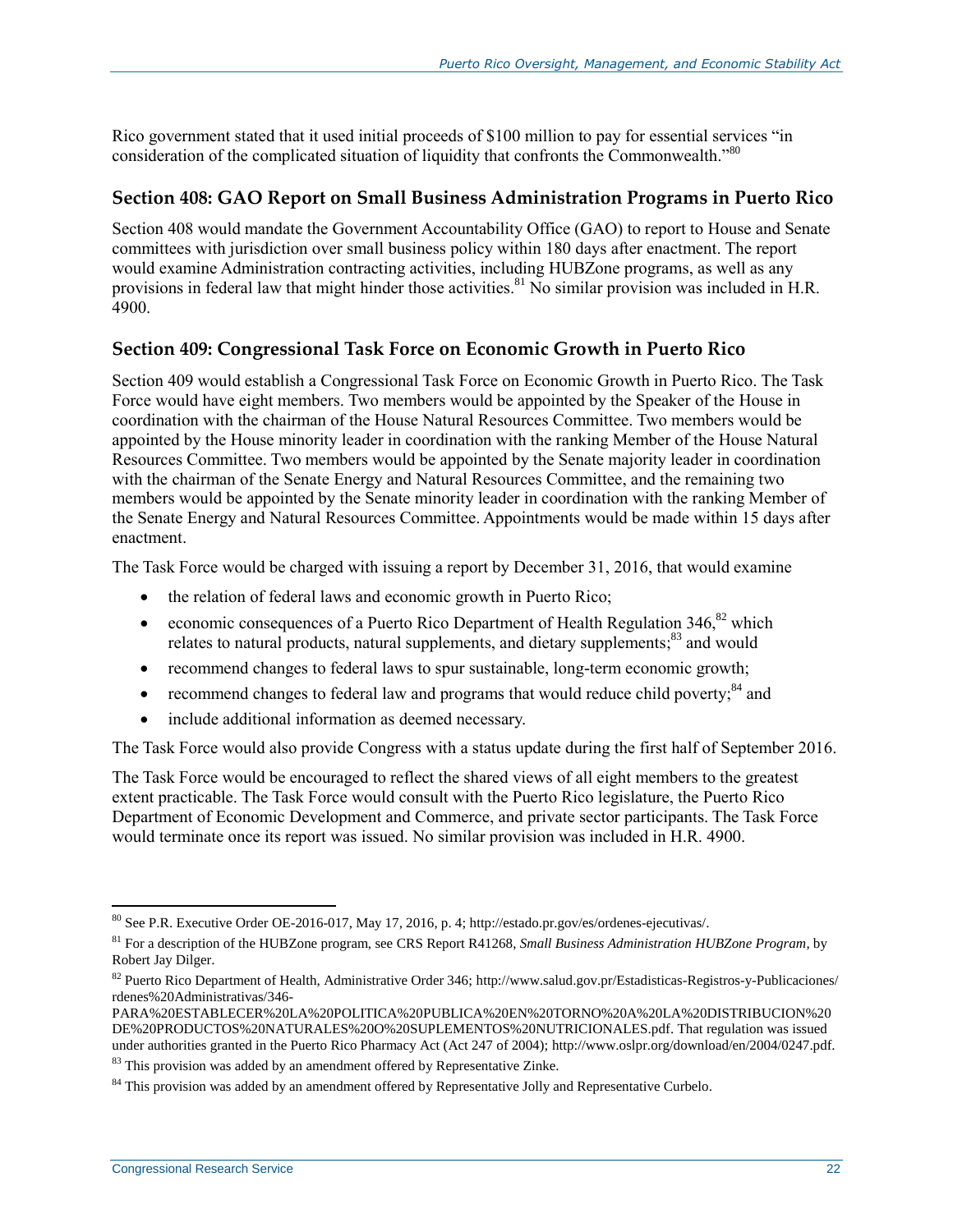Several reports and studies have examined Puerto Rico's economic development since the island encountered a sharp slowdown of economic growth in the early 1970s. In 1974, then Governor Rafael Hernández Colón appointed a Committee to Study Puerto Rico's Finances headed by Yale economist James Tobin.<sup>85</sup> The U.S. Department of Commerce coordinated an economic study of the Puerto Rico economy that issued a report in December 1979.<sup>86</sup> The Brookings Institution and the San Juan-based Center for a New Economy together produced a set of papers on Puerto Rico's economy in 2006.<sup>87</sup> The Federal Reserve Bank of New York has issued a 2012 report and a 2014 update on the competitiveness of Puerto Rico's economy.<sup>88</sup> The current Puerto Rico government commissioned a report by three former International Monetary Fund (IMF) economists that described Puerto Rico's fiscal situation, along with issues presented by problems in its budget execution, public administration, and tax structure.<sup>89</sup>

#### **Section 410: Report**

Section 410 would task the Government Accountability Office (GAO) to develop and submit a report to the House Committee on Natural Resources and to the Senate Committee on Energy and Natural Resources describing debt accumulations by territorial governments. The report would also assess the financial consequences of policies of those governments and would recommend actions to avert future indebtedness of subnational governments. As noted above, Puerto Rico's fiscal policies have been studied before.

#### **Section 411: Report on Territorial Debt**

Section 411 would require GAO to submit reports on debts of territorial governments and other fiscal data. The initial report would be due within a year of enactment and later reports would be issued at least every two years.<sup>90</sup>

Puerto Rico, Guam, and the U.S. Virgin Islands once participated in the U.S. Census Bureau's Census of Governments.<sup>91</sup> The Census of Governments, which takes place in years ending in "2" or "7", provides extensive data on government organization and finances. The Census Bureau also conducts a Survey of Governments in other years.

 $\overline{a}$ <sup>85</sup> Committee to Study Puerto Rico's Finances, *Report to the Governor*, December 11, 1975; http://rafaelhernandezcolon.org/ Libros%20Digitales/Report%20to%20the%20Governor/REPORTGOVERNOR.html.

<sup>86</sup> U.S. Department of Commerce*, Economic Study of Puerto Rico: Report to the President*, December 1979; https://catalog.hathitrust.org/Record/007413166.

<sup>87</sup> Susan M. Collins, Barry P. Bosworth, and Miguel A. Soto-Class, eds., *The Economy of Puerto Rico: Restoring Growth* (Brookings: Washington, DC, 2006).

<sup>88</sup> Federal Reserve Bank of New York, *Report on the Competitiveness of Puerto Rico's Economy*, 2012. Available in English at http://www.newyorkfed.org/regional/puertorico/index.html. Federal Reserve Bank of New York, *An Update on the Competitiveness of Puerto Rico's Economy*, July 31, 2014; https://www.newyorkfed.org/medialibrary/media/outreach-andeducation/puerto-rico/2014/Puerto-Rico-Report-2014.pdf.

<sup>89</sup> Anne O. Krueger, Ranjit Teja, and Andrew Wolfe, *Puerto Rico: A Way Forward*, June 29, 2015, http://recend.apextech.netdnacdn.com/docs/editor/Informe%20Krueger.pdf.

 $90$  This section was added by an amendment offered by Representative Byrne during House deliberations.

<sup>91</sup> For instance, see U.S. Department of Commerce, Bureau of the Census, *1982 Census of Governments: Puerto Rico, Virgin Islands, and Guam*, Topical Studies, vol. 6, no. 2, October 1984; http://www2.census.gov/govs/pubs/cog/1982/ 1982\_vol6\_no2\_fin\_puerto\_rico\_vi\_&\_guam.pdf.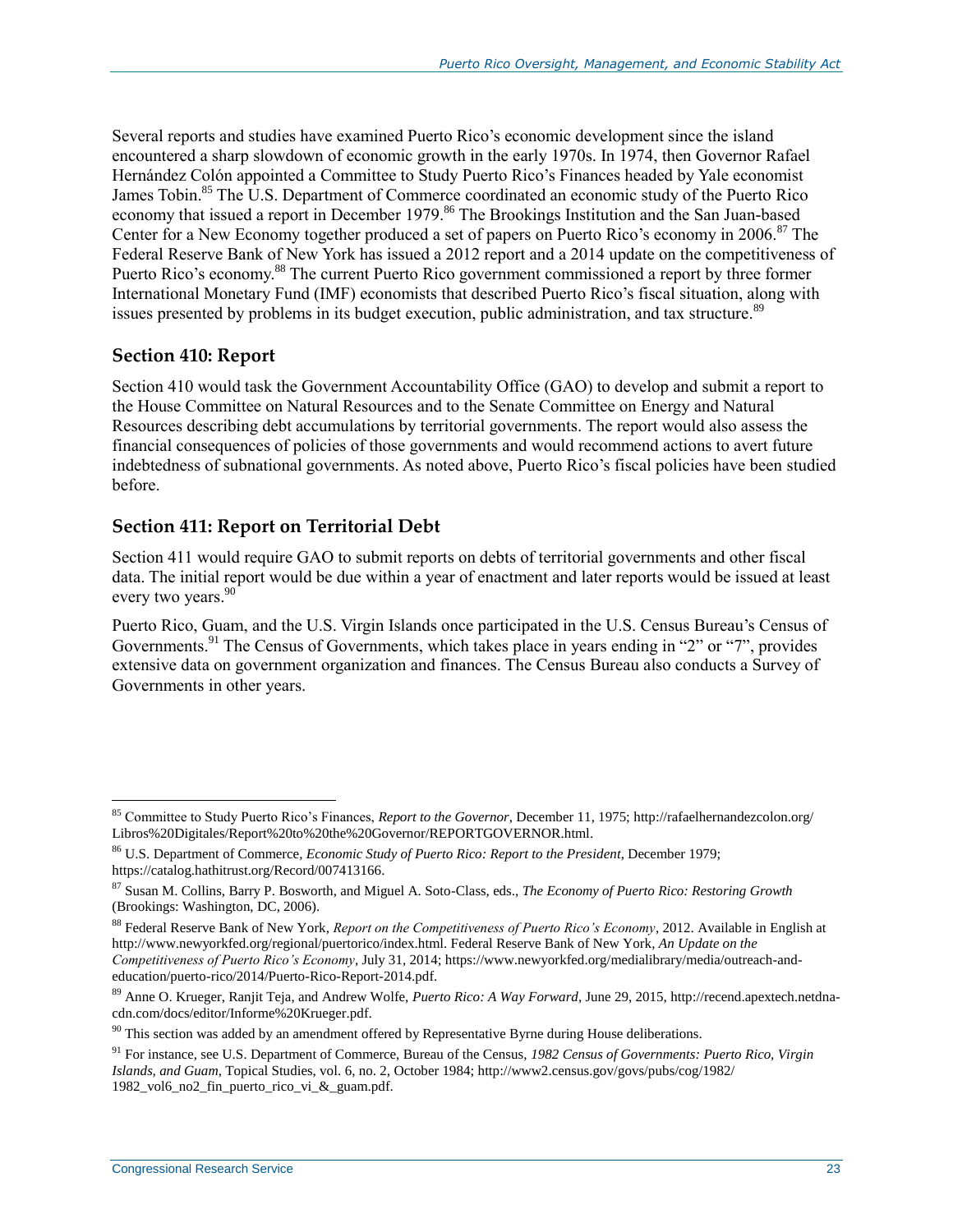## **Title V: Puerto Rico Infrastructure Revitalization<sup>92</sup>**

Title V of the proposed legislation, the "Puerto Rico Revitalization Act," would overhaul the processes for review and permitting of certain infrastructure projects within the Commonwealth. Title V would create the position "Revitalization Coordinator"; grant the Revitalization Coordinator a role in reviewing and permitting "Critical Projects"; establish an expedited review process for such projects; and add related provisions intended to ease the permitting process and increase the federal oversight role.

#### **Section 501: Definitions**

Section 501 sets out definitions used in Title V. Some of these definitions are described in the section summaries below.

#### **Section 502: Position of the Revitalization Coordinator**

Section 502 would establish a new position, the Revitalization Coordinator, to be appointed by the Governor of Puerto Rico from among a group of nominees selected by the Puerto Rico Financial Oversight and Management Assistance Board. Section 502 would direct the Oversight Board to select nominees with backgrounds in planning, financing, and development of infrastructure projects. Section 502 also would set forth a framework for support staff and compensation for the Revitalization Coordinator.

#### **Section 503: Critical Projects**

Section 503 would authorize Project Sponsors to submit applications to the Revitalization Coordinator and to "relevant Puerto Rico agencies" for consideration for classification as a "Critical Project." Section 501(2) defines a "Critical Project" as one that is "intimately related to addressing an emergency whose approval, consideration, permitting and implementation shall be expedited and streamlined according to the statutory process provided by Act 76, or otherwise adopted pursuant to this title." Act 76 is a Puerto Rico law that establishes a process by which Puerto Rico agencies may accelerate review and permitting of works and projects that are related to or respond to a declared emergency as defined by the act.

Section 503(a)(1) provides a number of criteria by which proposed Critical Projects would be evaluated,<sup>93</sup> including the impact the project would have on an emergency; the availability of funds to implement the project; the cost of the project (including the cost to the government of Puerto Rico); environmental and economic benefits provided by the project; the current status of the project; and additional criteria related to energy production and conservation that the Revitalization Coordinator deems appropriate.

Pursuant to Section 503(a)(3), Puerto Rico agencies that receive a Critical Project submission would be required to set forth an "Expedited Permitting Process." This Expedited Permitting Process must be filed with the Revitalization Coordinator within 20 days of receipt of the project submission. Failure to do so would trigger a requirement that the Revitalization Coordinator consult with the Governor of Puerto Rico to develop such a process for the agency within 20 days. The section further instructs the Revitalization Coordinator to require the relevant Puerto Rico agencies to implement that Expedited Permitting Process. In addition, Section 503(a)(3) provides that "Critical Projects shall be prioritized to the maximum extent possible in each Puerto Rico Agency regardless of any agreements transferring or delegating permitting authority."

 $92$  The analysis of Title V was authored by Adam Vann, Legislative Attorney, 7-6978, avann@crs.loc.gov.

 $93$  Note that the bill initially categorizes the list found at Section 503(a)(1) as required items to be included in a submission, but subsequently references the items as criteria to be considered by the Revitalization Coordinator.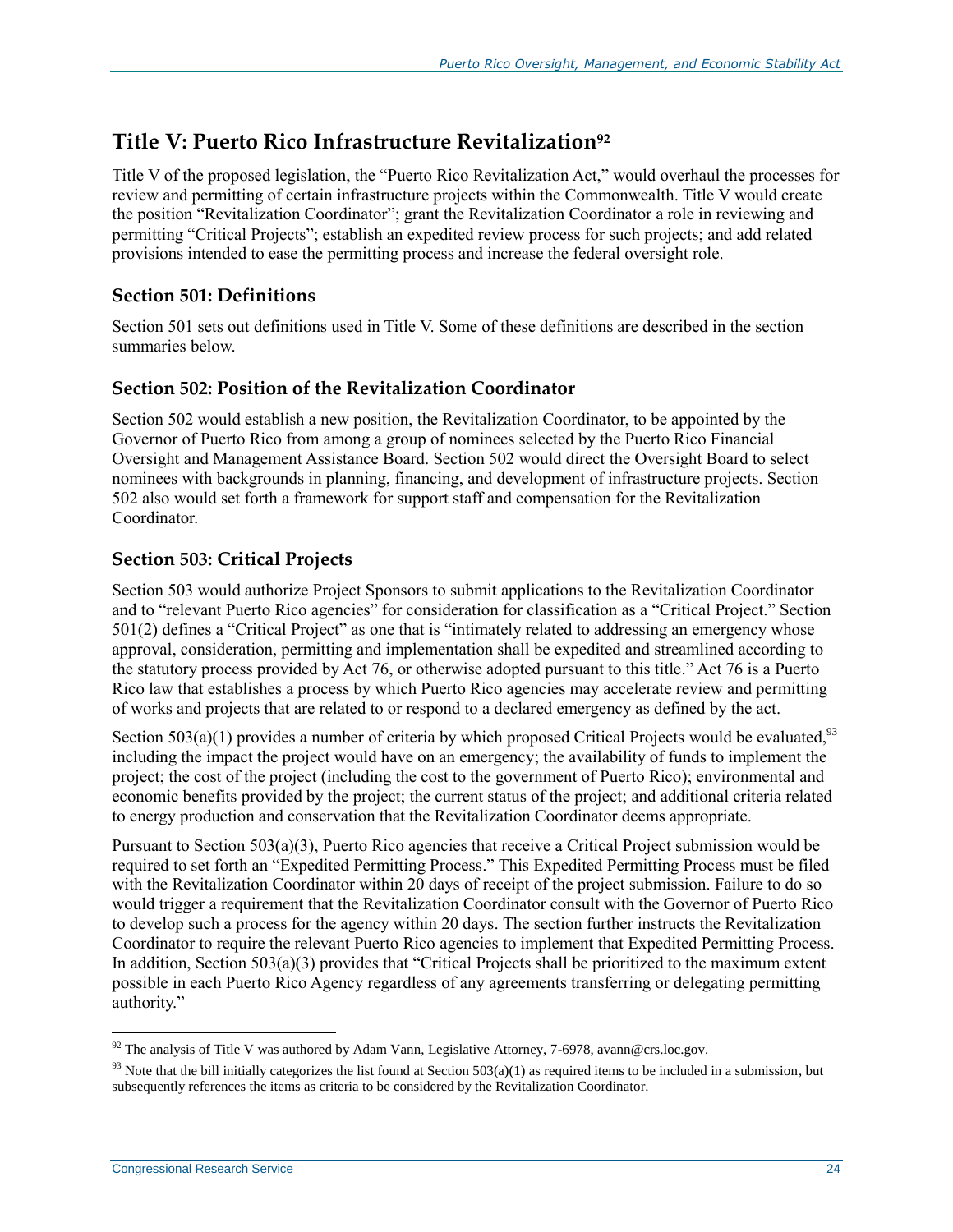With respect to the Critical Project determination, Section 503(b) would require the Revitalization Coordinator to consult with the Puerto Rico agencies and develop a "Critical Project Report" within 60 days of submission that includes an assessment of how well the project meets the criteria for a Critical Project and a recommendation from the Governor regarding the Critical Project determination, as well as findings from the Planning Board regarding land use and/or from the Puerto Rico Electric Power Authority, where applicable. Once the Report is completed, the public would be given a 30-day period to submit comments, and the Revitalization Coordinator would have 30 days thereafter to respond to public comments. The Revitalization Coordinator would then submit the Report to the Oversight board within five days of the conclusion of the response to public comments. The Oversight Board would be required to take action within 30 days of receipt. An approval would classify the project as a Critical Project, while a vote of disapproval must be accompanied by a statement to the Revitalization Coordinator explaining the reasons for disapproval.

#### **Section 504: Miscellaneous Provisions**

Section 504(a) would establish the "Interagency Environmental Subcommittee" to "evaluate environmental documents required under Puerto Rico law for any Critical Project within the Expedited Permitting Process." The subcommittee would consist of the Revitalization Coordinator along with representatives of various Puerto Rico agencies chosen by the governor in conjunction with the Revitalization Coordinator.

Section 504(b) is titled "Length of Expedited Permitting Process" and provides that for a Critical Project, Puerto Rico agencies would be required to operate as if there has been a declared emergency under Act 76. Section 504(b) also provides that "any transactions, processes projects, works or programs essential to the completion of the Critical Project" are to continue even if the Oversight Board is terminated pursuant to Section 209 of this act.

Section 504(c) would give the Oversight Board the power to take enforcement action upon complaint for the failure of a Puerto Rico agency or the Revitalization Coordinator to adhere to the Expedited Permitting Process.

Section 504(d) would require the Puerto Rico Governor to notify the Oversight Board of any duly enacted law that might "affect the Expedited Permitting Process." The Oversight Board would then be required to review the law and, if it would "adversely impact" the process, the law would be deemed "significantly inconsistent with the applicable Fiscal Plan."

Section 504(e) would bar Puerto Rico agencies from including terms or conditions in permits, certificates, or other authorizations for Critical Projects not required by applicable Puerto Rico law, if the Revitalization Coordinator determines that "the term or condition would prevent or impair the expeditious construction, operation or expansion of the Critical Project."

Section 504(f) would require that all Critical Project reports and justifications for approval or denial of Critical Projects be made publicly available.

#### **Section 505: Federal Agency Requirements**

Section 505 would require, at the request of the Revitalization Coordinator, federal agencies with jurisdiction over permitting or administrative or environmental review for projects in Puerto Rico to name a "Point of Contact." This requirement would not be limited to Critical Projects, but would apply to agencies with jurisdiction over any public and private projects in the Commonwealth. For Critical Projects, Section 505 would direct the Revitalization Coordinator to cooperate with the relevant Point of Contact concerning a pending or potential federal grant for the project. In addition, all reviews by federal agencies related to a Critical Project would be expedited so as to comply with the deadlines established by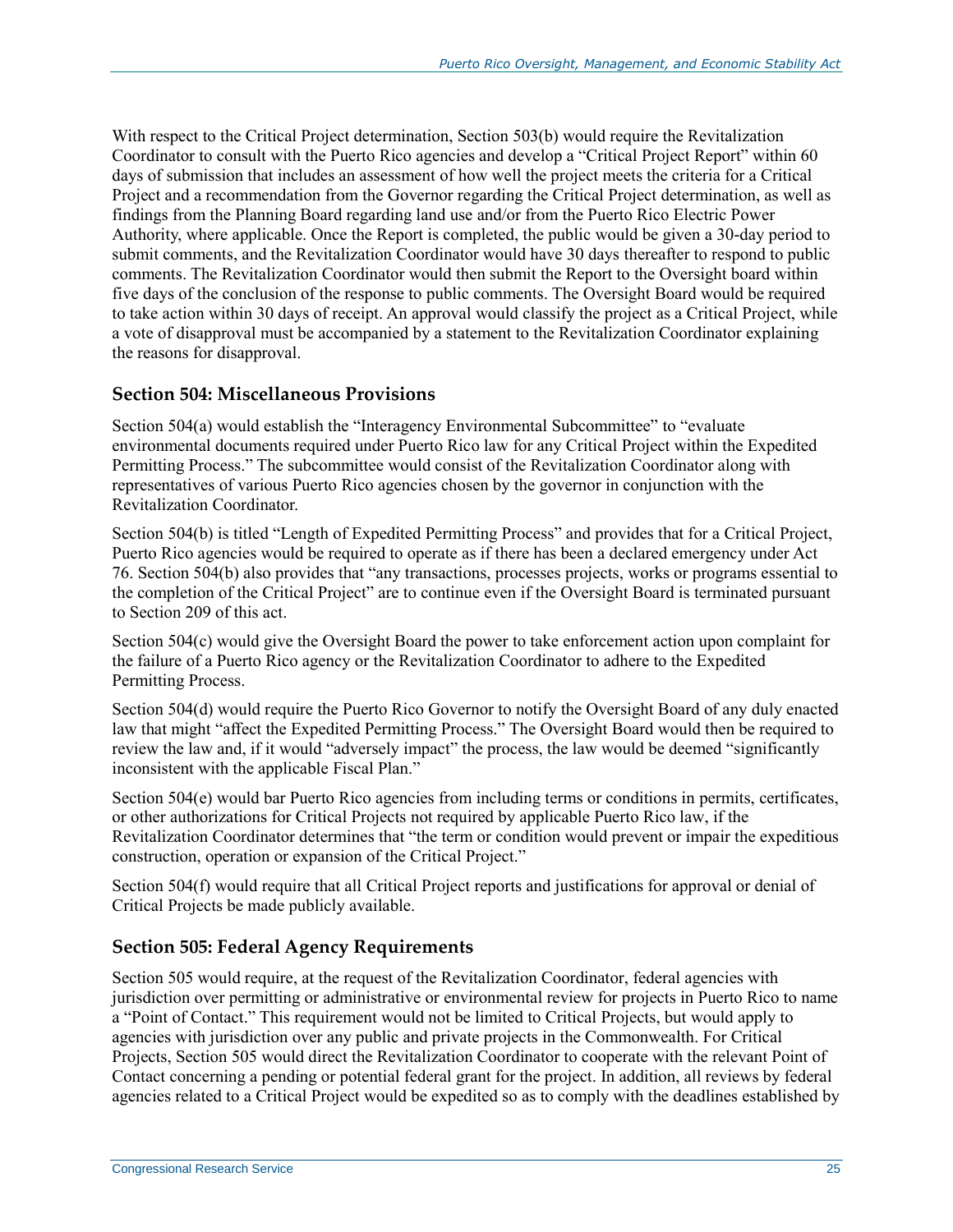the Expedited Permitting Process, although those deadlines would not be considered as binding on a federal agency.

#### **Section 506: Judicial Review**

Section 506 provides that claims arising under Title V would have to be brought no later than 30 days after the decision or action giving rise to the claim. If the claim is brought in the U.S. District Court for the District of Puerto Rico, the court would have to set any such action for expedited consideration.

#### **Section 507: Savings Clause**

Section 507 provides that Title V is not intended to change or alter any other federal legal requirements or laws. Savings clauses of this nature are common and are intended to provide insurance against unintended consequences with respect to interpretation and application of existing statutes.

## **Title VI: Creditor Collective Action<sup>94</sup>**

The first section of Title VI (§601) would establish a process for creditor collective action that could *retroactively* change individual creditor rights for a portion of Puerto Rico's outstanding bonded debt. "Collective action clauses" (CACs) are a feature of sovereign bonds that, while long-standing in Londonissued sovereign debt, became more common for debt issued under New York law around 15 years ago.<sup>95</sup> The second section (§602) states that the process would be governed by U.S. law, without regard to any foreign or international law.

CACs have been used to expedite the restructuring of sovereign debt. CACs allow a supermajority of bondholders (usually 75%) to agree to a debt restructuring that is legally binding on all bondholders.

Without CACs, some bondholders may have incentives to try to hold out for better terms, slowing down the negotiations.<sup>96</sup> CACs describe a procedure a country may use once it decides it must restructure its debt. In general, CACs include:

- *A majority action clause*. This clause would allow a super-majority of creditors to change the terms of the contract, which is then binding on the minority. In this way, a small minority of creditors could not delay or disrupt a restructuring agreement.
- *A clause describing the process through which debtors and creditors come together to negotiate a restructuring.* This clause would specify how the creditors would be represented and the data that the debtor must provide to the creditors' representative. The creditors' representative would negotiate with the debtor and would have authority to initiate litigation (on instructions of a certain proportion of the creditors).

<sup>&</sup>lt;sup>94</sup> Analysis of Title VI authored by Martin Weiss, Specialist in International Trade and Finance, 7-5407, mweiss@crs.loc.gov.

<sup>95</sup> for a discussion of the debates that lead to the proliferation of CACs in the early 2000s, see CRS Report RL31451, *Managing International Financial Crises: Alternatives to "Bailouts," Hardships and Contagion*, by Arlene E. Wilson and Martin A. Weiss. Also see Mitu Gulati and W. Mark Weidermaier, "A People's History of Collective Action Clauses," Virginia Journal of International Law, vol. 54, no. 1 (2013); and Anna Gelpern, "Building a Better Seating Chart for Sovereign Restructurings," Emory Law Journal, vol. 53 (2004).

<sup>96</sup> See Federal Reserve Bank of San Francisco, "Resolving Sovereign Debt Crises with Collective Action Clauses," *Economic Letter*, No. 2004-06 (February 20, 2004); http://www.frbsf.org/economic-research/files/el2004-06.pdf. See also International Monetary Fund, *Sovereign Debt Restructuring—Recent Developments and Implications for the Fund's Legal and Policy Framework: Executive Summary*, April 26, 2013, pp. 27-28; https://www.imf.org/external/np/pp/eng/2013/042613.pdf.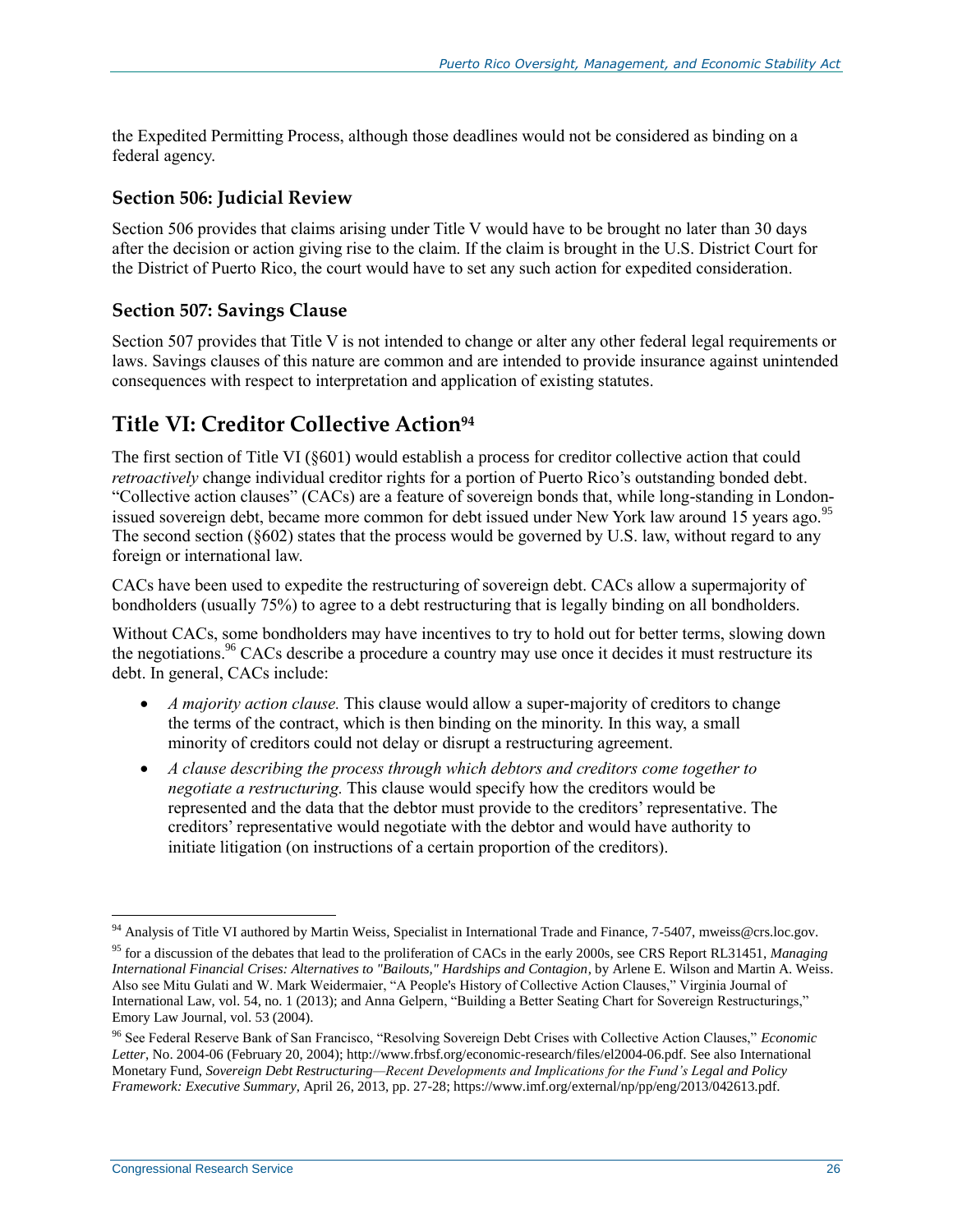*A clause describing how the sovereign country would initiate the restructuring.* This clause would allow for a suspension of payments between the time the sovereign had requested a restructuring and the time the creditors' representative would be chosen.

H.R. 5278 loosely borrows the CAC model from recent sovereign debt experience and attempts to apply it toward Puerto Rico's outstanding bonded debt. In contrast to recent trends in sovereign CACs, which have been to create larger voting pools by allowing a vote to be aggregated across different series of bonds in to facilitate reaching consensus on a restructuring, [H.R. 5278](http://www.congress.gov/cgi-lis/bdquery/z?d114:H.R.5278:) Section 601(d) would establish separate voting pools corresponding to the relative priority (senior vs. subordinate lien, for example) or security arrangements (guaranteed vs. non-guaranteed debt, or debt with a dedicated revenue stream) of each holder of bonds against each issuer.<sup>97</sup> H.R. 5278 Section 601(j) specifies that a restructuring would require the support of two-thirds of the aggregate outstanding principal amount of the outstanding bonds in a pool.

Antonio Weiss, Counselor to the Treasury Secretary, criticized [H.R. 4900'](http://www.congress.gov/cgi-lis/bdquery/z?d114:H.R.4900:)s CAC language in an April 13, 2016, hearing before the House Committee on Natural Resources. According to his testimony, H.R. 4900, "imposes an unworkable, mandatory process that will only delay the ability to reach a comprehensive resolution. Under the proposed approach, all of Puerto Rico's numerous debtors would have to complete a complicated process before any single entity could begin to restructure."<sup>98</sup> Given the large size and complexity of Puerto Rico's outstanding bonded debt, [H.R. 4900](http://www.congress.gov/cgi-lis/bdquery/z?d114:H.R.4900:) would, Mr. Weiss argues, create a large number of voting pools, making it nearly impossible to reach the super-majority required for a restructuring. Other critics argue that H.R. 4900 provides insufficient protections for senior creditors and that the threshold for creditor acceptance of CACs should be increased from two-thirds to 85%.<sup>99</sup>

Treasury Secretary Jacob Lew, in a statement released the day after [H.R. 5278](http://www.congress.gov/cgi-lis/bdquery/z?d114:H.R.5278:) was introduced, stated that "We are pleased the bill reintroduced in the House last night includes restructuring tools for Puerto Rico that are comprehensive and workable."<sup>100</sup>

## **Title VII: Sense of Congress Regarding Permanent, Pro-Growth Fiscal Reforms**

Title VII's sole section (§701) expresses the sense of Congress that "any durable solution for Puerto Rico's fiscal and economic crisis should include permanent, pro-growth fiscal reforms that feature, among other elements, a free flow of capital between possessions of the United States and the rest of the United States."

 $\overline{a}$  $97$  International Capital Markets Association, "Standard Aggregated Collective Action Clauses ("CACs") for the terms and conditions of sovereign notes governed by New York Law," May 2015. See also, Mark Sobel, "Strengthening Collective Action Clauses: Catalysing Change—the Back Story," *Capital Markets Law Journal*, January 2016.

<sup>&</sup>lt;sup>98</sup> Testimony of Antonio Weiss, Counselor to the Treasury Secretary, in U.S. Congress, House Committee on Natural Resources, "The Puerto Rico Oversight, Management, and Economic Stability Act," hearings,  $114<sup>th</sup>$  Cong.,  $2<sup>nd</sup>$  sess., April 13, 2016; https://www.treasury.gov/press-center/press-releases/Pages/jl0417.aspx.

<sup>&</sup>lt;sup>99</sup> Conversation with Cate Long, Puerto Rico Clearinghouse, April 19, 2016.

<sup>&</sup>lt;sup>100</sup> U.S. Department of the Treasury, "Statement From Secretary Lew on Puerto Rico Legislation," press release, May 19, 2016; https://www.treasury.gov/press-center/press-releases/Pages/jl0461.aspx.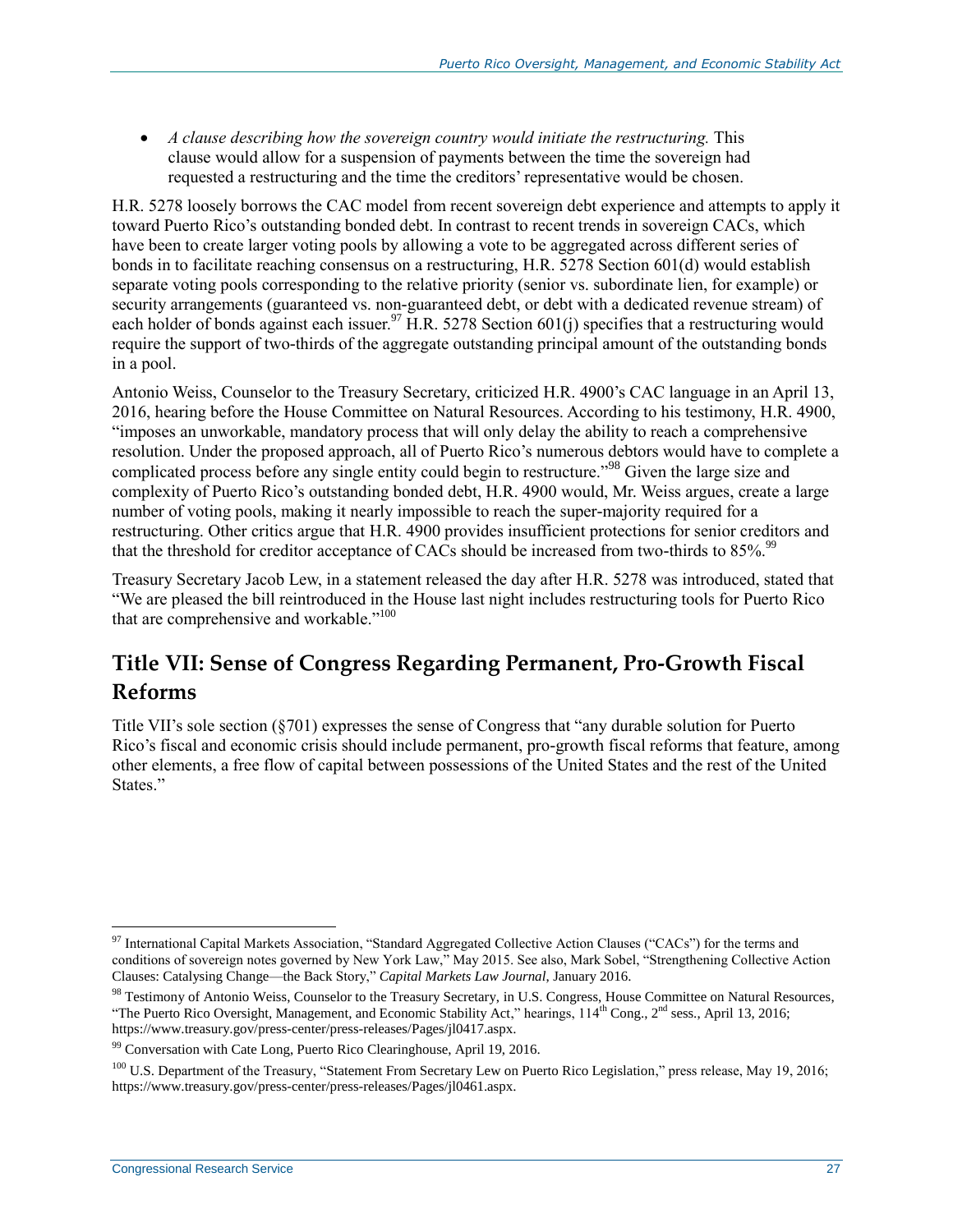## <span id="page-32-0"></span>**Appendix A. Legislative Context**

Representative Sean Duffy, as noted at the first section of this report, introduced the Puerto Rico Oversight, Management, and Economic Stability Act (PROMESA; H.R. 5278) on May 18, 2016.<sup>101</sup> This bill is a revised version of [H.R. 4900,](http://www.congress.gov/cgi-lis/bdquery/z?d114:H.R.4900:) which Representative Duffy had introduced on April 12, 2016.<sup>102</sup> The House Natural Resources Committee issued a discussion draft with the same title on March 24, 2016, and a revised discussion draft on March 29, 2016. The committee held a hearing and heard opening statements for a markup on H.R. 4900 on April 13, 2016. The continuation of the markup on the following day was postponed. The House Committee on Natural Resources marked up [H.R. 5278](http://www.congress.gov/cgi-lis/bdquery/z?d114:H.R.5278:) on May 25, 2016.<sup>103</sup> Amendments agreed to include technical corrections and extensions of certain studies on the Puerto Rico government and economy, among others. The major provisions of the bill, however, were unaffected. The House passed an amended version of H.R. 5278 on June 9, 2016, by a 297-127 vote. The Senate approved the measure [\(S. 2328\)](http://www.congress.gov/cgi-lis/bdquery/z?d114:S.2328:) on June 29, 2016, by a 68-30 vote. President Obama signed the measure into law on June 30, 2016.

## **Other Proposals to Address Puerto Rico's Fiscal Crisis**

In October 2015, the U.S. Department of the Treasury set out a reform framework and called on Congress to pass legislation to aid Puerto Rico. Resident Commissioner Pierluisi introduced H.R. 870 on March 16, 2015, that would restore the island's access to chapter 9 of the Bankruptcy Code. Senator Blumenthal introduced a similar measure [\(S. 1774\)](http://www.congress.gov/cgi-lis/bdquery/z?d114:S.1774:) on July 15, 2015. Representative Duffy introduced H.R. 4199, a measure to provide fiscal oversight and a process for debt restructuring, on December 9, 2015. Senator Hatch introduced a similar measure [\(S. 2381\)](http://www.congress.gov/cgi-lis/bdquery/z?d114:S.2381:) on the same day. On December 18, 2015, Representative Pelosi introduced H.R. 4290, a measure to stay debt-related litigation. Senator Warren introduced a companion measure [\(S. 2436\)](http://www.congress.gov/cgi-lis/bdquery/z?d114:S.2436:) on the same day. On March 14, 2016, Senator Menendez introduced the Puerto Rico Recovery Act of 2016 (S. 2675) and the Puerto Rico Stability Act of 2016 [\(S. 2676\)](http://www.congress.gov/cgi-lis/bdquery/z?d114:S.2676:). Both measures would create ways to adjust Puerto Rico's debt. On June 9, 2016, Senator Sanders introduced S. 3044, which would establish a Puerto Rico Reconstruction Finance Corporation, restore the island's access to chapter 9 of the Bankruptcy Code, and make changes in federal health care and economic development programs to benefit Puerto Rico. **[Table A-1](#page-33-0)** summarizes measures introduced to address Puerto Rico's fiscal difficulties.

Several other measures have been introduced to alter federal programs' eligibility rules or levels of benefits available to Puerto Rico residents. For example, Resident Commissioner Pierluisi has also introduced several measures (including [H.R. 1225,](http://www.congress.gov/cgi-lis/bdquery/z?d114:H.R.1225:) H.R. 1417, [H.R. 1418,](http://www.congress.gov/cgi-lis/bdquery/z?d114:H.R.1418:) H.R. 1822, [H.R. 2635,](http://www.congress.gov/cgi-lis/bdquery/z?d114:H.R.2635:) H.R. 3552, [H.R. 3553,](http://www.congress.gov/cgi-lis/bdquery/z?d114:H.R.3553:) and H.R. 4163) that would remove various limitations on federal health care funding, refundable tax credits, and social insurance programs.<sup>104</sup> Increased federal funding for health or income security programs could mitigate the Puerto Rico government's fiscal pressures, although such funding would require an increase in federal revenues, reduction in other federal spending, or additional federal borrowing, or some combination of those means.

<sup>&</sup>lt;sup>101</sup> The word "promesa" means promise in Spanish.

 $102$  An earlier congressional distribution memorandum that analyzed H.R. 4900 is available upon request from the Coordinator.

<sup>103</sup> U.S. Congress, House Committee on Natural Resources, *Puerto Rico Oversight, Management, and Economic Stability Act*, 114th Cong., 2nd sess., June 3, 2016, H.Rept. 114-602 (Washington: GPO, 2016).

<sup>104</sup> See CRS Report R44275, *Puerto Rico and Health Care Finance: Frequently Asked Questions*, coordinated by Annie L. Mach.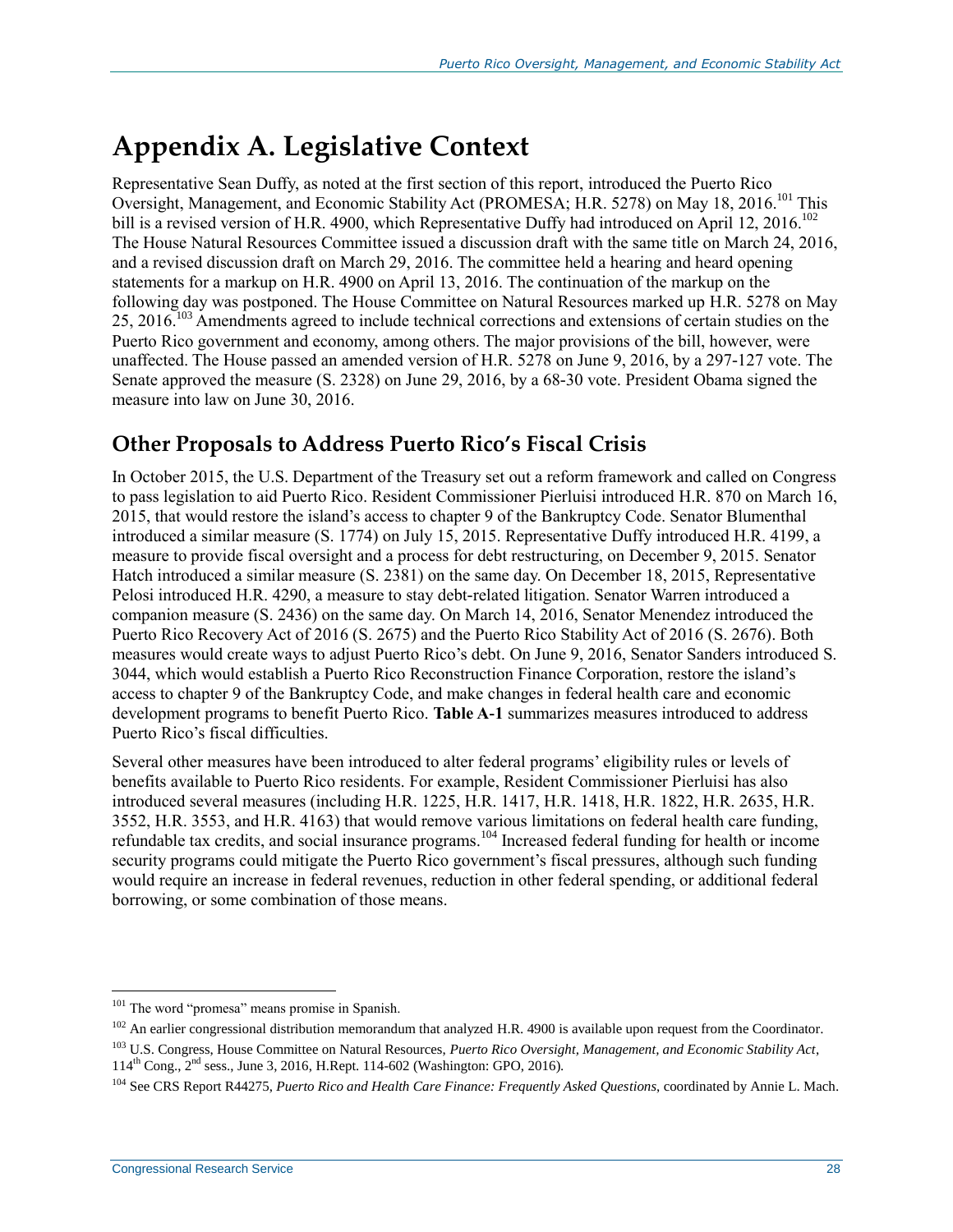<span id="page-33-0"></span>

| <b>Sponsor</b>       | <b>Measure</b> | <b>Title</b>                                                               | <b>Date</b>          | <b>Summary</b>                                                                                                                                                                                                                                                                                                              |
|----------------------|----------------|----------------------------------------------------------------------------|----------------------|-----------------------------------------------------------------------------------------------------------------------------------------------------------------------------------------------------------------------------------------------------------------------------------------------------------------------------|
| Res. Comm. Pierluisi | H.R. 870       | Puerto Rico Chapter 9<br>Uniformity Act                                    | March 16, 2015       | Amends the Bankruptcy Code to treat Puerto Rico as a state under<br>chapter 9.                                                                                                                                                                                                                                              |
| Sen. Blumenthal      | S. 1774        | Puerto Rico Chapter 9<br>Uniformity Act                                    | July 15, 2015        | Amends the Bankruptcy Code to treat Puerto Rico as a state under<br>chapter 9.                                                                                                                                                                                                                                              |
| Rep. Duffy           | H.R. 4199      | Puerto Rico Financial Stability and<br>Debt Restructuring Choice Act       | December 9, 2015     | Establishes the Puerto Rico Financial Stability Council, if enacted by the<br>Puerto Rico Legislature Assembly and Governor. Council would<br>approve financial plans, budgets, and borrowing. Amends Bankruptcy<br>Code to treat Puerto Rico as a state, among other provisions.                                           |
| Sen. Hatch           | S. 2381        | Puerto Rico Assistance Act                                                 | December 9, 2015     | Establishes the Puerto Rico Financial Responsibility and Management<br>Assistance Authority, which would approve financial plans and budgets,<br>and could issue bonds. Also creates payroll tax holidays and requires<br>reports on pension plans, among other provisions.                                                 |
| Rep. Pelosi          | H.R. 4290      | Puerto Rico Emergency Financial<br><b>Stability Act</b>                    | December 18,<br>2015 | Grants a temporary stay until April 1, 2016, on litigation related to<br>Puerto Rico's debts.                                                                                                                                                                                                                               |
| Sen. Warren          | S. 2436        | Puerto Rico Emergency Financial<br><b>Stability Act</b>                    | December 18,<br>2015 | Grants a temporary stay until April 1, 2016, on litigation related to<br>Puerto Rico's debts.                                                                                                                                                                                                                               |
| Sen. Menendez        | S. 2675        | Puerto Rico Recovery Act                                                   | March 14, 2016       | Makes Puerto Rico residents eligible for earned income and child tax<br>credits; removes certain limitations on federal health funding to<br>territories, among other provisions.                                                                                                                                           |
| Sen. Menendez        | S. 2676        | Puerto Rico Stability Act                                                  | March 14, 2016       | Permits Puerto Rico to restructure its public debt through a Fiscal<br>Stability and Reform Board, a Chief Financial Officer, and a fiscal plan.<br>Amends Bankruptcy Code to treat Puerto Rico as a state under<br>chapter 9, among other provisions.                                                                      |
| Rep. Duffy           | H.R. 4900      | Puerto Rico Oversight,<br>Management, and Economic<br><b>Stability Act</b> | April 12, 2016       | A CRS memorandum that summarizes provisions of H.R. 4900 is<br>available upon request from the coordinator.                                                                                                                                                                                                                 |
| Rep. Duffy           | H.R. 5278      | Puerto Rico Oversight,<br>Management, and Economic<br><b>Stability Act</b> | May 18, 2016         | See section-by-section summary above in this report.                                                                                                                                                                                                                                                                        |
| Sen. Sanders         | S. 3044        | Puerto Rico Humanitarian Relief<br>and Reconstruction Act                  | June 9, 2016         | Establishes a Puerto Rico Reconstruction Finance Corporation, amends<br>Bankruptcy Code to treat Puerto Rico as a state under chapter 9,<br>removes certain limitations on federal health funding to territories, and<br>expands economic development programs available to benefit Puerto<br>Rico, among other provisions. |

#### **Table A-1. Selected Measures to Address Puerto Rico's Fiscal Situation**

**Source:** CRS.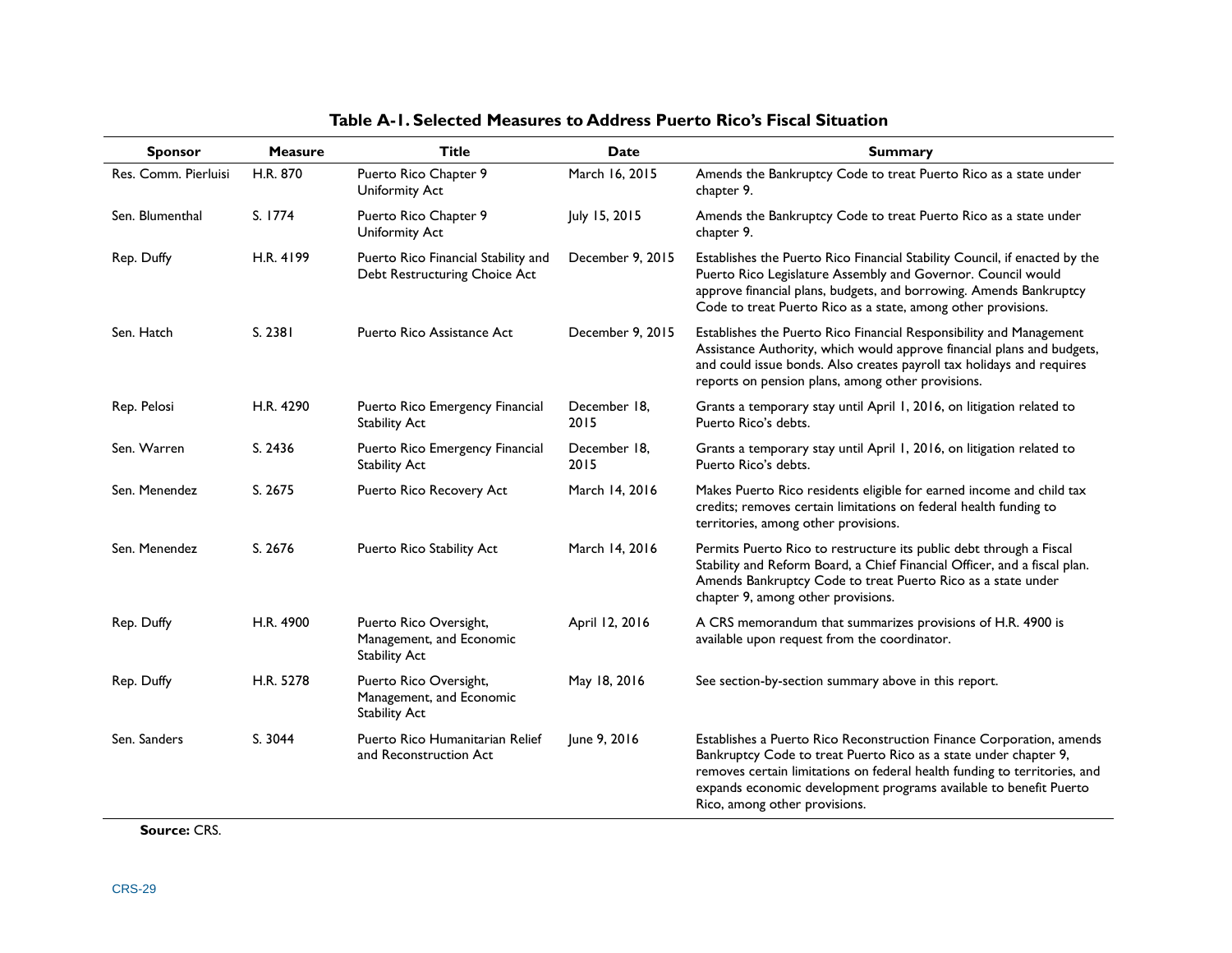#### **Brief Background on Puerto Rico and its Political Status<sup>105</sup>**

The United States acquired Puerto Rico from Spain in 1898, at the conclusion of the Spanish-American War.<sup>106</sup> The island is the largest of the five<sup>107</sup> major U.S. territories and lies approximately 1,000 miles southeast of Miami. The Territory Clause of the U.S. Constitution grants Congress plenary authority over Puerto Rico and other territories.<sup>108</sup> Specifically, this includes "Power to dispose of and make all needful Rules and Regulations respecting the Territory or other Property belonging to the United States."<sup>109</sup> Congress has enacted various statutes to address specific matters concerning the island's *political status*—a term of art referring to the political relationship between the federal government and a territorial government. In particular, Congress recognized island authority over matters of internal governance in 1950 through the Federal Relations Act (FRA) and when it approved the island's Constitution in 1952.110

### **Puerto Rico's Fiscal Challenges**

The Puerto Rico government has been facing serious liquidity challenges despite several measures taken by the island's government to reduce spending, increase revenues, and restructure its obligations.<sup>111</sup> Those liquidity challenges are the result of long-standing problems of stagnant economic growth, persistent structural budgetary imbalances, and governance problems, among other contributing factors.

#### **Structure of Puerto Rico's Government and Debt**

Puerto Rico's public sector is composed of a Commonwealth government, some 50 public corporations (described in more detail below), and municipal governments, among other instrumentalities. In general, the Puerto Rico Office of Management and Budget oversees agencies of the Commonwealth, but not public corporations or municipalities. Debt issuances or guarantees backed by the full faith and credit of the Commonwealth government are often called general obligation  $(GO)$  debt. The Commonwealth government has also issued non-GO debt.<sup>112</sup>

#### **Role of Public Corporations**

Public corporations play a prominent role in the economy and public sector of Puerto Rico. [H.R.](http://www.congress.gov/cgi-lis/bdquery/z?d114:H.R.5278:)  [5278](http://www.congress.gov/cgi-lis/bdquery/z?d114:H.R.5278:) includes provisions that would allow, in certain cases, separate oversight of public

<sup>105</sup> For additional discussion, see CRS Report R42765, *Puerto Rico's Political Status and the 2012 Plebiscite: Background and Key Questions*, by R. Sam Garrett; and CRS In Focus IF10241, *Puerto Rico: Political Status and Background*, by R. Sam Garrett. This paragraph was written by R. Sam Garrett.

<sup>106</sup> Treaty of Paris, Art. II; 30 Stat. 1754-1755.

<sup>&</sup>lt;sup>107</sup> The other four inhabited territories are American Samoa, the Commonwealth of the Northern Mariana Islands (CNMI), Guam, and the U.S. Virgin Islands.

<sup>108</sup> For background discussion of the Territory Clause, see CRS, *The Constitution of the United States of America: Analysis and Interpretation*, available on the CRS website under the Quick Link "Constitution Annotated."

<sup>109</sup> U.S. Const., Art. IV, §3, cl. 2.

 $110$  See 64 Stat. 319 (popularly known as "P.L. 600" (P.L. 81-600)); and 66 Stat. 327 respectively.

<sup>111</sup> For details, see CRS Report R44095, *Puerto Rico's Current Fiscal Challenges*, by D. Andrew Austin.

<sup>&</sup>lt;sup>112</sup> For further information, a congressional distribution memorandum on Puerto Rico's public sector debt is available upon request from D. Andrew Austin.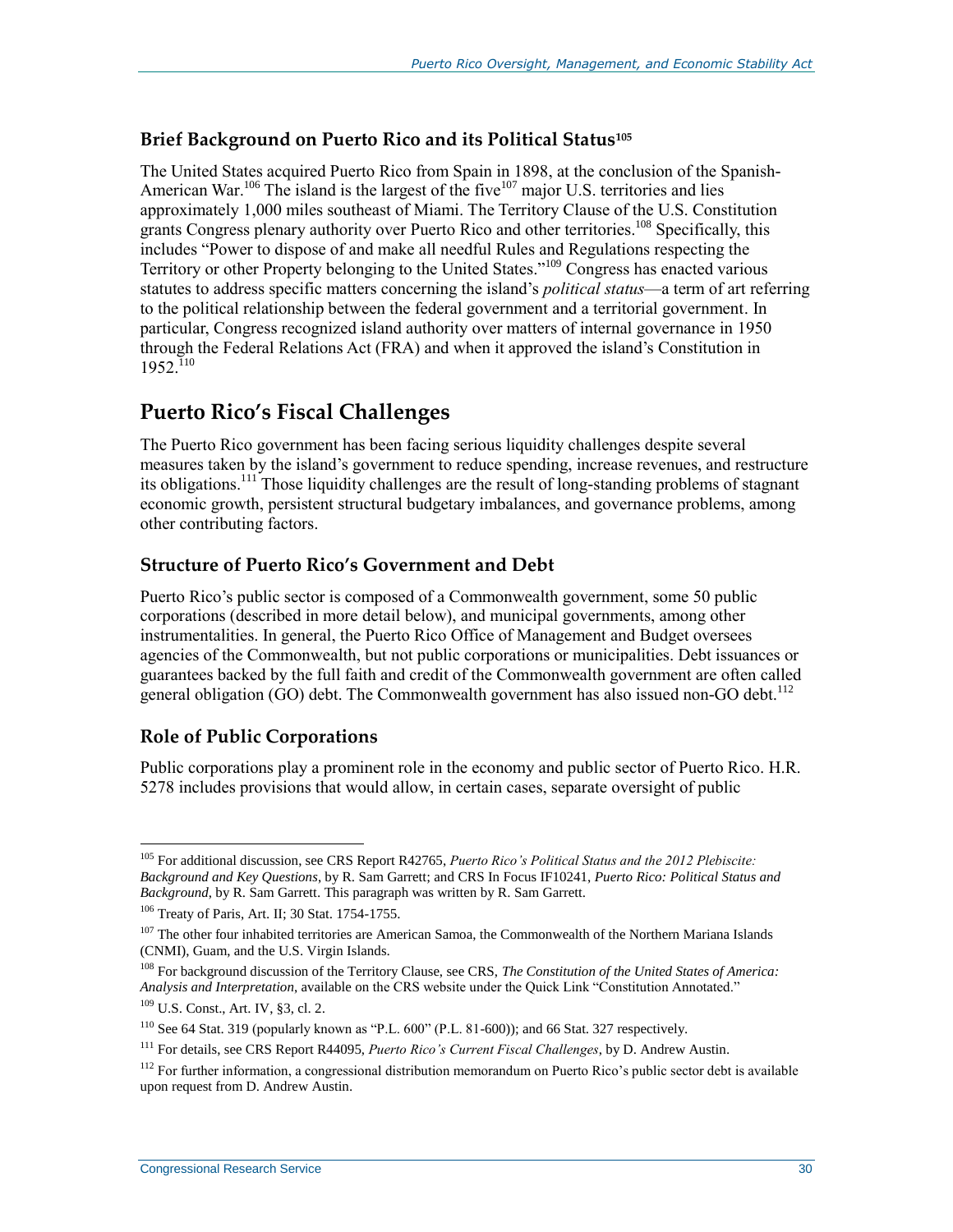corporations and other instrumentalities of the Puerto Rico government.<sup>113</sup> Public corporations in Puerto Rico serve a broad variety of purposes and activities, including public infrastructure, banking, real estate, insurance, industrial development, health care, transportation, electric power, broadcasting, education, arts, and tourism, among others.<sup>114</sup> Some public corporations resemble public authorities of state governments, although in some cases, have responsibilities more akin to public agencies.<sup>115</sup> Puerto Rico's electric power utility, as described in the next section, has been negotiating with its creditors since the summer of 2014.

#### **Current Negotiations with Creditors**

H.R. 5278, as noted above, allows for separate voluntary agreements between public corporations and their creditors, subject to certain conditions.<sup>116</sup> The Puerto Rico Electric Power Authority (PREPA) entered into a restructuring and forbearance agreement in August 2014 with major creditors,<sup>117</sup> prompted by the need to maintain sufficient financing for fuel purchases.<sup>118</sup> PREPA and a large proportion of its creditors have signed a Restructuring Support Agreement (RSA) that would create a surcharge on electricity consumers' bills. The Energy Commission of Puerto Rico approved the PREPA revitalization surcharge on June 21, 2016.<sup>119</sup> Proceeds of the surcharge would be used to help fund debt service payments for new bonds that would be exchanged with existing PREPA debt. The proposed bond exchange would allow PREPA to lower its debt service costs and would extend the maturity of its debt.

A proposal to use a similar strategy for Puerto Rico's water and sewer public corporation (Puerto Rico Aqueduct and Sewer Authority; PRASA) has passed both the Puerto Rico House of Representatives and Senate, which have agreed to conference to resolve differences.<sup>120</sup> The Puerto Rico government and the Government Development Bank have put forth two bond exchange proposals.<sup>121</sup>

 $\overline{a}$  $113$  §101(d)(1)(E) authorizes the Oversight Board to designate a "covered territorial instrumentality" that would be subject to an Instrumentality Fiscal Plan separate from the Territory Fiscal Plan. §101(d)(2) allows the Oversight Board to exclude a territorial instrumentality from requirements of the act.

<sup>114</sup> For one listing of public corporations, see Commonwealth of Puerto Rico, *Budget Proposal for 2013-2014*, Consolidated Budget by Agency for FY2011-FY2014 (Estado Libre Asociado de Puerto Rico, *Presupuesto Recomendado 2013-2014*, Presupuesto Consolidado por Agencia), http://www2.pr.gov/presupuestos/Presupuesto2013- 2014/Tablas%20Estadsticas/04.pdf.

<sup>&</sup>lt;sup>115</sup> The Government Development Bank and the University of Puerto Rico, while considered public corporations for some purposes, are usually considered as part of the Commonwealth government in financial reports.

 $116$  §104(i)(1) allows the Oversight Board to approve voluntary debt negotiations between territorial instrumentalities and debtholders. Voluntary debt agreements consummated before enactment, according to §104(i)(2), will be deemed to comply with the act's requirements.

<sup>&</sup>lt;sup>117</sup> Government Development Bank, Forbearance Agreement: Executive Version, August 14, 2014, http://www.gdbpr.com/documents/BondholderForbearanceAgreementEXECUTED.pdf.

<sup>118</sup> Mary Williams Walsh, "Puerto Rico Power Supplier Saved From Cash Squeeze," *New York Times*, August 14, 2014. Reuters, "Puerto Rico Power Authority Weighs Financing Options as Bank Deadline Nears," July 30, 2014, http://www.reuters.com/article/2014/07/30/usa-puertorico-prepa-idUSL2N0Q52GQ20140730.

<sup>119</sup> Energy Commission of Puerto Rico, Restructuring Order CEPR-AP-2016-0001, June 21, 2016, http://energia.pr.gov/wp-content/uploads/2016/06/21-junio-2016-Restructuring-Order-English-1.pdf.

 $120$  Rebecca Banuchi, "Senado condiciona aprobación de proyecto de revitalización de la AAA (Senate Conditions its Approval of PRASA's Revitalization Project)," *El Nuevo Dia*, March 31, 2016, http://www.elnuevodia.com/noticias/ locales/nota/senadocondicionaaprobaciondeproyectoderevitalizaciondelaaaa-2181120/. The measure is Proyecto de la Cámara 2786, "Ley para la Revitalización de la Autoridad de Acueductos y Alcantarillados de Puerto Rico (Act for the Revitalization of the Puerto Rico Aqueduct and Sewer Authority)."

 $121$  An overview of the latest proposal, released on April 11, 2016, is available here: http://www.gdb-pur.com/ (continued...)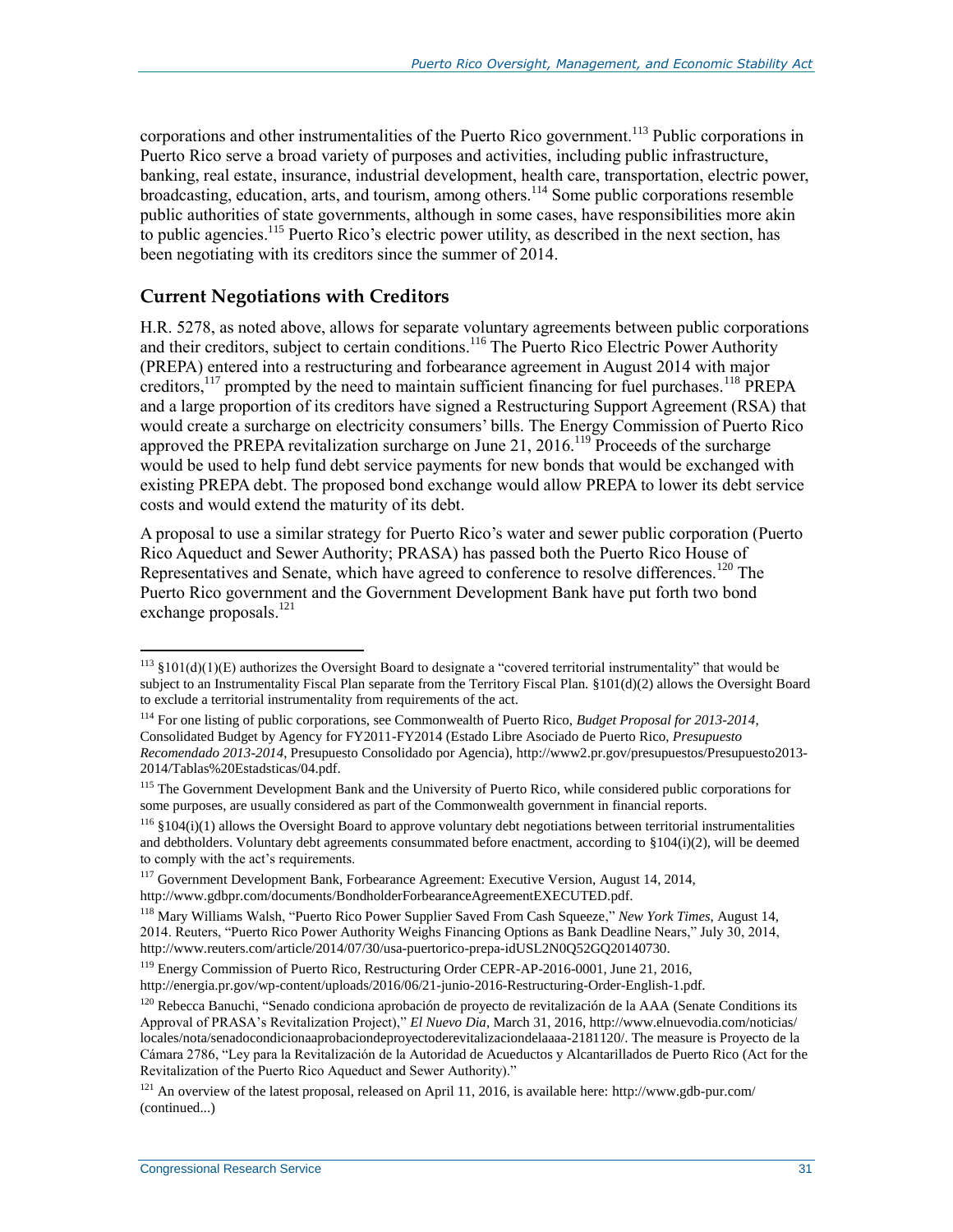Various creditor groups have also made proposals to restructure categories of Puerto Rico's debt.<sup>122</sup> The Puerto Rican government, along with the Government Development Bank (GDB) and other fiscal advisors, have engaged in a series of negotiations with different creditors and bond insurers. Proposals of the island government, according to documents released on June 21, 2016, were not accepted. $123$ 

[H.R. 5278](http://www.congress.gov/cgi-lis/bdquery/z?d114:H.R.5278:) includes provisions to allow for a carve-out for voluntary agreements reached between public corporations and bondholders that satisfy certain conditions.<sup>124</sup>

#### **Why Now?**

The government of Puerto Rico faces debt service payments that may be beyond its current capacity to pay. In August 2015, Puerto Rico defaulted on debt service payments for "moral obligation" bonds issued by the Public Finance Corporation, a subsidiary of the island's GDB, the island government's fiscal agent. Missed debt service payments for bonds with stronger investor protections could lead to serious legal and financial consequences. On May 1, 2016, Governor García Padilla issued an order to declare a moratorium on certain debt payments by the Government Development Bank (GDB), the government's fiscal agent, which was due to make a debt service payment of \$423 million on May 2,  $2016$ .<sup>125</sup>

Whether the Commonwealth government can make a larger debt service payment on July 1, 2016, is doubtful. The ratings agency Standard  $&$  Poors indicated that it believed a government default was "virtually certain."<sup>126</sup>

The proposed FY2017 budget, submitted on May 23, 2016, comes "at the hour of choice between paying money to the creditors and providing services to our people," according to Governor García Padilla.<sup>127</sup> Proposed payments for debt service in FY2017 are well below amounts due.<sup>128</sup> A federal district judge on March 28, 2016, held that the government of Puerto Rico "is insolvent and no longer able to pay its debts as they become due."<sup>129</sup> A local banking regulator, the Puerto

<sup>(...</sup>continued)

documents/WorkingGroupforPuertoRicoRestructuringCounterproposal.pdf.

<sup>&</sup>lt;sup>122</sup> For a summary of proposals, see Joanisabel González, "Bonistas Dispuestos a Negociar (Bondholders Ready to Negotiate)," *El Nuevo Dia*, April 9, 2016, http://www.elnuevodia.com/negocios/finanzas/nota/ bonistasdispuestosanegociar-2184880/.

<sup>123</sup> For details of those proposals, see GDB, "Public Disclosure Release," June 21, 2016, http://www.bgfpr.com/ documents/PressReleaseGDB-FAFAA-06-21-16-Final.pdf.

 $124$  §101(d) allows for separate fiscal plans for territorial instrumentalities at the discretion of the Oversight Board.

<sup>&</sup>lt;sup>125</sup> Executive Order OE-2016-014, "Executive Order of the Governor of Puerto Rico, Hon. Alejandro J. García Padilla under Terms of Articles 201, 202, and 203 of Act 21 of 2016, Known as the Puerto Rico Emergency Moratorium and Financial Rehabilitation Act," May 1, 2016, http://www.fortaleza.pr.gov/content/orden-ejecutiva-moratoria-temporeraen-el-pago-de-la-deuda.

<sup>&</sup>lt;sup>126</sup> Standard & Poor's, "Puerto Rico Debt Moratorium Could Lead to Default," April 6, 2016.

<sup>&</sup>lt;sup>127</sup> Press Release, P.R. Office of Management and Budget, Gobernador presenta presupuesto para el próximo año fiscal (Governor Presents Budget for the Next Fiscal Year), (May 23, 2016). Original quoted sentence is "En momentos en que ya no es posible recurrir a aumentar la deuda pública y que dependemos exclusivamente del dinero que recauda Hacienda, este presupuesto es la mejor evidencia a la hora de escoger entre pagarle a los acreedores y dar servicio a nuestra gente, escogemos por nuestra gente."

<sup>&</sup>lt;sup>128</sup> See Puerto Rico Office of Management and Budget, "Presupuesto Consolidado Por Concepto de Gasto y Origen de Recurso (Consolidated Budget by Outlays and Object Class)," May 23, 2016, http://www2.pr.gov/presupuestos/ presupuesto2016-2017/Tablas%20Estadsticas/03.pdf.

<sup>&</sup>lt;sup>129</sup> Walmart Puerto Rico Inc. v. Juan C. Zaragoza-Gomez, Secretary of the Puerto Rico Treasury, Opinion and Order, March 28, 2016, case No. 3:15-CV-03018 (JAF), http://www.noticel.com/uploads/gallery/documents/ (continued...)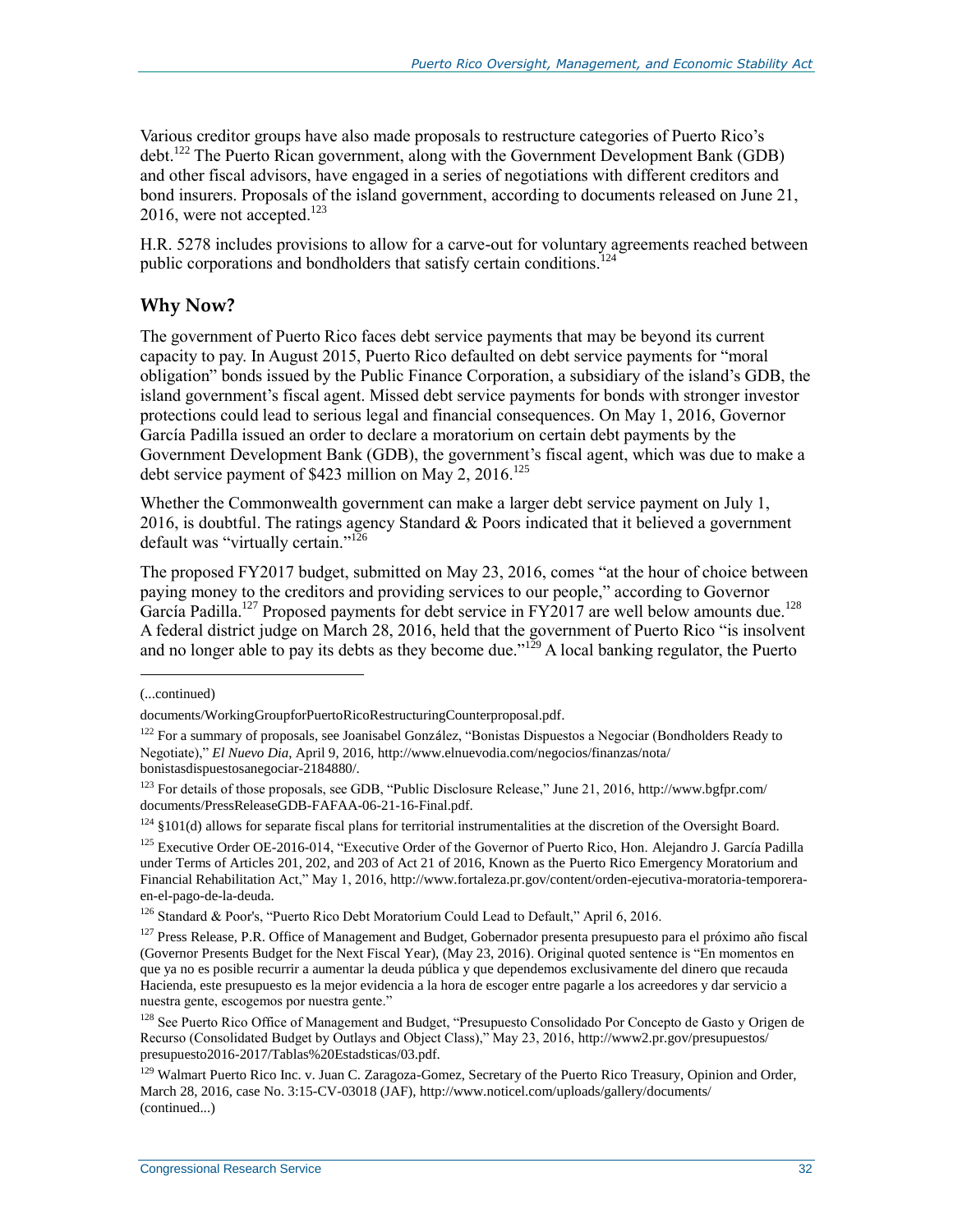Rico Commissioner of Financial Institutions, found that the GDB was insolvent in 2015, according to evidence collected in that case. While senior GDB officials contested some claims of the Commissioner, many considered it likely that a receiver could take control of the GDB, which could complicate financial operations of the Commonwealth.<sup>130</sup>

In the week following the release of that federal district court order and opinion, Puerto Rico enacted the Puerto Rico Emergency Moratorium and Financial Rehabilitation Act (PREMFRA; Act 21 of 2016), that empowered the governor of Puerto Rico to declare a fiscal state of emergency and a moratorium on certain debt service payments that would extend to January  $2017<sup>131</sup>$  The act also modifies legal provisions regarding the receivership of the GDB and allows a bridge bank to be set up to assume many of the responsibilities and assets of the GDB. The act also stays legal actions against the Puerto Rico government while emergency powers are invoked.<sup>132</sup> On April 9, Governor Alejandro García Padilla invoked those authorities and declared an emergency period for the GDB in order to allow it to continue its operations.<sup>133</sup>

An amendment offered by Chairman Bishop and agreed to during House deliberations would empower the Oversight Board to rescind laws enacted by the Puerto Rico government from May 4, 2016, until all members of the board were appointed. The latter provision would allow the board to rescind PREMFRA and thus curtail emergency powers invoked by the Governor.<sup>134</sup> Two lawsuits have been filed to challenge PREMFRA in the U.S. District Court for Puerto Rico and one was filed in the Southern District Court of New York.<sup>135</sup> Some note that the former two cases make arguments similar to those used against the Puerto Rico Restructuring Act (discussed in following section). 136

Treasury Secretary Jacob Lew, in a June 27, 2016, letter to congressional leaders, argued that a federal judge considering such cases could order Puerto Rico to pay constitutionally prioritized debt ahead of essential governmental services such as health, education, and public safety.<sup>137</sup> Secretary Lew further contended that "a retroactive stay on litigation passed by Congress a few days later would not reverse such a court order."

l

<sup>(...</sup>continued)

d7b90a9e684c342bffb267efc4dfadca.pdf.

<sup>130</sup> Ibid. Also see Carlos Antonio Otero, "Pulseo con la Posible Sindicatura del BGF (Wrestling with the Possible GDB Receivership)," *El Vocero*, March 30, 2016, http://elvocero.com/pulseo-con-la-posible-sindicatura-del-bgf/.

<sup>131</sup> Act 21 of 2016, http://www.oslpr.org/2013-2016/leyes/doc/ley-21-06-Abr-2016.doc at pp. 55-56.

 $132$  Act 21 of 2016, http://www.oslpr.org/2013-2016/leyes/doc/ley-21-06-Abr-2016.doc at p. 56.

<sup>&</sup>lt;sup>133</sup> Executive Order OE-2015-010, April 9, 2016. Executive orders issued by the Puerto Rico governor are available at http://estado.pr.gov/en/executive-orders/.

<sup>&</sup>lt;sup>134</sup> For the text of Chairman Bishop's amendment (H.Amdt. 1156) see U.S. Congress, House Committee on Rules, Providing for Consideration of the Bill (H.R. 5278) to Establish an Oversight Board to Assist the Government of Puerto Rico,  $114^{th}$  Cong.,  $2^{nd}$  sess., June 8, 2016, H.Rept. 114-610 (Washington: GPO, 2016).

<sup>&</sup>lt;sup>135</sup> Brigade Leveraged Capital Structures Fund Ltd. et al. v Government Development Bank of Puerto Rico, case 3:16cv-01610, complaint, filed April 4, 2016, https://www.unitedstatescourts.org/federal/prd/125978/42-0.html. National Public Finance Guarantee Corporation v. García Padilla et al., case 3:16-cv-02101 (JAG), complaint, filed June 15, 2016, http://www.nationalpfg.com/pdf/PressRelease/MORATORIUM\_ACT\_COMPLAINT\_351402.pdf. Jacana Holdings et al. v. Commonwealth of Puerto Rico, et al., case 1:16-cv-04702, complaint, filed June 21, 2016; http://www.noticel.com/uploads/gallery/documents/375a903a7fbfbeba7ddaddc79cc66bfc.pdf.

<sup>&</sup>lt;sup>136</sup> John Mudd, "Puerto Rico Moratorium Law is Challenged in New York," blog post, June 21, 2016, https://johnmuddlaw.com/2016/06/21/the-pr-moratorium-law-is-challenged-in-new-york/.

<sup>&</sup>lt;sup>137</sup> Treasury Secretary Jacob Lew, letter to Majority Leader Mitch McConnell, June 27, 2016, https://www.treasury.gov/connect/blog/Pages/Congress-Must-Act-Before-July-1-to-Help-Puerto-Rico.aspx.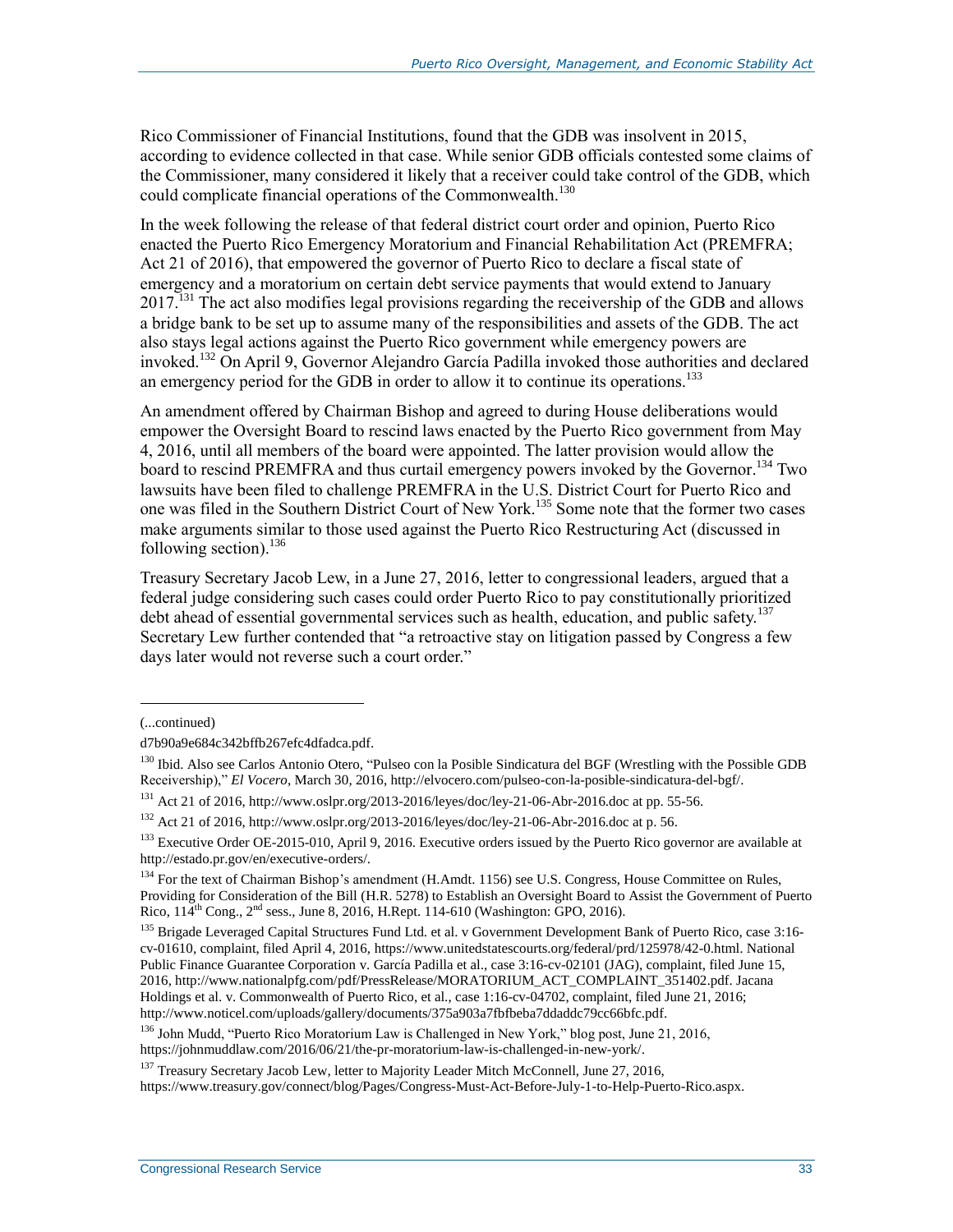#### **Supreme Court and Puerto Rico Restructuring Act**

In the face of an increasingly difficult fiscal environment and severe liquidity problems of the Puerto Rico Electric Power Authority (PREPA), the Puerto Rico government in June 2014 enacted a law (Act 71 of 2014) that would have allowed its public corporations to file for debt restructuring through Puerto Rico's legal system.<sup>138</sup> Act 71 set out two paths for restructuring debts of public corporations, one a consensual renegotiation with creditors, the other a judicial process.<sup>139</sup> In February 2015, a U.S. District Court struck down that act, an opinion upheld by the U.S. Court of Appeals for the First Circuit on July 6, 2015.<sup>140</sup> On March 22, 2016, the U.S. Supreme Court heard oral arguments for an appeal. The Supreme Court upheld the lower court's opinion on June 13, 2016, ruling that, although Puerto Rico has no access to chapter 9 of the Bankruptcy Code, a provision in that chapter<sup>141</sup> preempts Puerto Rico's attempt to establish its own vehicle for restructuring the debts of its instrumentalities.<sup>142</sup>

#### **Alternative Approaches to Address Puerto Rico's Situation**

Several elements of other proposals to address Puerto Rico's fiscal challenges are not included in H.R. 5278. Other federal responses could be considered in other legislation. In the one previous case when Congress established a control board for the District of Columbia with the enactment of the District of Columbia Financial Responsibility and Management Assistance Act [\(P.L. 104-](http://www.congress.gov/cgi-lis/bdquery/R?d104:FLD002:@1(104+8)) [8\)](http://www.congress.gov/cgi-lis/bdquery/R?d104:FLD002:@1(104+8)), it revisited and amended that legislation to adjust or extend federal responses.<sup>143</sup>

The Obama Administration's framework for responding to Puerto Rico's fiscal crisis had four major elements: broad restructuring authorities, independent oversight, adequate funding of health care services, and incentives to drive economic growth.<sup>144</sup> H.R. 4900, in the view of the U.S. Treasury, addresses the two most urgent elements, restructuring of obligations and oversight, but does not include health care funding measures or provisions that directly promote economic development.<sup>145</sup> Congress could consider other measures to address Puerto Rico's fiscal crisis as part of the FY2017 appropriations process or through other legislation. The Obama

<sup>138</sup> English version of Act 71 of 2014 is available at http://www.oslpr.org/download/en/2014/A-071-2014.pdf.

<sup>139</sup> *See* CRS Legal Sidebar WSLG1289, *Fiscal Distress in Puerto Rico: Two Legislative Approaches*, by Carol A. Pettit.

<sup>&</sup>lt;sup>140</sup> Franklin Cal.Tax-Free Trust v. Puerto Rico, 805 F.3d 322 (1<sup>st</sup> Cir. 2015), http://caselaw.findlaw.com/us-1st-circuit/ 1707047.html. For more information on the judicial challenge to the Recovery Act, *see* CRS Legal Sidebar WSLG1370, *UPDATED: First Circuit: Preemption Precludes Puerto Rico's Recovery Act*, by Carol A. Pettit, Aug. 31, 2015.

<sup>&</sup>lt;sup>141</sup> 11 U.S.C. §903.

<sup>&</sup>lt;sup>142</sup> Puerto Rico v. Franklin Cal. Tax-Free Trust, 579 U.S. \_\_\_\_(2016). http://www.supremecourt.gov/opinions/15pdf/ 15-233\_i42j.pdf.

<sup>&</sup>lt;sup>143</sup> The Chief Financial Officer, a position created by the act, is responsible for oversight and direct supervision of the financial and budgetary functions of the District government, including maintaining a coordinated financial management system; developing revenue and expenditure projections; tax collections; borrowing on behalf of the District and investing District funds; and producing the District's audited Comprehensive Annual Financial Report (CAFR).

<sup>144</sup> "Addressing Puerto Rico's Economic and Fiscal Crisis and Creating a Path to Recovery: Roadmap for Congressional Action," October 21, 2015, https://www.whitehouse.gov/sites/default/files/ roadmap\_for\_congressional\_action\_\_\_puerto\_rico\_final.pdf.

<sup>&</sup>lt;sup>145</sup> Testimony of Antonio Weiss, Counselor to the Treasury Secretary, in U.S. Congress, House Committee on Natural Resources, "The Puerto Rico Oversight, Management, and Economic Stability Act," hearings, 114<sup>th</sup> Cong., 2<sup>nd</sup> sess., April 13, 2016, https://www.treasury.gov/press-center/press-releases/Pages/jl0417.aspx.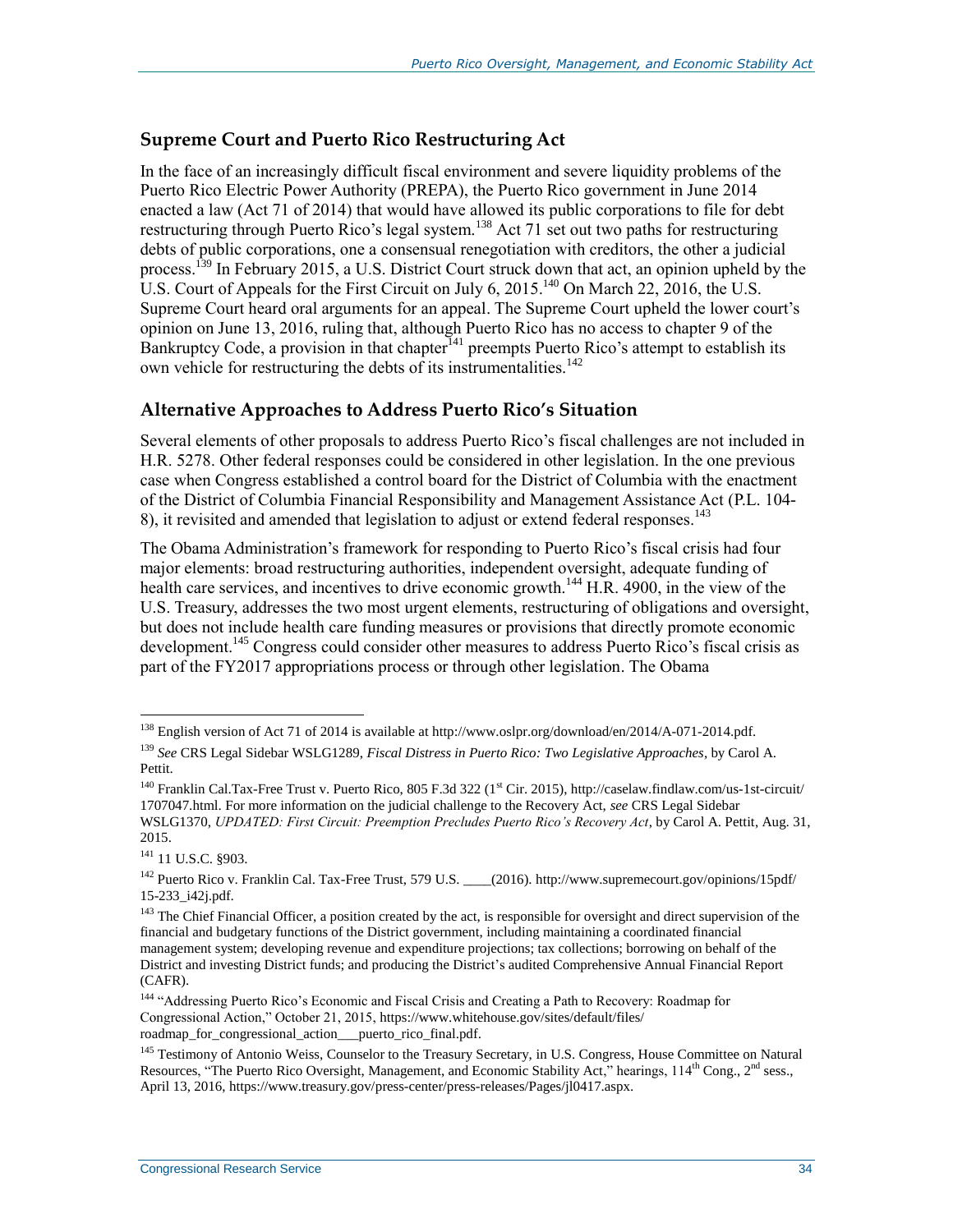Administration proposed an extension of the Earned Income Tax Credit (EITC) for Puerto Rico in its FY2017 budget plan.<sup>146</sup>

Some argued that the establishment of an Oversight Board would not improve Puerto Rico's fiscal management and governance capabilities, and that a "large scale" overhaul of public financial management systems, institutions, and practices was necessary.<sup>147</sup> Treasury Secretary Lew, on the other hand, has argued that federal oversight would play a "fairly important role" in helping develop stronger financial management and governmental management capabilities.<sup>148</sup> [H.R. 5278,](http://www.congress.gov/cgi-lis/bdquery/z?d114:H.R.5278:) unlike legislation that established a control board for the District of Columbia, does not create a Chief Financial Officer (CFO) position.

International responses to fiscal and economic crises of sovereign governments typically include bridge financing to address short-term liquidity needs and an agreement to undertake structural reforms to enhance long-term growth prospects. The bill introduced by Senator Hatch (S. 2381 §501) provides an authorization of appropriations of \$3 billion that with the approval of an Oversight Board could be used to enhance the "financial, fiscal, economic, and health care stability" of Puerto Rico. A rescission of funds (§501) provided by the Patient Protection and Affordable Care Act would provide an offset to those stability funds. [H.R. 5278](http://www.congress.gov/cgi-lis/bdquery/z?d114:H.R.5278:) does not provide such direct support, although the stay on litigation and debt restructuring measures could ease pressures on the Puerto Rico government's financial resources.

<sup>146</sup> Testimony of Treasury Secretary Jacob J. Lew, in U.S. Congress, House Appropriations Subcommittee on Financial Services and General Government, hearings, 114<sup>th</sup> Cong., 2<sup>nd</sup> sess., March 8, 2016; https://www.treasury.gov/presscenter/press-releases/Pages/jjl0375.aspx.

<sup>147</sup> Eva Lloréns Vélez, "CNE's Marxuach: Financial Oversight Board Powers are Too Broad," *Caribbean Business*, April 8, 2016; http://cb.pr/cnes-marxuach-financial-oversight-board-powers-are-too-broad/.

<sup>&</sup>lt;sup>148</sup> U.S. Treasury, "Secretary Lew: Congress Must Act on Puerto Rico to Avoid Bailout," press release, April 22, 2016; https://www.treasury.gov/press-center/press-releases/Pages/jl0440.aspx.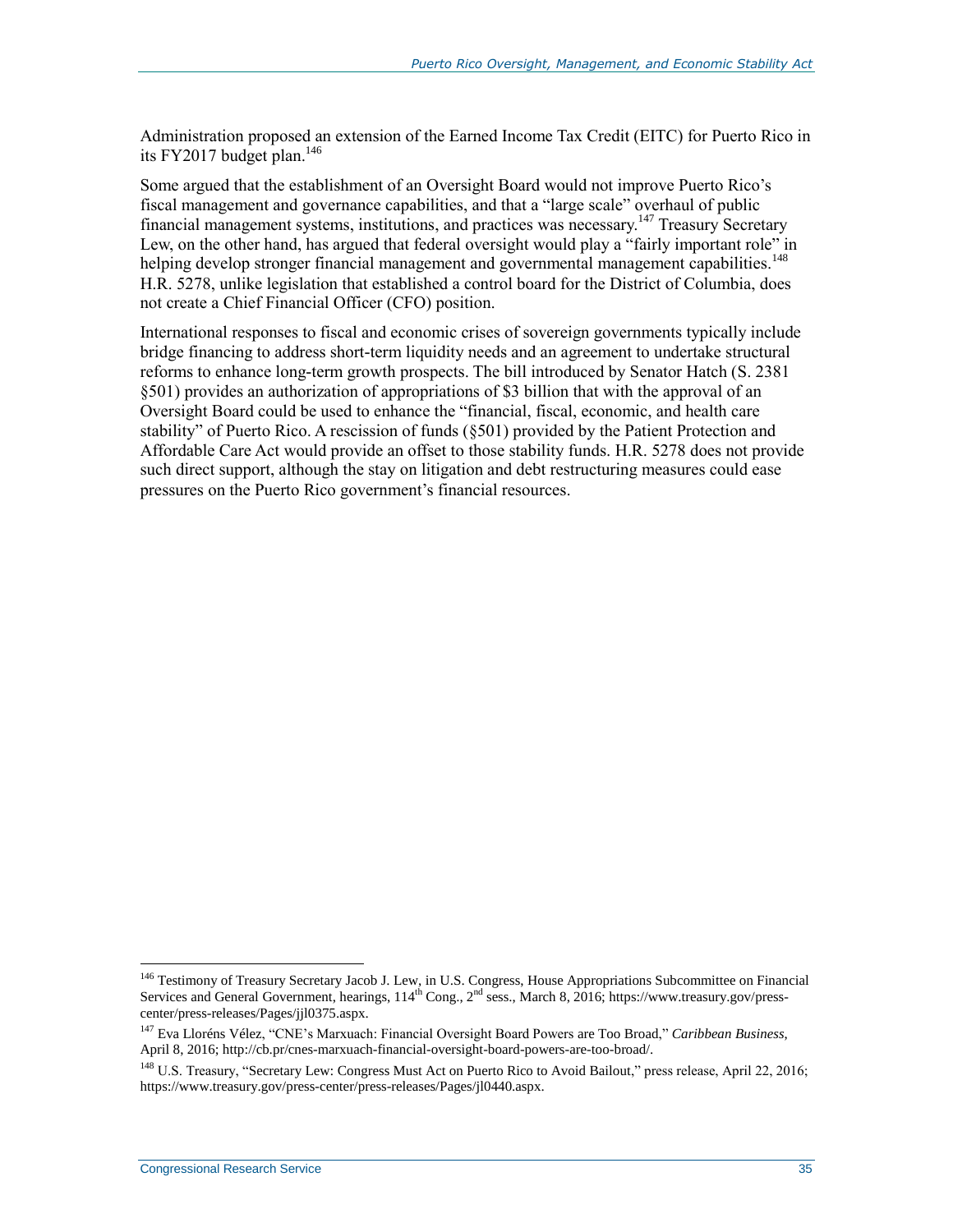## <span id="page-40-0"></span>**Appendix B. Sections of Title 11, U.S. Code Referenced in H.R. 5278 Section 301<sup>149</sup>**

This appendix lists headings and provides a general description of the Bankruptcy Code sections made applicable to Title III of PROMESA. As a general matter, the Bankruptcy Code, in chapters 1, 3, and 5, establishes general procedures that are applicable to the operative chapters. Chapters 9 and 11 are operative chapters. Chapter 9 provides the mechanism for adjustment of municipal debts. Chapter 11 provides the mechanism for business reorganizations (although in rare instances, individuals may file under chapter 11). Generally, such adjustment or reorganization is effectuated through a "plan" proposed by the debtor, voted on by creditors, and confirmed by the court.

§101 (except as otherwise provided in Section 301 of PROMESA)—Definitions.

§102—Rules of construction. Provides nine rules of construction to be used in determining the meaning of individual sections of the Bankruptcy Code.

§104—Adjustment of dollar amounts. Provides timing for recommendations of adjustments to dollar amounts found in various code sections by the Judicial Conference of the United States.

§105—Power of the court. Outlines both the powers of the court as well as the limitations of the court's power in carrying out the provisions of Title 11.

§106—Waiver of sovereign immunity. Limits the extent to which a government unit can assert sovereign immunity.

§107—Public access to papers. In general, papers filed in a bankruptcy case are public records. Exceptions may be made to protect some interests of an entity or to protect a person with respect to scandalous or defamatory matter or to protect an individual from information being revealed that might lead to identity theft or other unlawful injury.

§108—Extension of time. Establishes criteria in which a period of time established outside of a bankruptcy case for various actions may be extended to allow the trustee to take the relevant action.

§112—Prohibition on disclosure of name of minor children. Debtor may not be required to provide the name of a minor child in the public record, but may be required to disclose the name of a minor child in a nonpublic record.

§333—Appointment of a patient care ombudsman. Debtors in chapters 7, 9, or 11 who are health care businesses generally must have an ombudsman appointed no later than 30 days after the case begins to monitor the quality of patient care and represent the patients' interests.

§344—Self-incrimination; immunity. Immunity may be granted under 18 U.S.C. part V to those required to testify or otherwise provide information in a bankruptcy case.

§347(b)—Unclaimed property. Property that remains unclaimed after the time allowed in a case in chapter 9, 11, or 12 may become the property of either the debtor or the entity that acquired the debtor's assets.

<sup>&</sup>lt;sup>149</sup> This appendix was authored by Carol A. Pettit, Legislative Attorney, 7-9496, cpettit@crs.loc.gov.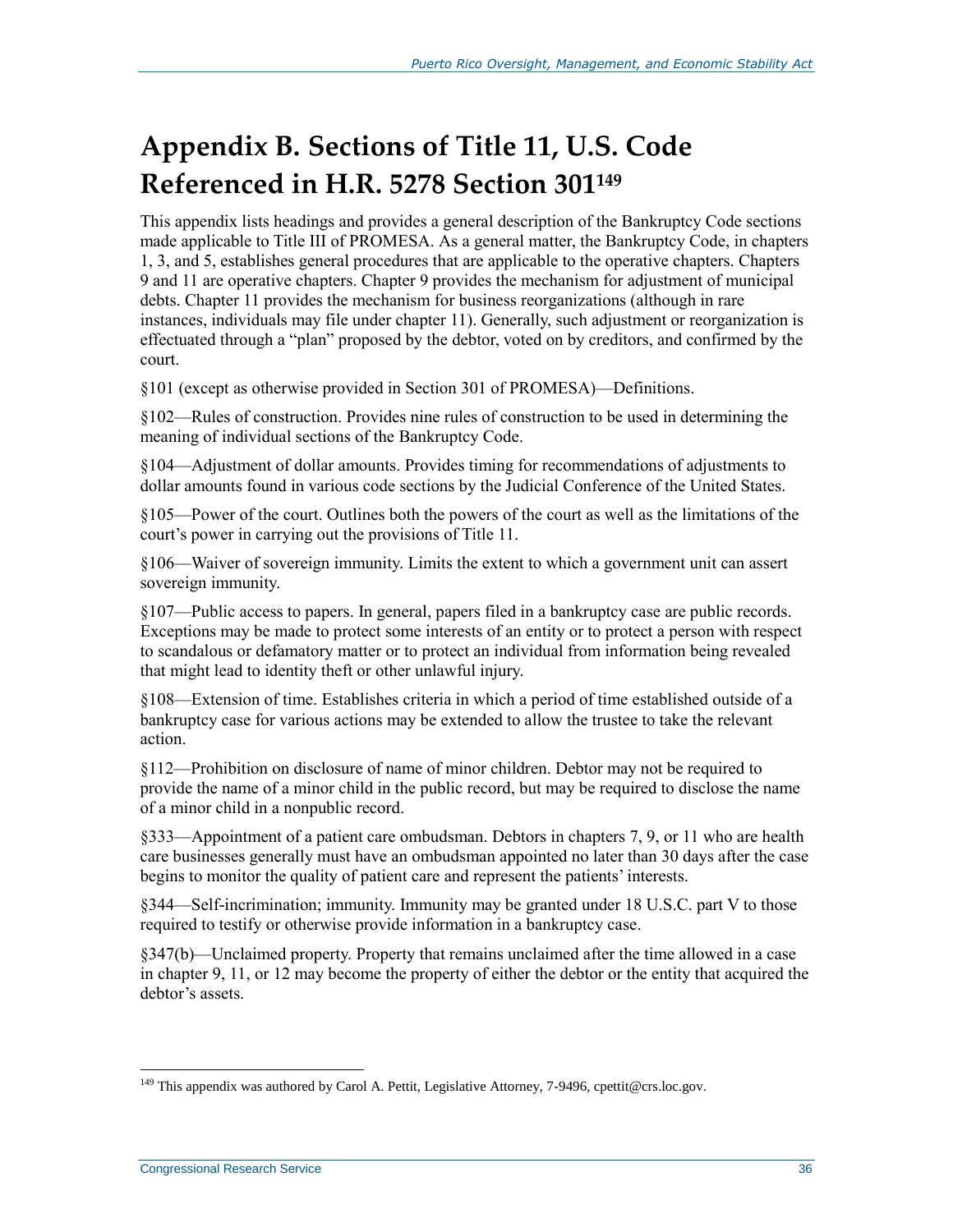§349—Effect of dismissal. Generally, dismissal of a case does not bar later discharge of debts that would have been dischargeable in the case dismissed. Dismissal also generally allows reversion to the status quo as it existed prior to the commencement of the case.

§350(b)—Closing and reopening cases. A closed case may be reopened to administer assets or accord relief to the debtor as well as for other causes.

§351—Disposal of patient records. Provides the procedure for disposing of records if the trustee in a case under chapter 7, 9, or 11 does not have enough funds to provide appropriate storage of the records under applicable federal or state law.

§361—Adequate protection. Outlines the ways in which adequate protection can be provided when it is required by Sections 362, 363, or 364 of the Bankruptcy Code.

§362—Automatic stay. Generally prevents various collection actions against a debtor after a petition has been filed under the Bankruptcy Code.

§364(c)—Obtaining credit. When a debtor has not been able to acquire unsecured credit, allows the court, after notice and hearing, to authorize the debtor to acquire credit or incur debt having priority over certain administrative expenses or secured by a lien.

§364(d)—Obtaining credit. When a debtor has not been able to acquire unsecured credit, allows the court, after notice and hearing, to authorize the debtor to acquire credit or incur debt secured by a senior or equal lien on property already subject to a lien when the existing lienholder's interest has adequate protection.

§364(e)—Obtaining credit. Reversal or modification of an authorization to obtain credit or incur debt generally does not affect the validity of relevant debt incurred or priority or lien granted to an entity that extended the credit in good faith.

§364(f)—Obtaining credit. With some exceptions, a security does not apply to the offer or sale under this section of a security that is not an equity security.

§365—Executory contracts and unexpired leases. Generally, subject to some limitations, a trustee may assume or reject any executory contract or unexpired lease of the debtor.

§366—Utility service. Subject to certain limitations, a utility may not alter, refuse, or discontinue service based solely on the filing of a bankruptcy petition or an amount owed by the debtor for services provided before the order of relief.

§501—Filing of proofs of claims or interests. Outlines who may file a proof of claim or proof of interest.

§502—Allowance of claims or interests. Generally, if not objected to by a party in interest, a claim or interest is deemed accepted. Outlines the procedures when there is an objection to a proof of claim or interest.

§503—Allowance of administrative expenses. Outlines the types of expenses that are considered administrative expenses.

§504—Sharing of compensation. Outlines the situations in which compensation or reimbursement can and cannot be shared with others.

§506—Determination of secured status. Generally, a secured debt is limited to the current value of the asset that secured that debt. If the amount of the debt exceeds the value of the property subject to a lien, an amount over that value is considered an unsecured debt.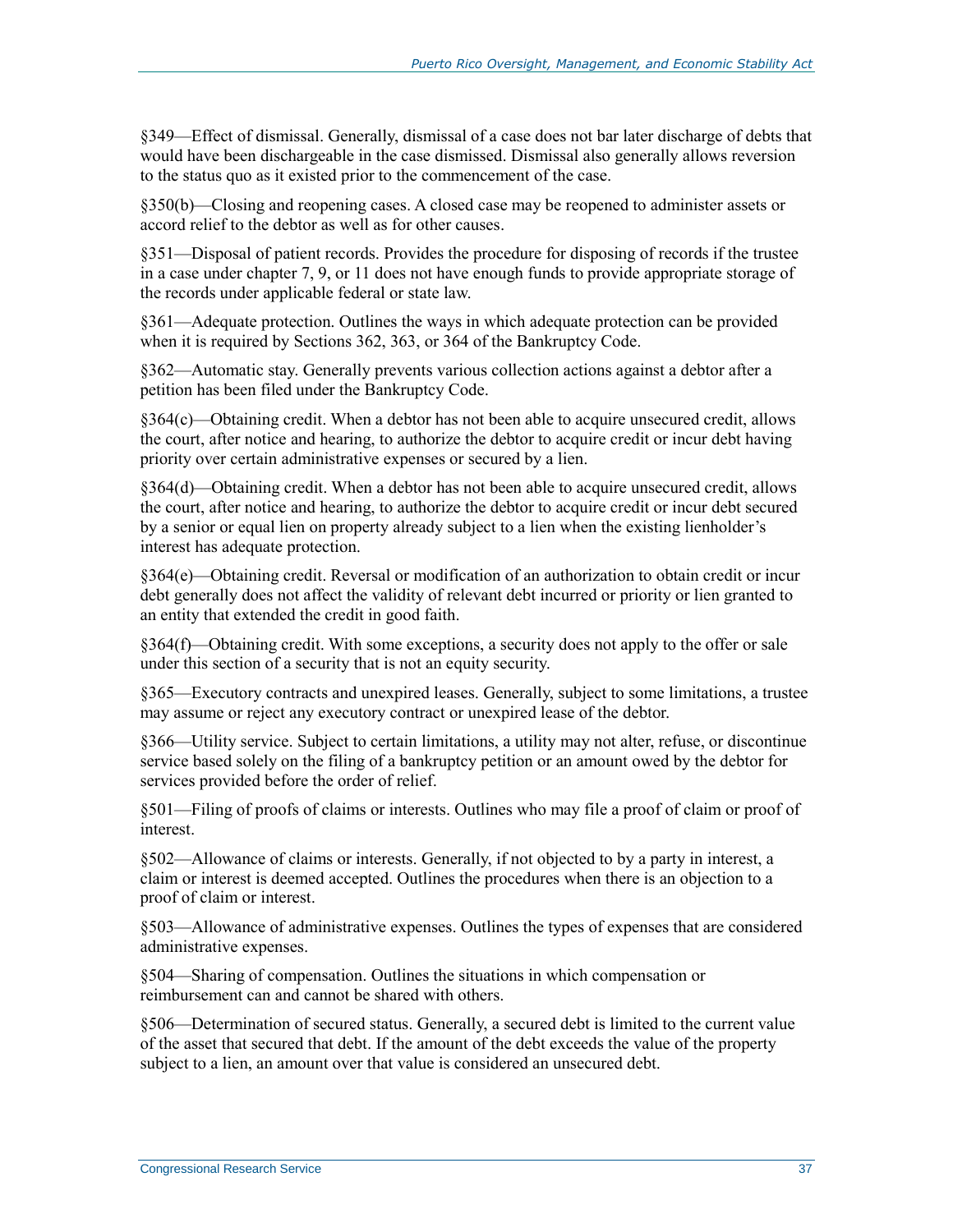§507(a)(2)—Priorities. Administrative expenses are in the second position of priority, coming after domestic support obligations. For most practical purposes, that means that administrative expenses have the highest priority in non-individual bankruptcies.

§509—Claims of codebtors. Outlines when a codebtor is and is not subrogated (when one is subrogated to the rights of another, one takes the place of the other) to the rights of a creditor.

§510—Subordination. Provides that a subordination agreement is enforceable in a bankruptcy case to the same extent as it would be enforceable under nonbankruptcy law, and outlines the circumstances in which a claim may be subordinated to other claims or interests.

 $§524(a)(1)$ —Effect of discharge. A discharge voids any judgment to the extent that the judgment is a determination of the personal liability of the debtor if the debt was discharged under Sections 727, 944, 1141, 1228, or 1328 of the Bankruptcy Code.

 $\S524(a)(2)$ —Effect of discharge. A discharge acts as an injunction against attempts to recover a relevant debt of the debtor.

§544—Trustee as lien creditor and as successor to certain creditors and purchasers. Effective at the beginning of the case, the trustee has the rights of certain creditors and bona fide purchasers, even if those creditors or purchasers are hypothetical. At the same time, the trustee also has the powers of an actual creditor holding an unsecured claim.

§545—Statutory liens. Conditions under which the trustee may avoid (in bankruptcy, "to avoid" means to make legally void) the fixing of a statutory lien on the debtor's property.

§546—Limitation on avoiding powers. Conditions under which the trustee's powers of avoidance are limited.

§547—Preferences. Defines transfers that are considered preferences and which can be avoided by the trustee.

§548—Fraudulent transfers and obligations. Defines transfers and obligations that are considered fraudulent and which can be avoided by the trustee.

§549(a)—Postpetition transactions. In certain cases, a trustee may avoid a transfer that occurred after the commencement of the case.

§549(c)—Postpetition transactions. Despite subsection (a), a trustee may not avoid a transfer of an interest in real property to a good faith purchaser for present fair equivalent value with no knowledge of the commencement of the bankruptcy case except in certain circumstances.

§549(d)—Postpetition transactions. Time limit for commencing a postpetition transaction.

§550—Liability of transferee of avoided transfer. Defines situations in which the trustee has the ability to recover avoided transfers from the transferee.

§551—Automatic preservation of avoided transfer. Transfers avoided under relevant sections of the Bankruptcy Code and liens void under Section 506(d) generally are reserved for the benefit of the bankruptcy estate.

§552—Postpetition effect of security interest. Generally, property acquired after a case begins is not subject to any lien resulting from a security agreement entered into before the case began.

§553—Setoff. Allows a creditor to offset all or a portion of a claim with all or a portion of a debt owed by creditor to debtor; for example, a bank can offset all or part of a loan owed to it by retaining as its own up to an equivalent amount held in accounts in the bank that are owned by the debtor.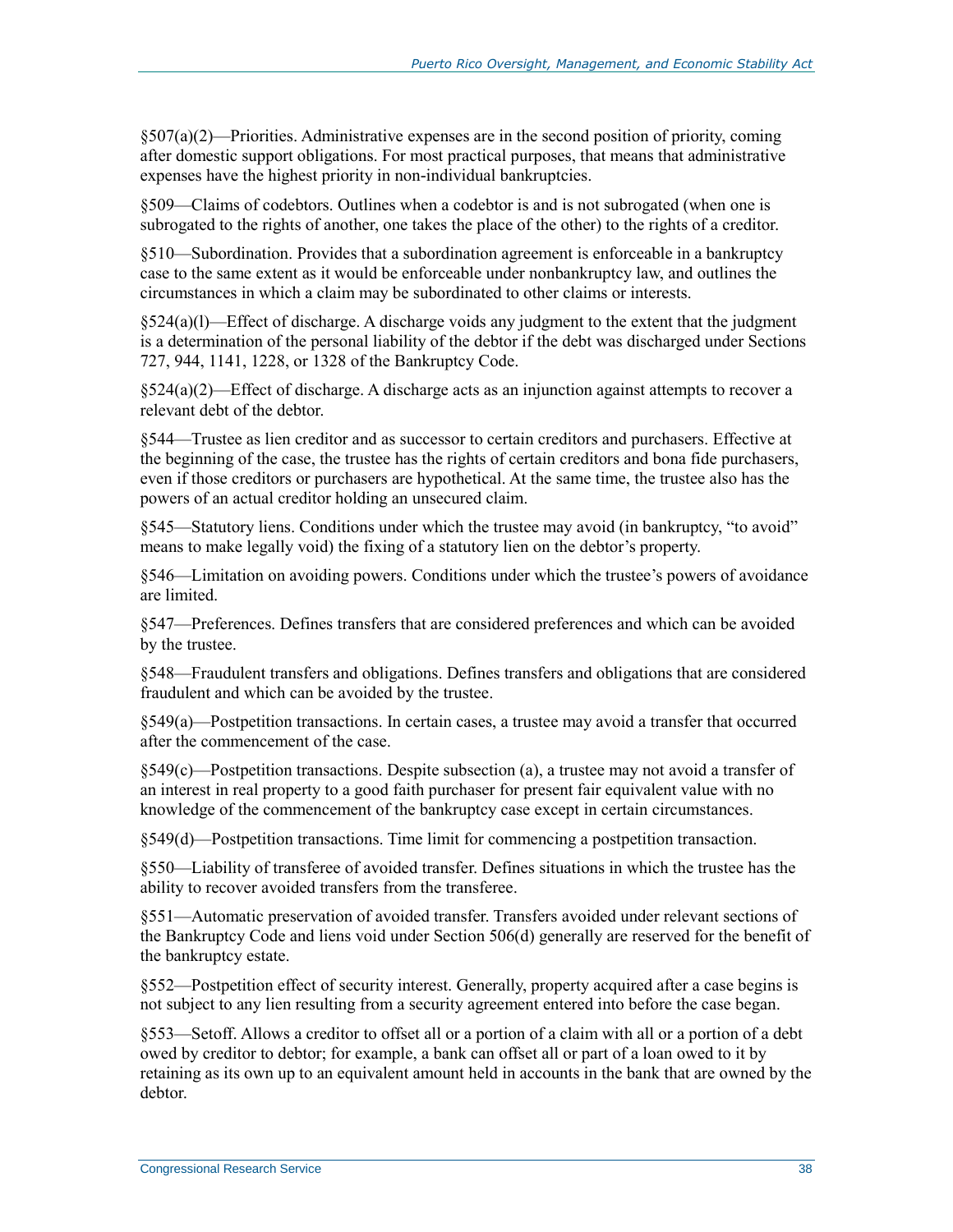§555—Contractual right to liquidate, terminate, or accelerate a securities contract. Without authorization by the Securities and Exchange Commission (SEC), the contractual right to liquidate, terminate, or accelerate a securities contract cannot be stayed, avoided, or otherwise limited by any provision of the Bankruptcy Code.

§556—Contractual right to liquidate, terminate, or accelerate a commodities contract or forward contract. The contractual right to liquidate, terminate, or accelerate a commodities contract or forward contract cannot be stayed, avoided, or otherwise limited by any provision of the Bankruptcy Code.

§557—Expedited determination of interests in, and abandonment or other disposition of grain assets. Applies only to cases in which the debtor owns or operates a grain storage facility and only regarding grain and its proceeds. Allows the court to expedite procedures for determining interests in and disposition of grain and its proceeds.

§559—Contractual right to liquidate, terminate, or accelerate a repurchase agreement. Exercise of a contractual right belonging to a repo participant or financial participant to cause the liquidation, termination, or acceleration of a repurchase agreement due to a condition in Section  $365(e)(1)$ cannot be stayed, avoided, or otherwise limited by any provision of the Bankruptcy Code.

§560—Contractual right to liquidate, terminate, or accelerate a swap agreement. Exercise of a contractual right belonging to a swap participant or financial participant to cause the liquidation, termination, or acceleration of one or more swap agreements due to a condition in Section  $365(e)(1)$  cannot be stayed, avoided, or otherwise limited by any provision of the Bankruptcy Code.

§561—Contractual right to terminate, liquidate, accelerate, or offset under a master netting agreement and across contracts; proceedings under chapter 15. Similar to Sections 559 and 560 but applicable to proceedings under chapter 15 (ancillary and cross-border cases) and extending to security contracts, commodity contracts, forward contracts, and master netting agreements as well as repurchase and swap agreements.

§562—Timing of damage measurement in connection with swap agreements, securities contracts, forward contracts, commodity contracts, repurchase agreements, and master netting agreements. If a trustee rejects or a forward contract merchant, stockbroker, financial institution, securities clearing agency, repo participant, financial participant, master netting agreement participant, or swap participant liquidates, terminates, or accelerates one of these contracts or agreements, the date used to determine damages is the earlier of the date of rejection or the date(s) of liquidation, termination, or acceleration.

§902 (except as otherwise provided in Section 301 of PROMESA)—Definitions in this chapter.

§922—Automatic stay of enforcement of claims against the debtor. For chapter 9 debtors, this expands the parameters of the stay provided under Section 362.

§923—Notice. For chapter 9 cases, provision for notice of commencement of a case, order for relief, or a notice of dismissal.

§924—List of creditors. The debtor must file a list of creditors.

§925—Effect of list of claims. Any claim on the list filed under Section 924 is deemed to have a proof of claim filed under Section 501 unless the claim is listed as disputed, contingent, or unliquidated.

§926—Avoiding powers. If a debtor refuses to exercise avoidance powers available under certain sections of the Bankruptcy Code, the court may appoint a trustee to exercise those powers.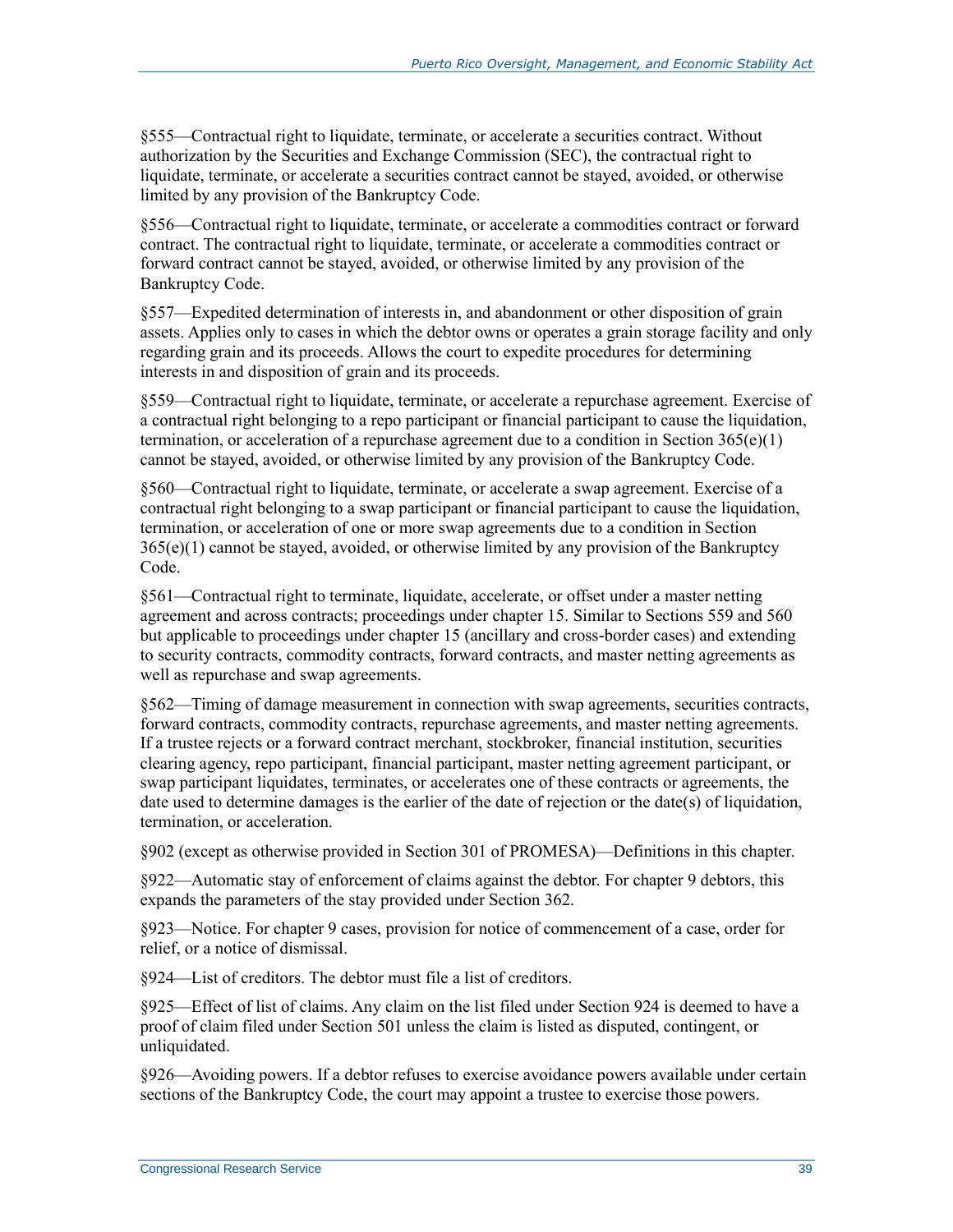§927—Limitation on recourse. A holder of a claim that is payable only from special revenues does not have recourse (the ability to collect) based on that claim under Section 1111(b).

§928—Post petition effect of security interest. Special revenues received after the commencement of a case are subject to the lien from any security agreement entered into before the case began, except that such revenues generally may be subject to necessary operating expenses of the project or system through which the special revenues are derived.

§942—Modification of plan. The debtor in chapter 9 may modify the plan at any time prior to confirmation of the plan so long as the modification does not cause the plan to fail to meet the requirements of a chapter 9 plan.

§944—Effect of confirmation. Confirmation of a chapter 9 plan binds both debtor and creditor to the provisions of the plan. The debtor's debts are generally discharged.

§945—Continuing jurisdiction and closing of the case. The court shall close the chapter 9 case when administration of the case has been complete, except that the court may retain jurisdiction over the case so long as is necessary to implement the plan successfully.

§946—Effect of exchange of securities before the date of the filing of the petition. Whether an exchange of securities, under the plan for a claim covered by the plan, occurred before or after the filing of the bankruptcy petition does not limit or impair the effectiveness of the plan.

§1102—Creditors' and equity security holders' committees. The U.S. trustee shall appoint a committee of creditors with unsecured claims and may appoint additional committees as deemed appropriate by the U.S. trustee.

§1103—Powers and duties of committees. A committee may, with the court's approval, select and employ attorneys, accountants, or other agents to represent the committee or perform services for it.

§1109—Right to be heard. A party in interest, including the SEC, may raise, appear, and be heard on any issue in a case. However, the SEC may not appeal from any judgment, order, or decree entered in the case.

§1111(b)—Claims and interests. With certain exceptions, a claim secured by a lien on property of the bankruptcy estate shall be allowed or disallowed under Section 502 even if the holder of the claim did not have recourse against the debtor as a result of the claim.

§1122—Classification of claims or interests. Generally, a plan may place a claim or interest in a particular class only if it is substantially similar to other claims or interests in that class. However, for administrative convenience, the court may allow a plan to designate a separate class of claims that includes only all unsecured claims that are less than a specified dollar amount.

§1123(a)(l)—Contents of plan. A plan shall designate classes of claims and classes of interests.

§1123(a)(2)—A plan shall specify any class of claims or interests that is not impaired by the plan.

§1123(a)(3)—A plan shall specify the treatment of any class of claims or interests that is impaired by the plan.

 $\S1123(a)(4)$ —A plan shall provide the same treatment for each claim or interest in a particular class, unless the holder of a claim or interest agrees to less favorable treatment for that claim or interest.

 $\frac{123(a)(5)}{a}$  han shall provide adequate means for the plan's implementation.

§1123(b)—Outlines things a plan may do but is not required to do.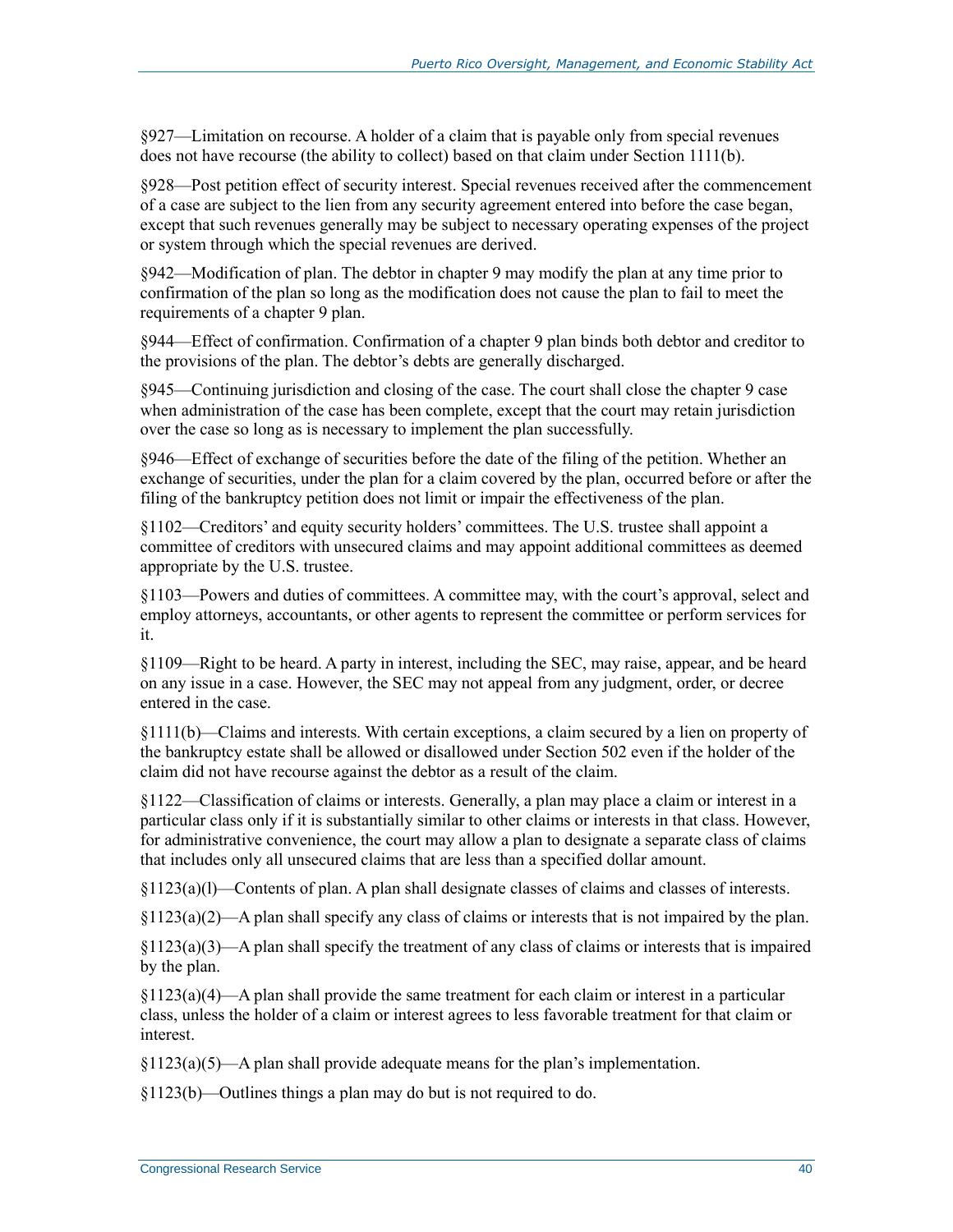§1123(d)—If a plan proposes to cure a default, the amount needed to cure the default shall be determined in accordance with the underlying agreement and applicable nonbankruptcy law.

§1124—Impairment of claims or interests.—Defines when a class of claims or interests is impaired (generally, when the plan alters the legal, equitable, or contractual rights to which such claim or interest entitles the holder of such claim or interest subject to certain exceptions).

§1125—Postpetition disclosure and solicitation.—The court must approve a disclosure statement to be presented to holders of claims or interests before they may be solicited to accept or reject a plan unless such solicitation takes place before the petition is filed. However, in a small business case, the court may determine that the plan provides adequate information and that a separate disclosure statement is not required.

§1126(a)—Acceptance of plan.—The holder of a claim or interest may accept or reject a plan.

§1126(b)—The holder of a claim or interest who accepted or rejected the plan before the case began is included in the calculation in subsection  $1126(c)$  if the acceptance or rejection came after solicitation of same that was in compliance with an applicable nonbankruptcy law, rule, or regulation regarding the adequacy of disclosure in connection with such solicitation or, in the absence of such law, etc., the solicitation came after disclosure of adequate information as defined in subsection 1125(a).

§1126(c)—A class of claims has accepted a plan if the plan has been accepted by creditors holding at least two-thirds of the amount of claims in the class and more than one-half of the number of claims in the class. Any entity designated in subsection (e) shall not be included in the calculations.

§1126(e)—The court may designate any entity whose acceptance or rejection of the plan was not in good faith or was not solicited or procured in good faith.

§1126(f)—Unimpaired classes of claims or interests are deemed to have accepted the plan.

 $§1126(g)$ —A class is deemed not to have accepted the plan if the plan provides that the holders of claims or interests are not entitled to any property under the plan.

§1127(d)—Modification of plan.—A proponent of a plan may modify it at any time prior to confirmation. The plan may also be modified after confirmation but before substantial consummation of the plan so long as it meets the requirements of Section 1122.

§1128—Confirmation hearing.—After notice, the court shall hold a confirmation hearing. A party in interest may object to the confirmation of the plan.

 $\S1129(a)(2)$ —Confirmation of plan. The court shall confirm a plan only if the proponent of the plan complies with the applicable provisions of the Bankruptcy Code, and

§1129(a)(3)—the plan has been proposed in good faith and not by any means forbidden by law, and

§1129(a)(6)—any government regulatory commission with jurisdiction over the rates of the debtor after confirmation has approved any rate change provided for in the plan or the rate change is expressly conditioned on such approval, and

§1129(a)(8)—each class of claims or interests has either accepted the plan or is not impaired by it, and

 $\frac{129(a)(10)}{12}$  if a class of claims is impaired under the plan, at least one class of impaired claims has accepted the plan.